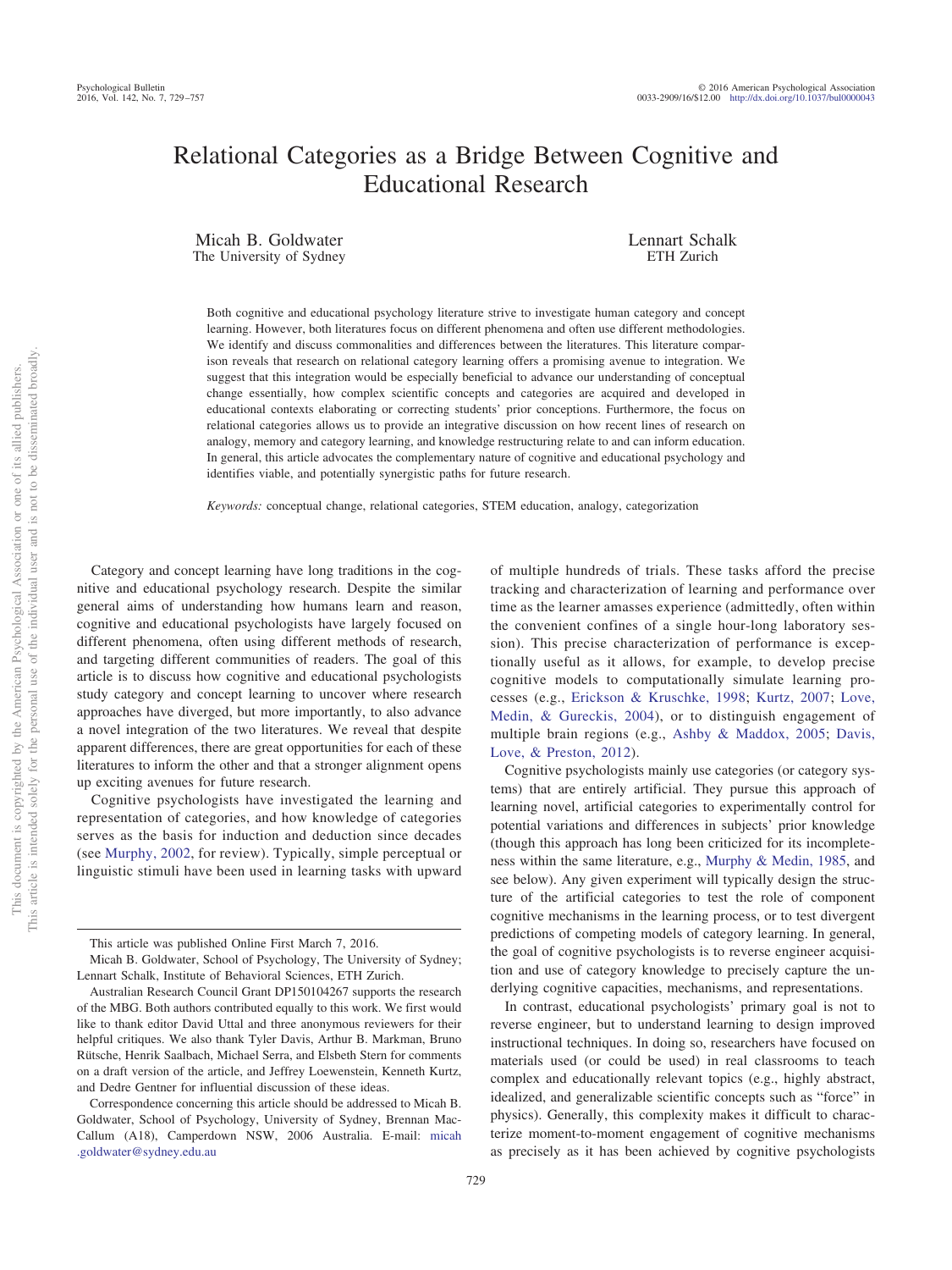(though see, e.g., [Bannert, Reimann, & Sonnenberg, 2014;](#page-20-1) [Koed](#page-24-0)[inger, Corbett, & Perfetti, 2012,](#page-24-0) for advances in this area).

However, instead of ridding the experiment of prior knowledge, a major strength and focus is the characterization of its major influence on learning (e.g., [Clement, 1982;](#page-21-0) [Libarkin, 2001,](#page-25-2) [2008;](#page-25-3) [Opfer, Nehm, & Ha, 2012;](#page-26-2) [Talanquer, 2006\)](#page-28-0). For example, prior knowledge has been shown to greatly affect how learners interpret and learn from their class materials (e.g., [Rittle-Johnson, Star, &](#page-27-0) [Durkin, 2009\)](#page-27-0), how well they can implement domain-general problem-solving strategies (see, e.g., [Koedinger & Roll, 2012;](#page-24-1) [Zimmerman, 2000,](#page-28-1) for reviews), how well they are able to generalize knowledge encoded from learning materials to novel cases or problems (e.g., [Carpenter, Franke, Jacobs, Fennema, & Empson,](#page-21-1) [1997\)](#page-21-1), and how well they are prepared for future learning tasks (e.g., [Bransford & Schwartz, 1999\)](#page-21-2). Further, the degree with which new concepts conflict with the students' prior knowledge (e.g., their naïve theories) is one of the primary determinants of how difficult a concept is to learn [\(Chi, Roscoe, Slotta, Roy, & Chase,](#page-21-3) [2012;](#page-21-3) [Jacobson, Kapur, So, & Lee, 2011\)](#page-24-2).

For cognitive psychologists, a model capturing the relative difficulty of learning different category structures is important evidence that the model is a proper characterization of the learning process (e.g., [Kurtz, 2007;](#page-25-0) [Love et al., 2004;](#page-25-1) [Nosofsky, Palmeri, &](#page-26-3) [McKinley, 1994;](#page-26-3) [Shepard, Hovland, & Jenkins, 1961\)](#page-27-1). However, the motivation for education researchers to understand which concepts are difficult to learn means identifying targets for interventions to assist in learning and conceptual change; that is, to study how complex scientific concepts are acquired. Ideally for educators, a cognitive model should inform school learning and aid in designing interventions.

Cognitive and educational psychologists do not only differ with respect to the treatment of prior knowledge but also in the types of categories they have aimed to explain. On the one hand, cognitive psychologists have largely focused on categories that concern the intrinsic features of individual entities. For example, *guitars* have strings, a hollow wooden body, and make music; *dogs* have four legs, fur, and bark. On the other hand, educational psychologists tend to focus on categories that are defined by the relations among entities. For example, the category *catalyst* classifies molecules by their role in effecting changes of state in other molecules; *force* is defined by the multiplicative relationship between mass and acceleration. Critically, in recent years cognitive psychologists' interest in the role of relational categories in everyday thought has increased. For example, the relational category *barrier* is anything that can play a preventative role (that can be a physical barrier, e.g., large rock or a more abstract barrier, poverty); a *pet* is an animal who a person owns to serve a role of companionship [\(Gentner & Kurtz, 2005;](#page-23-0) [Markman & Stilwell, 2001\)](#page-25-4). Furthermore, cognitive psychologists started to investigate relational categories relevant to education. For example, [Goldstone and Saka](#page-23-1)[moto \(2003\)](#page-23-1) investigated the learning of *positive feedback systems* that classify phenomena by their causal structure regardless of content domain (also see [Rottman, Gentner, & Goldwater, 2012\)](#page-27-2). However, compared with the focus on feature-based categories, basic and applied research on relational categories is in its infancy. In this article, we purport that a continued focus on relational categories will enable a prolific integration of the (rather) basic cognitive and the (more) applied educational research.

Central to our argument is that the distinction between categories represented either by intrinsic features or by extrinsic relations is not merely a distinction of content. It is a distinction in representational form that has critical implications for mechanisms of learning and reasoning. We will give evidence for and elaborate upon this distinction throughout the article. We acknowledge that cognitive and educational research are aimed to be complementary, with cognitive psychology investigating the mechanisms behind category learning, and educational psychology designing and testing methods to improve learning. However, we argue that without a specific focus on relational categories and knowledge, the degree to which cognitive theories can inform education is ultimately limited. Research into relational categories will foster both the integration of cognitive and educational psychology research, and increase the value and efficacy of cognitive theories for educational application.

Here is a roadmap for this article: We begin by introducing the standard paradigm of feature-based category learning, delineate some fundamental differences between feature-based and relational categories, and argue how relational categorization is a fundamental problem in education. Next, we discuss how theories about analogical mapping and reasoning help to understand challenges in relational encoding and retrieval. Afterward, we introduce the notion of knowledge transfer, provide an integrative review for why transfer of relational knowledge is difficult, and delineate effective strategies to foster transfer. Subsequently, we focus on the cohering nature of relational knowledge, and explain that the development of expertise in many educationally relevant domains requires building up and revising knowledge systems comprised of relational concepts. In the penultimate section, we discuss how studying this process of conceptual change, that is, the challenge of changing one's conceptual knowledge system(s), should, on the one hand, guide the research of cognitive psychologists and would, on the other hand, benefit from rigorous methods developed by cognitive psychologists, before we provide a concluding summary. Throughout, we will use feature-based categorization as a kind of foil, to highlight the importance of relational knowledge specifically, and provide recommendations for future research bridging cognitive and educational psychology.<sup>1</sup>

<sup>&</sup>lt;sup>1</sup> We reviewed a range of articles when writing this article. It is beyond the scope of the article to provide systematic reviews for all research fields discussed (e.g., feature-based category learning, relational category learning, and conceptual change). Furthermore, several systematic reviews and meta-analyses already exist for these specific research fields and are referenced in this article. However, to ensure that this article indeed goes above and beyond existing research and theoretical suggestions, we conducted systematic literature searches through ERIC (1966 –January 2015), PsychInfo (all years to present), and Web of Science (from 1900 to present) using six conjunctions of search terms (\* indicate truncations): (a) featurebased categor<sup>\*</sup> AND concept learn<sup>\*</sup>, (b) feature-based categor<sup>\*</sup> AND conceptual change, (c) relational categor<sup>\*</sup> AND concept learn<sup>\*</sup>, (d) relational categor<sup>\*</sup> AND conceptual change, (e) relational cognition AND category learn<sup>\*</sup>, and (f) relational cognition AND concept learn<sup>\*</sup>. The search was conducted on February 17, 2015. None of the articles directly addressed the present articles main theme. The results of the systematic search are available from the authors.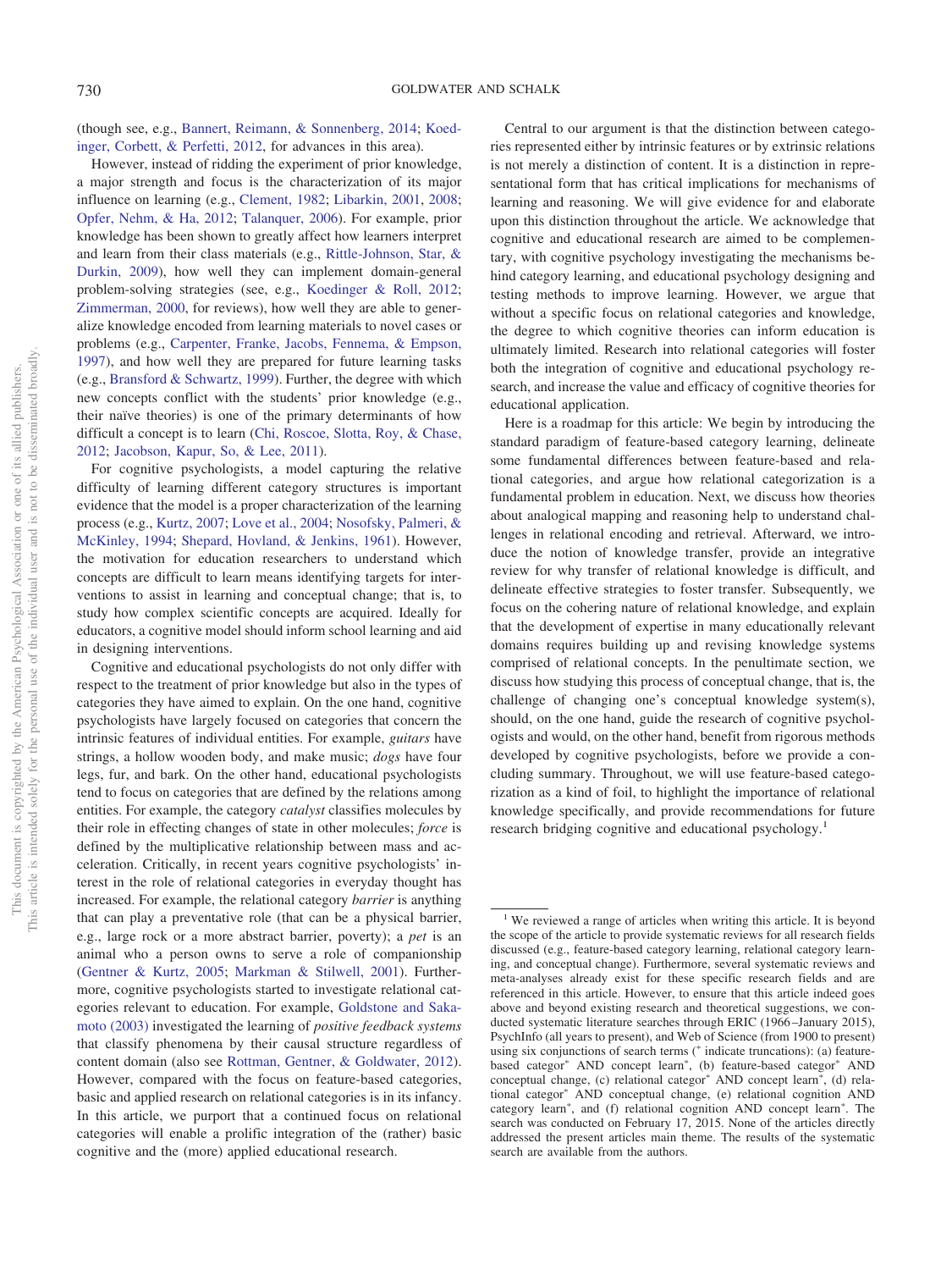# **Feature-Based and Relational Categorization in Cognitive Psychology**

Theories of categorization typically assume that categories are (a) represented by a set of features that describes the properties of category members, (e.g., [Love et al., 2004;](#page-25-1) [Rosch & Mervis, 1975;](#page-27-3) [Smith, Shoben, & Rips, 1974\)](#page-27-4), and (b) that feature-based categories are arranged into hierarchical taxonomies of generality, such as *dog*, *mammal*, and *animal* (e.g., [Rosch, Mervis, Gray, Johnson,](#page-27-5) [& Boyes-Braem, 1976\)](#page-27-5). Theories differ on whether the set of features is organized around a prototype, exemplars of the category experienced in the past, or subclusters of features that describe category members. Classification of new items is typically proposed to be a function of the similarity of the new item to the category representation (e.g., [Goldstone, 1994\)](#page-23-2).

As mentioned above, cognitive psychologists have primarily focused on studying the acquisition and use of artificial categories. These categories are defined by sets of precisely describable features. The precision allows developing highly controlled experiments to study how humans represent and learn categories. Furthermore, it allows comparing predictions of different theoretical accounts which are often evaluated by fitting computational models.

The most typical experimental method is the inductive classification paradigm, or simply "classification learning." In this paradigm, exemplars from a small number of categories are presented one a time and subjects indicate which category they believe the exemplar to be a member of (see [Figure 1](#page-2-0) for a typical example). At first the subjects are merely guessing, but with more trials they start to develop more accurate hypotheses about the mapping of exemplar features to categories. These experiments typically have two phases: (a) the learning phase and (b) the test or transfer phase. In the learning phase, subjects receive corrective feedback about



<span id="page-2-0"></span>*Figure 1.* From [Davis, Love, and Preston \(2012\)](#page-22-1) that examined how computational models of category learning can be used to explain functional magnetic resonance imaging (fMRI) data during category learning. The task was to classify beetles as residents of Hole A or Hole B. The beetles varied along perceptual dimensions such as eyes (green or red), tail (oval or triangular), legs (thin or thick), antennae (spindly or fuzzy), and fangs (pointy or round). For any given subjects, there was a single dimension that could correctly classify [3/4] of the exemplars (here, leg thickness). The circled exemplars violate the rule and appear to be members of the other category. As shown in (B), after subjects were asked to classify a beetle as either Hole A or Hole B, subjects received feedback. From "Learning the Exception to the Rule: Model-Based fMRI Reveals Specialized Representations for Surprising Category Members," by T. Davis, B. C. Love, and A. R. Preston, 2012, *Cerebral Cortex, 22,* p.262. Copyright 2011 by The Authors. Adapted with permission.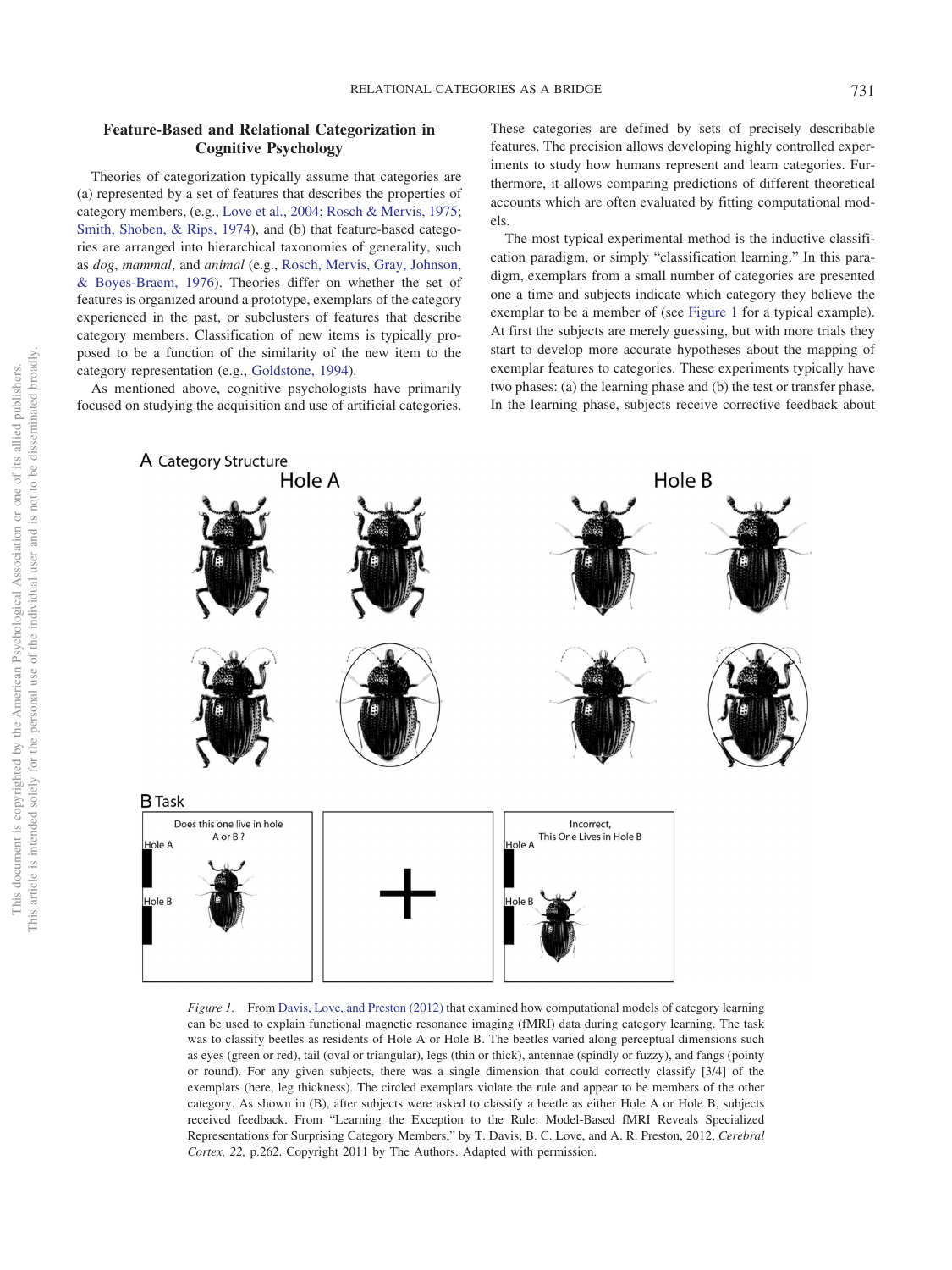their classifications. Typically, this phase continues until subjects reach a criterion of accuracy. In the test/transfer phase novel exemplars are presented and subjects classify them without receiving feedback. The classification of the novel exemplars serve as a proxy to reveal how the subjects represented the categories they learned.

Within the basic constraints of the inductive classification paradigm, research has revealed many important findings. For example, research has illuminated issues such as the relationship between structure of the learning task and the content of what is learned (e.g., [Love, 2003;](#page-25-5) [Markman & Ross, 2003\)](#page-25-6), the role of various component processes (e.g., attention-shifting; [Kruschke, 1992\)](#page-25-7), how error feedback shifts representations [\(Love et al., 2004\)](#page-25-1), and what category structures engage explicit declarative reasoning systems in contrast to implicit procedural learning systems [\(Ashby & Maddox, 2005\)](#page-20-0). While we will argue that the primary focus on feature-based categories limits the applicability of this research, the basic structure and methodology of the inductive classification task (and related, yet crucially distinct variants; see [Markman & Ross, 2003\)](#page-25-6) nevertheless allows for researching critical aspects of concept learning that is directly applicable to education. Further, we will argue that this applicability has so far not been fully exploited. To start this argument, we describe the basic differences between feature-based and relational categories.

In a series of articles, [Gentner \(1981,](#page-22-2) [1982,](#page-22-3) [1983\)](#page-22-4) developed the first line of research in cognitive psychology to focus on the qualitative distinction between the intrinsic features of objects and the extrinsic relations among objects (though this conceptual distinction has its roots in classical Greek philosophy). She theorized that objects and relations comprise a natural partition in the world. Identifying and representing object features is relatively easy because objects are stable over time and space, so they are more easily individuated. This increased perceptual cohesiveness also allows for directly perceiving the similarities among objects, so they are more easily categorized. In contrast, relations among objects are less perceptually cohesive; they are dynamic and often short-lived. For example, compare the stability of a person and a house's existence to the spatial relation of a person being in front of a house. Further, because the specific instantiation of a relation involves concrete objects and situations, recognizing common relations across sets of objects is more difficult than learning about the objects themselves. For example, again compare the spatial/ physical barrier of a large rock to the more abstract barrier of poverty, or just consider the spatial/physical differences between two examples of the relation *on* (referring to physical support) in what it means for pants to be *on* (one's legs) and for a painting to be *on* a wall. The increased difficulty leads to two consequences relevant for the current discussion. First, the meanings of relational words are more contextually mutable than words referring to objects [\(Gentner & Asmuth,](#page-22-5) [2008;](#page-22-5) [Gentner & France, 1988\)](#page-23-3); and second, relational words are generally learned later in development than words for objects across cultures [\(Gentner & Boroditsky, 2001\)](#page-22-6).

Building on [Gentner \(1981\);](#page-22-2) [Markman and Stilwell \(2001\);](#page-25-4) [Gentner and Kurtz \(2005\)](#page-23-0) and [Goldwater, Markman, and Stilwell](#page-23-4) [\(2011\)](#page-23-4) have laid out a cognitive framework that distinguishes feature-based from relational category representations (and see [Markman, 1999,](#page-25-8) for extensive review). The framework further differentiates between two kinds of relational categories: schemagoverned and role-governed categories. Schema-governed categories are represented by whole relational systems (e.g., *family*, *catalysis*), and role-governed categories are represented by the roles within such systems (e.g., *aunt*, *reagent*). It is argued that these different kinds of categories require different cognitive mechanisms to be encoded, represented, and reasoned with.

Several empirical studies support the theoretical value of distinguishing between these different categories. For example, [Gentner](#page-23-0) [and Kurtz \(2005\)](#page-23-0) demonstrated that participant generated exemplars of relational categories are less similar to each other than exemplars of feature-based categories. To illustrate this finding, compare the similarity of a large rock and poverty as examples of the relational category *barriers*to celery and carrot as examples of the feature-based category *vegetables*. Regarding the distinction between role-governed categories and feature-based categories, [Goldwater and colleagues](#page-23-5) [\(2011\)](#page-23-5) showed that people are more likely to refer to properties extrinsic of category members when listing properties of rolegoverned categories (e.g., guests are polite to others), while they list more intrinsic properties for feature-based categories (e.g., knives are made of metal). Moreover, the proportion of extrinsic and intrinsic properties listed predicted patterns of labeling and describing images uploaded to a photo-sharing website (flicker.com) that highlights these results' external validity.

Consistent with this framework, recent work in cognitive neuroscience has examined whether and to what extent relational cognition requires additional brain areas on top of the processing individual objects. For example, [Cohen \(2009\)](#page-21-4) argues that the cortex parses the world into objects, and that the hippocampus is critical for remembering the relations among them. Cohen presents evidence that hippocampal amnesiacs exhibit massive deficits in memory for the relations among objects, yet show little deficit in memory for relations (of parts) within objects. Additionally, increased demands for integrating relations among entities across a variety of tasks is related to increased activation of the frontopolar cortex, compared with reasoning about features (e.g., [Christoff et al., 2001\)](#page-21-5), or categories of objects (e.g., [Green, Fugelsang, Kraemer, Shamosh, &](#page-23-6) [Dunbar, 2006\)](#page-23-6), or the general memory demands of holding multiple things in mind [\(Parkin, Hellyer, Leech, & Hampshire,](#page-26-4) [2015\)](#page-26-4). Thus, these integration processes seem quite explicit. Indeed, [Dominey, Lelekov, Ventre-Dominey, and Jeannerod](#page-22-7) [\(1998\)](#page-22-7) demonstrated that the specific elements within a sequence can be learned under implicit task conditions, while explicit reasoning is needed for learning the sequences' abstract relational structure (though see [Day & Gentner, 2007;](#page-22-8) [Day &](#page-22-9) [Goldstone, 2011,](#page-22-9) and discussion below).

Further, people typically do not only reason about single relations, but about relations between relations. [Gentner \(2003\)](#page-22-10) and [Penn, Holyoak, and Povinelli \(2008\)](#page-26-5) argue that the ability to represent such structured systems of relations that are composed of not just relations among objects (first-order relations) but by multiple or higher-order relations among the relations is the defining quality of human-unique cognition. In a similar vein, [Hal](#page-24-3)[ford, Wilson, and Phillips \(2010\)](#page-24-3) argue that relational knowledge is at the center of all higher-level cognition. Not coincidentally, the frontal pole (aka Broadman's Area 10) is extremely large in humans, potentially the largest single anatomical structure of the frontal lobes [\(Christoff et al., 2001\)](#page-21-5), and twice the relative size in comparison to chimpanzees [\(Semendeferi et al., 2001;](#page-27-6) see integrative discussion in [Burgess, Gilbert, Okuda, & Simons, 2006\)](#page-21-6).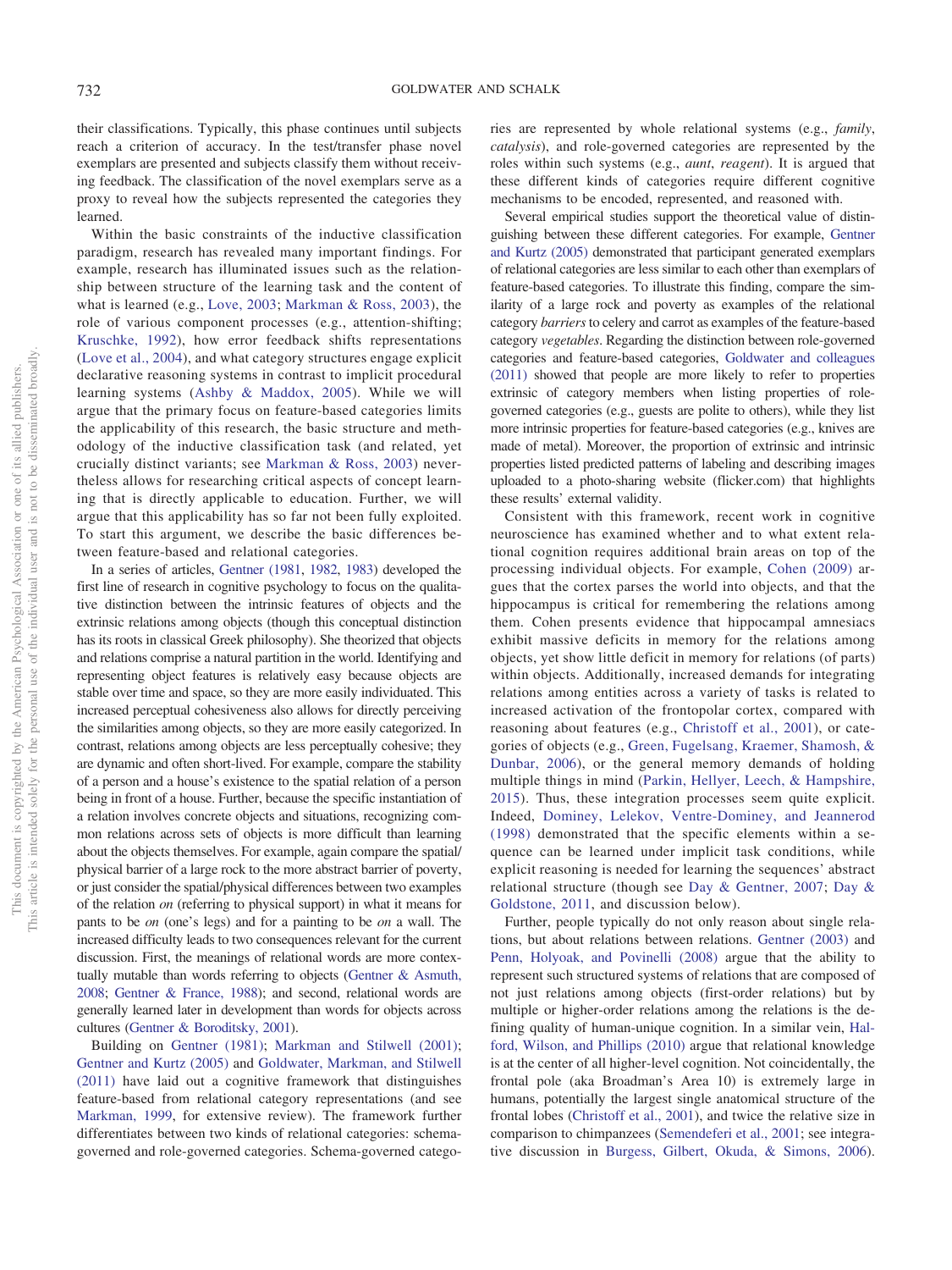Taken together, it should come as no surprise that relational concepts play a central role in education.

#### **Relational Concepts in Education**

Most of the concepts and principles taught in schools, colleges, or universities relate several roles or variables to each other. Of course, purely perceptual, feature-based classification systems do play a certain role in education. For example, children learn that wooden objects float, or learn to distinguish different basic level categories of natural kinds in elementary school.<sup>2</sup> Nevertheless, today's focus in education is on acquiring relational concepts, schemata, and complex combinations of concepts [\(Resnick, 2010\)](#page-26-6) often in the form of formalized representational systems. Central topics dealt with in STEM-education (science, technology, engineering, and mathematics) such as evolutionary theory in biology, Newtonian laws in physics, Coulomb's law in chemistry, but also concepts in the social sciences and humanities like complex systems principles in sociology, the principles of category learning in psychology, grammatical and syntactical rules of languages, or the golden ratio in arts, are all examples of relational concepts that are capable of describing a wealth of superficially dissimilar situations.

The productive use of these kinds of relational concepts necessitates recognition of a new problem or text as an instantiation of the concept. Recognition of disparate novel exemplars is one of education's greatest challenges. In the case of scientific concepts,<sup>3</sup> this recognition process mainly requires learners to identify relational similarities. Sometimes superficial similarity concurs with relational similarity (e.g., two problems about forces affecting the orbits of different planets; see [Bassok, Chase, & Martin, 1998;](#page-20-2) [Mayer, 1981\)](#page-25-9). When this is the case, the conjunction supports students' memory retrieval and problem solving (e.g., [Mayer,](#page-25-10) [1982\)](#page-25-10).

Frequently, however, superficial features are not diagnostic for whether or not a scientific concept applies. To make it even more complicated, one often has to look past superficial features to successfully generalize scientific concepts (e.g., to solve a problem about forces on the molecular level). As an example, consider the work of [Chi, Feltovich, and Glaser \(1981\)](#page-21-7) who asked novices and experts to sort physics problems. The problems could either be sorted based on the underlying physics concepts (e.g., problems about the conservation of momentum, Newton's 3rd law, etc.) or based on superficial similarities (e.g., the presence of pulleys). Experts recognized the underlying concept and sorted the problems accordingly. In contrast, novices classified the problems based on their superficial similarity. Researchers have successfully replicated this difference between novices and experts and have termed the transition from novice to expert performance a "relational shift" (e.g., [Chi et al., 1981;](#page-21-7) [Gentner & Rattermann, 1991;](#page-23-7) [Rottman et al., 2012;](#page-27-2) [Stains & Talanquer, 2008\)](#page-28-2). Thus, experts are able to see the deep structure in the interactions of surface features [\(Chi & VanLehn, 2012\)](#page-21-8) and/or to ignore misleading superficial similarities of the problems. Instead, they rely on the important relations defined in scientific concepts to recognize or organize problems.

In a meta-analysis of interventions to improve scientific problem solving, [Taconis, Ferguson-Hessler, and Broekkamp \(2001\)](#page-28-3) showed that successful interventions focused on improving the schematic representations of problem structures. These interventions "allow patterns or configurations to be recognized as belonging to a previously learned category and which specify what moves are appropriate for that category (p. 446, as quoted from [Sweller &](#page-28-4) [Cooper, 1985,](#page-28-4) p. 60)." In contrast, unsuccessful interventions focused on general problem-solving strategies while ignoring domain-knowledge and problem representation. Often the challenge for novices is not how to solve a problem, but how to classify a problem which would allow the novice to apply the right problem-solving procedure (e.g., [Quilici & Mayer, 1996;](#page-26-7) [Rohrer &](#page-27-7) [Pashler, 2010\)](#page-27-7).

Taken together, most of the scientific concepts dealt with in educational settings can be conceived of as relational categories. Even the most basic scientific concepts studied early in educational careers like evolutionary theory in biology or basic concepts in physics (like floating and sinking) require that learners develop highly flexible relational knowledge representations to be able to successfully use these concepts. To become expert in a scientific domain, learners need to acquire a highly interrelated set of concepts and principles that classify phenomena, problems, and situations by their deep (common) relational structure and not (only) by superficial features.

# **Analogical Mapping and the Challenges of Relational Learning**

How do people find commonalities in relational structures? The prevailing theories were first developed to explain how people understand analogies [\(Gentner, 1983;](#page-22-4) [Holyoak & Thagard, 1989\)](#page-24-4). In these theories, analogies are defined as comparisons based on commonalities in relational structures between two analogs (e.g., objects, situations, concepts, and so on). Consider the oft-cited analogy of the Rutherford atomic model (see [Figure 2\)](#page-5-0): the atom was thought to be like the solar system because there are several smaller objects (electrons and planets) revolving around a single larger object (nucleus and the sun) in both. Commonalities are determined by a mapping process. Researchers refer to this process as "structural alignment" [\(Gentner & Markman, 1997\)](#page-23-8).

Aligning relational structures is a complex process that is governed by three primary (structural) constraints determining the quality of the match (also see [Holyoak & Thagard, 1997,](#page-24-5) for discussion of goal-oriented constraints). First, the "one-to-one mapping-constraint" governs that one representational element can only be put into alignment with exactly one other representational element from the other relational structure. Second, the "parallelconnectivity-constraint" governs that objects are put in correspondence based on their relational role. Accordingly, the first, second, and so forth roles of the first relational structure are placed in correspondence with the first, second, and so forth roles of the second relational structure (respectively). Third, the

<sup>2</sup> [Sakamoto and Love \(2010\)](#page-27-8) give a convincing demonstration of how the feature-based category learning literature can be applied to aid primary schoolchildren's learning of different biological categories, such as types

<sup>&</sup>lt;sup>3</sup> Even though, relational concepts and categories can be found in all kinds of educational arenas, the majority of research in educational psychology is focused on learning STEM concepts. Thus, we will use the generic term "scientific concepts" in this article to refer to this kind of research.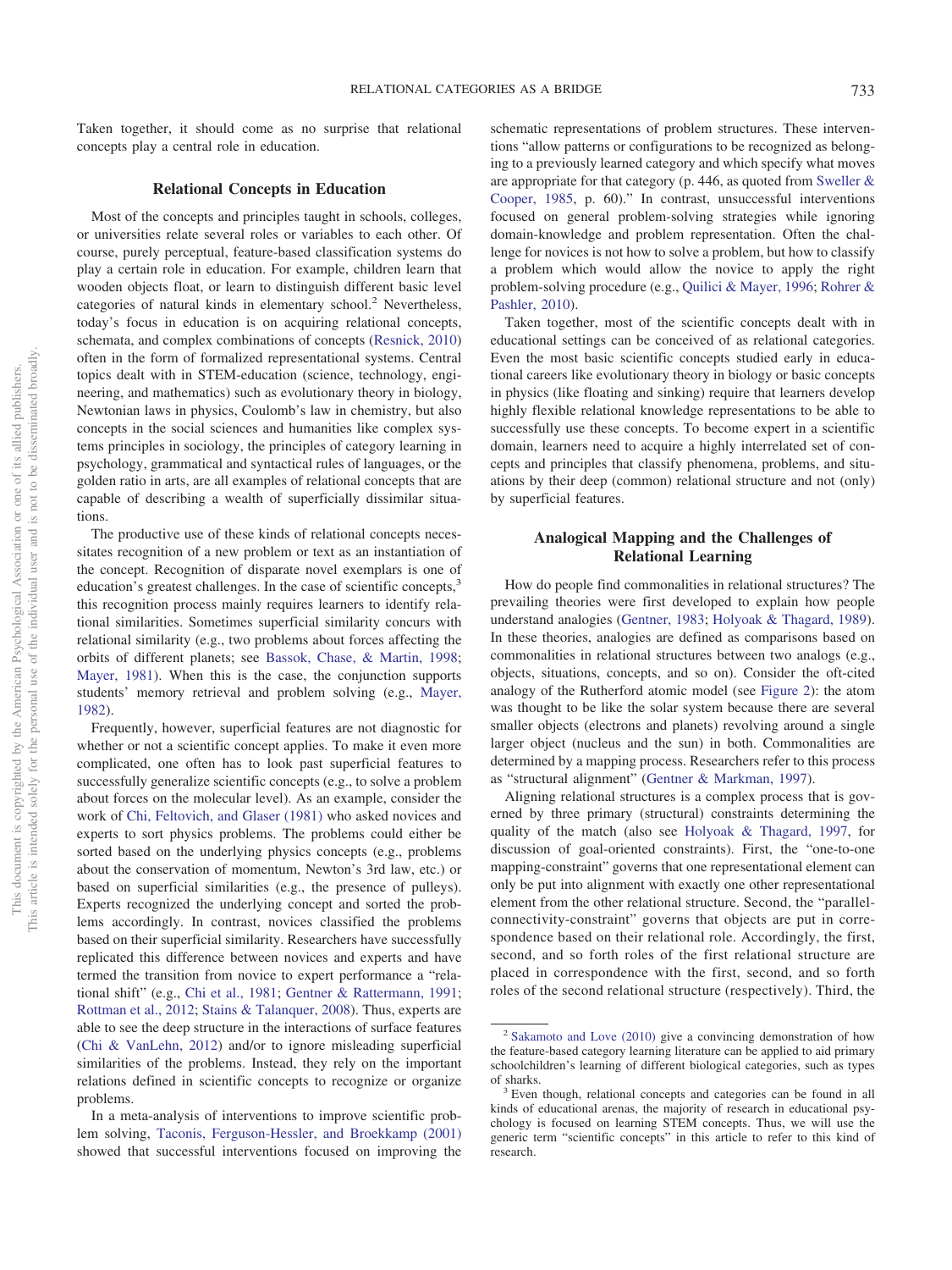

<span id="page-5-0"></span>*Figure 2.* Comparison as Structural Alignment, using the "atom is like the solar system" analogy. (A) Knowledge represented as hierarchical relational structures: elements are bound by how they relate. (B). Comparison highlights structural commonalities. (C) Comparison highlights structure-relevant or "alignable" differences. (D) Candidate inferences are proposed for target structure from base to then be evaluated. (E) Structural commonalities are abstracted to form a new relational concept. From Gentner, D. & Smith, L. (2012). Analogical Reasoning. In V. S. Ramachandran (Ed.) *Encyclopedia of Human Behavior* (2nd Ed.). p. 132. Oxford, UK: Elsevier. Copyright 2012 by Elsevier. Adapted with permission. See the online article for the color version of this figure.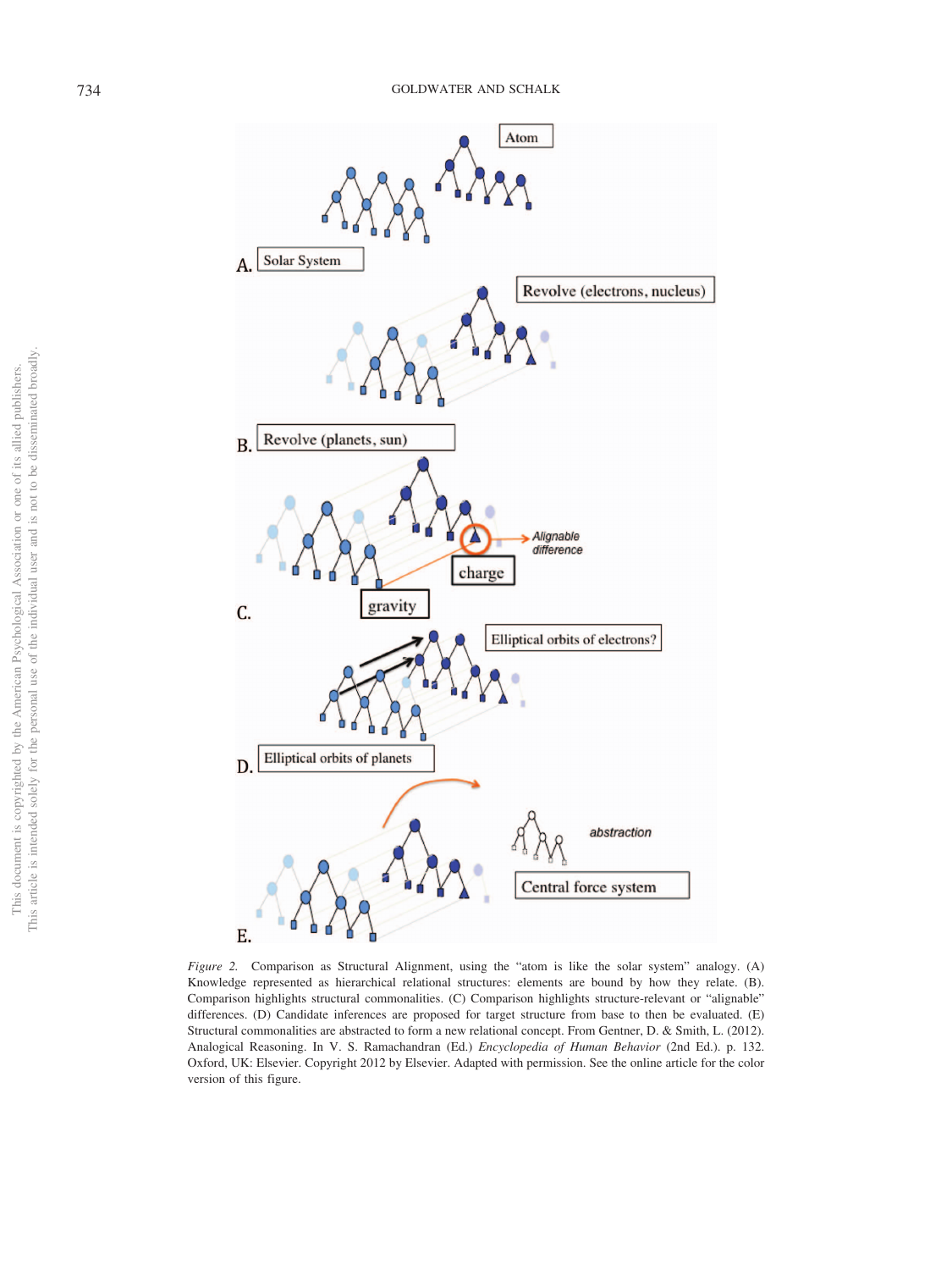"systematicity-constraint" governs a preference for matches between deeply nested relational structures. Nested structures are structures which consist of higher-order relations that govern corresponding lower order relations. The Rutherford atomic model displays all three constraints, one-to-one mapping, parallel-connectivity, and systematicity. Specifically, electrons map only on the planets, the nucleus maps only on the sun, and the alignment of the nucleus with the sun is based in the higher-order causal relation that links two lower-order relations. Namely, that the sun is *more* massive than the planets, and that this difference in mass *causes* the planets to *revolve* around the sun. Research has repeatedly shown that learners can project analogical inferences across domains when the correspondence between the analogs is based in matching highly systematic relational structures (e.g., [Clement & Gentner, 1991;](#page-21-9) [Markman, 1997\)](#page-25-11). This systematicity in their correspondence is more important for inferential power than overlap in objects or domain-specific features (e.g., [Gentner, Rattermann, & Forbus, 1993\)](#page-23-9).

The notion of systematicity highlights a crucial point about relational concepts: relational knowledge is rich and full of content. It may be tempting, because of relational categories' more abstract nature (e.g., [Gentner & Kurtz, 2005\)](#page-23-0), to think relational categories are just like feature-based categories, but with all the perceptual stuff thrown out. However, this is not the case. First, consider that feature-based categories themselves differ in abstractness, for example, *dog*, *animal*, and *thing.* Second, the natural imperfect correlations between abstractness and relationality do not explain the results distinguishing the feature-based and relational categories. [Gentner and Asmuth \(2008;](#page-22-5) and see [Jamrozik](#page-24-6) [Sagi, Goldwater, & Gentner, 2013\)](#page-24-6) equated their lists of relational and feature-based categories for imageability. While the relational categories were rated as reliably less imageable than the featurebased categories in [Goldwater and colleagues \(2011\),](#page-23-5) a closer analysis is quite telling. As a reminder: more extrinsic properties were listed for relational categories, while more intrinsic properties were listed for feature-based categories. The imageability ratings mediated the difference in the number of intrinsic properties listed between relational and feature-based categories, but the imageability ratings did not mediate (i.e., were unrelated to) the difference in number of extrinsic properties listed. That is, increasing abstractness in the feature domain seems to just be about shedding more and more features (e.g., all animals share fewer features than all dogs). However, relations are not just about a lack of stuff, they are conceptual content in and of themselves.

This conceptual richness is what gives relational concepts their power. Finding across-domain relational commonalities fosters novel understanding and insights. For example, when recognizing a commonality in the feedback-based causal structures in the climate and in the economy, this can increase understanding of each area (e.g., [Rottman et al., 2012\)](#page-27-2). Likewise, in "everyday cognition," [Sagi, Kaufmann, and Clark \(2009\)](#page-27-9) showed that the meanings of relational words have changed more over history than meanings of feature-based nouns, and [Jamrozik and colleagues](#page-24-6) [\(2013\)](#page-24-6) demonstrated that relational words have more conventionalized metaphoric uses than feature-based nouns. That is, these findings show that relational meanings can be extended and applied to new domains and contexts, similar to how scientific principles can be generalized to new problems, phenomena, or

domains. However, this conceptual power comes at a cost to the learner.

#### **Challenges in Relational Encoding**

Structure-mapping is a powerful mechanism, but its computational complexity taxes learners' cognitive resources when encoding and retrieving information. Both cognitive and educational psychologists have demonstrated these challenges. For example, using a scene comparison task, [Goldstone and Medin \(1994\)](#page-23-10) showed that finding the commonalities in the relations among objects simply takes more time than finding the commonalities in the objects themselves. Moreover, competing commonalities in object features often prevent children from finding relational commonalities [\(Gentner & Rattermann,](#page-23-7) [1991;](#page-23-7) [Richland, Morrison, & Holyoak, 2006\)](#page-26-8). This prevention can potentially be explained by the more rapid recognition of the features of objects compared with recognizing the relations among them [\(Simms, 2013\)](#page-27-10). In educational settings, relative processing speeds can explain many consistent patterns of incorrect answers across students in physics problem solving. For example, when students misuse velocity in replace of acceleration to calculate force, it is often because velocity can be detected on a graph that focuses on a single dimension [\(Heckler & Scaife, 2015\)](#page-24-7). On the other hand, acceleration (change in velocity over time), is often graphically represented as the slope of a line. Analyzing the slope to extract information about acceleration is slower because this entails processing the relation between two dimensions represented by the graph (velocity and time).

Further, the increased processing speed for recognizing relations reflects increased working memory demands. [Waltz, Lau, Grewal,](#page-28-5) [and Holyoak \(2000\)](#page-28-5) have shown that finding commonalities in objects across scenes can be done with relatively little working memory resources, while finding commonalities in the relations-betweenobjects suffers under cognitive load (see [Figure 3\)](#page-7-0). Indeed, [Halford,](#page-23-11) [Wilson, & Phillips' \(1998\)](#page-23-11) Relational Complexity Theory defines working memory capacity specifically by the number of entities that can be actively related to each other in memory, and not just by the number of entities maintained in memory themselves. That is, when entities are related, they must be considered simultaneously. When entities are not being related, they can be considered sequentially.

To better understand how relations specifically tax working memory, consider that you had to explain the effects of two, three, or four variables on a psychological measure like reaction time (RT). Compare the load on working memory for generating an explanation in two different scenarios. In the first scenario, there are only main effects and no interactions. Because each main effect is independent, they can be considered in sequence, one at a time. Thus, there is only a minimal increase in working memory load to generate your explanation from two to three to four variables. In the second scenario, however, all variables interact. When trying to generate an explanation of either a two-way, three-way, or a four-way interaction, the task's difficulty strongly increases because one can only consider the effect of each variable in relation to the others. As researchers, we all have experienced the increased strain of understanding three-way interactions in comparison to two, and then the near impossibility of trying to understand four-way interactions (see [Halford, Baker, Mc-](#page-23-12)[Credden, & Bain, 2005,](#page-23-12) for empirical demonstration).

Educational psychologists have identified the same principle. The relational complexity of a new concept or problem defines the difficulty of for a learner to learn the concept or solve the problem.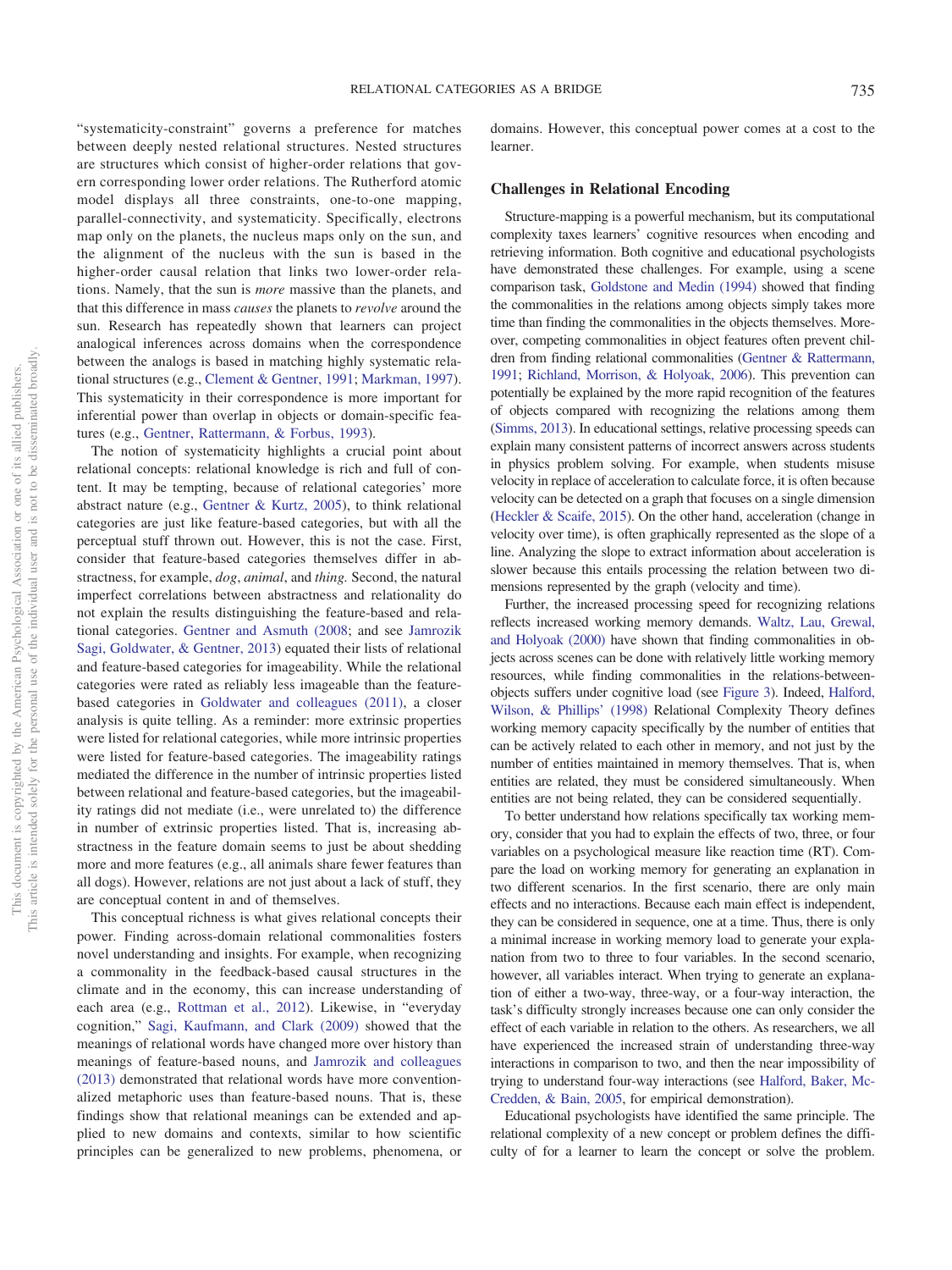

<span id="page-7-0"></span>*Figure 3.* From [Markman and Gentner \(1993a\),](#page-25-13) stimuli were also used by [Waltz et al. \(2000\).](#page-28-5) Noticing the perceptual commonalities of the two women in both scenes is relatively automatic. Noticing the relational commonalities between two scenes, that the woman in the top scene is playing the same food-recipient role as the squirrel in the bottom scene, uses working memory resources. From "Structural Alignment during Similarity Comparisons," by A.B. Markman and D. Gentner, 1993, *Cognitive Psychology, 25,* p. 436. Copyright 1993 by Elsevier. Reprinted with permission.

Sweller's Cognitive Load Theory [\(Sweller, 2010\)](#page-28-6) calls this a problem's or concept's "element interactivity." This refers to the number of elements that interact with each other and thus must be considered simultaneously (and see, e.g., [Hegarty, Mayer, & Monk, 1995](#page-24-8) on the similar challenge of understanding relational statements in arithmetic word problems). Recent research focuses on whether concepts varying in their element interactivity benefit from different kinds of educational interventions and support procedures [\(Chen, Kalyuga, &](#page-21-10) [Sweller, 2015;](#page-21-10) [Leahy, Hanham, & Sweller, 2015;](#page-25-12) and see below).<sup>4</sup>

#### **Challenges in Relational Retrieval**

Even if a learner successfully processed and encoded the relational structure of a concept, a learning problem, or an expository text, relational retrieval remains difficult. Quite frequently when presented with a new example (with identical relational structure) after delay, the previous example will not be cued in memory [\(Gick & Holyoak, 1980\)](#page-23-13), and instead retrieval will often be based on or at least biased by superficial similarity (see [Ross, 1984,](#page-27-11) [1987,](#page-27-12) [1989;](#page-27-13) [Ross & Kennedy, 1990,](#page-27-14) for full exploration of similarity-based retrieval in problem solving). To understand why, first recall the complexity of the structure-mapping process. Then consider that the comparison processes that operate over feature-based representations are much simpler. For example, [Tversky's \(1977\)](#page-28-7) Contrast Model

<sup>4</sup> Cognitive Load Theory argues that the central problem of education is the difficulty of the student to learn complex concepts given the limits on human working memory. [Sweller \(2011\)](#page-28-8) summarizes a variety of instructional techniques that many years of research has shown to be effective in reducing the student's cognitive load.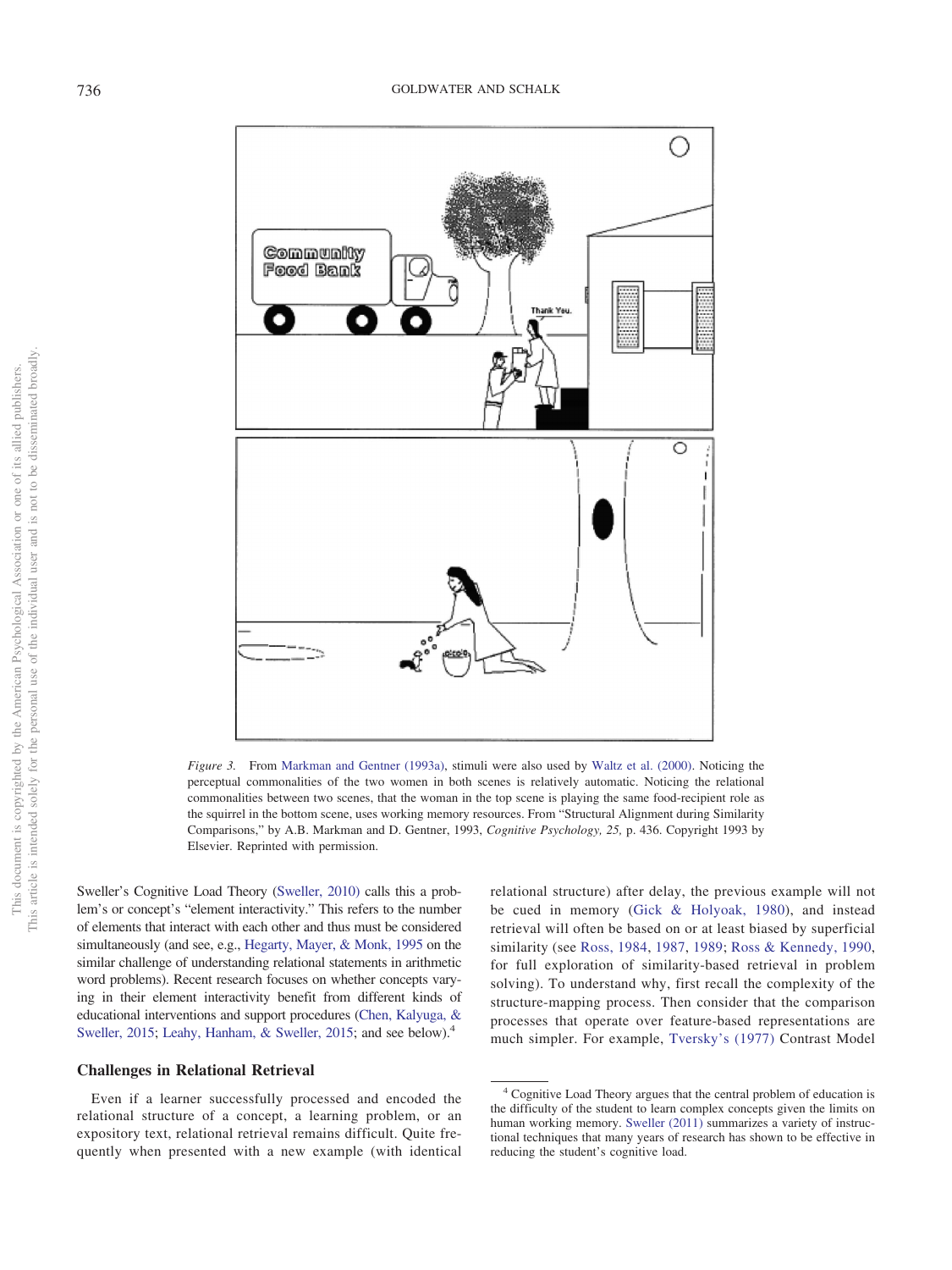compared feature-based representations and calculated their similarity by counting the number of common and distinct features, together with a relative weighting of these counts based on contextual factors. Unlike the complicated and quite lengthy algorithmic implementation of structural alignment (e.g., see [Falkenhainer, Forbus, & Gentner, 1989;](#page-22-11) [Goldstone &](#page-23-14) [Day, 2013;](#page-23-14) [Halford, Andrews, Wilson, & Phillips, 2012;](#page-23-15) [Hum](#page-24-9)[mel & Holyoak, 1997\)](#page-24-9), iterations of the Contrast Model are simple enough to be represented as a single formula.

Critically, the differences in computational cost between considering overlap in either features or relational structure predict and explain dissociations between analogical comparison and analogical retrieval (in addition to several behavioral differences between relational and feature-based processing discussed throughout this article). Finding commonalities in relational structure is computationally expensive, and so it is greatly facilitated by simultaneous presentation of the base and the target analog, making memory retrieval unnecessary.

However, retrieving information from long-term memory has many fundamental differences from the consideration and manipulation of information in working memory. Considering and manipulating information in working memory is often a slow and serial process. In contrast, retrieving information from long-term memory often seems to happen in an instant: you walk into a new space, or are reading a new text and related memories can just jump to mind. Unlike in reasoning situations when both analogs are available for simultaneous consideration, overlap in superficial features greatly influences retrieval when only one analog is available and a second must be recollected from memory (e.g., [Gentner et al., 1993;](#page-23-9) [Holyoak & Koh,](#page-24-10) [1987\)](#page-24-10). In contrast to searching for structural commonalities, searching memory for mere overlap in content (similar to the comparisons of [Tversky, 1977\)](#page-28-7) is quick and easy [\(Forbus,](#page-22-12) [Gentner, & Law, 1995;](#page-22-12) [Hummel & Holyoak, 1997\)](#page-24-9).

[Gentner and colleagues \(1993\)](#page-23-9) demonstrated this dissociation between memory retrieval and the recognition of structural similarity. Subjects read a series of short narratives, including: (a) a target story, (b) a superficially dissimilar, but structurally similar story, and (c) a superficially similar, but structurally dissimilar story. After reading all of the stories, subjects looked past the superficial differences and rated the structurally similar story as a more apt basis for drawing inferences and generalizing information to the target. However, when subjects read only the target story, and had to indicate which story it reminded them of, the subjects reported the superficially similar, but structurally dissimilar story. That is, despite the inferential power of the structurally similar story, it was not readily cued in memory.

The distinction made between the content overlap-based retrieval and structural alignment-driven inference highlights a key aspect of our argument. We claim that the distinction between features and relations is a formal one, not just one of content. [Forbus and colleagues \(1995\)](#page-22-12) simulated empirical findings such as by [Gentner and colleagues \(1993\).](#page-23-9) In these simulations, memory retrieval and structural alignment act on the same representational content. However, during memory retrieval the structure is not taken into account. That is, a higherorder relation and an intrinsic object feature are both represented in a similar feature-like representation, and all the search does is to look for content similarity. In full structural alignment, however, the relational structure matters, and determines

what inferences are made. Consequently, the same content can be represented in different forms, and it is the form, and not the content, that predicts which psychological processes operate. This difficulty in analogical retrieval has proved critical in educational research.

#### **Knowledge Transfer (and Lack Thereof)**

Within a few years of education, young students have to develop reading, writing, and arithmetic skills, but also grasp complicated, highly generalizable scientific concepts that took scientists centuries to discover. Given the argumentation in the previous sections, successful learning of scientific concepts does not only mean that the concepts can be reproduced for materials that have been studied before (thus, with an overlap in both superficial features and relations). Rather, a learner should be able to use and apply the concept in novel contexts (often lacking superficial similarity) and thus, can generalize and make productive use of her knowledge [\(De Corte,](#page-22-13) [2003\)](#page-22-13). The application and generalization of prior knowledge to a novel example or context is known as "knowledge transfer."

While knowledge transfer is a challenge for all students, demonstrating knowledge transfer to novel examples is a critical distinction between high and low performing students. For example, in a study on the use of self-explanations in educational materials, [Chi, Bassok, Lewis, Reimann, and Glaser \(1989\)](#page-21-11) considered "good" students those who related examples to concepts (like natural laws) resulting in example-independent knowledge. In contrast, "poor" students relied heavily on the examples themselves. Likewise, [McDaniel, Cahill, Robbins, and Wiener \(2014\)](#page-25-14) have shown that there are consistent individual differences across learning tasks: some learners abstract relational concepts (indicated by their ability to transfer those rules to new cases) while others simply learn the exemplars (and thus, fail to transfer). McDaniel and colleagues related these individual differences to working memory capacity, which is also predictive of differences in category learning speed (independent of learning strategy, see [Craig & Lewandowsky, 2012;](#page-21-12) also see [Little & McDaniel, 2015,](#page-25-15) for differences in the use of rule-learning strategies without differences in cognitive ability).

Studying the question of "how knowledge acquired in one situation applies (or fails to apply) in other situations" [\(Singley &](#page-27-15) [Anderson, 1989,](#page-27-15) p. 1), has a long tradition in psychological research (of which analogy is only one part). From the first experimental work of [Thorndike and Woodworth \(1901\)](#page-28-9) to recent studies on how cognitive skills are transferred (e.g., [Taatgen,](#page-28-10) [2013\)](#page-28-10), the theories developed in this tradition all describe, explain, and predict transfer performance by some kind of similarity between learning and transfer tasks (e.g., [Bransford & Schwartz,](#page-21-2) [1999;](#page-21-2) [Chi & VanLehn, 2012;](#page-21-8) [Day & Goldstone, 2012;](#page-22-14) [Nokes,](#page-26-9) [2009;](#page-26-9) [Nokes-Malach & Mestre, 2013;](#page-26-10) [Singley & Anderson, 1989\)](#page-27-15). It is beyond the scope of this article to provide the details of these theories, but we recommend some of these other articles for discussion of the roles of, for example, metacognition and motivation, which are crucial for a complete theory of knowledge transfer. Instead, we continue our focus on analogical reasoning theories as they are most suitable for our specific integration of the cognitive and educational psychology research; and they have recently been specifically extended to learning in educational settings like classrooms (see [Ven](#page-28-11)[detti, Matlen, Richland, & Bunge, 2015\)](#page-28-11).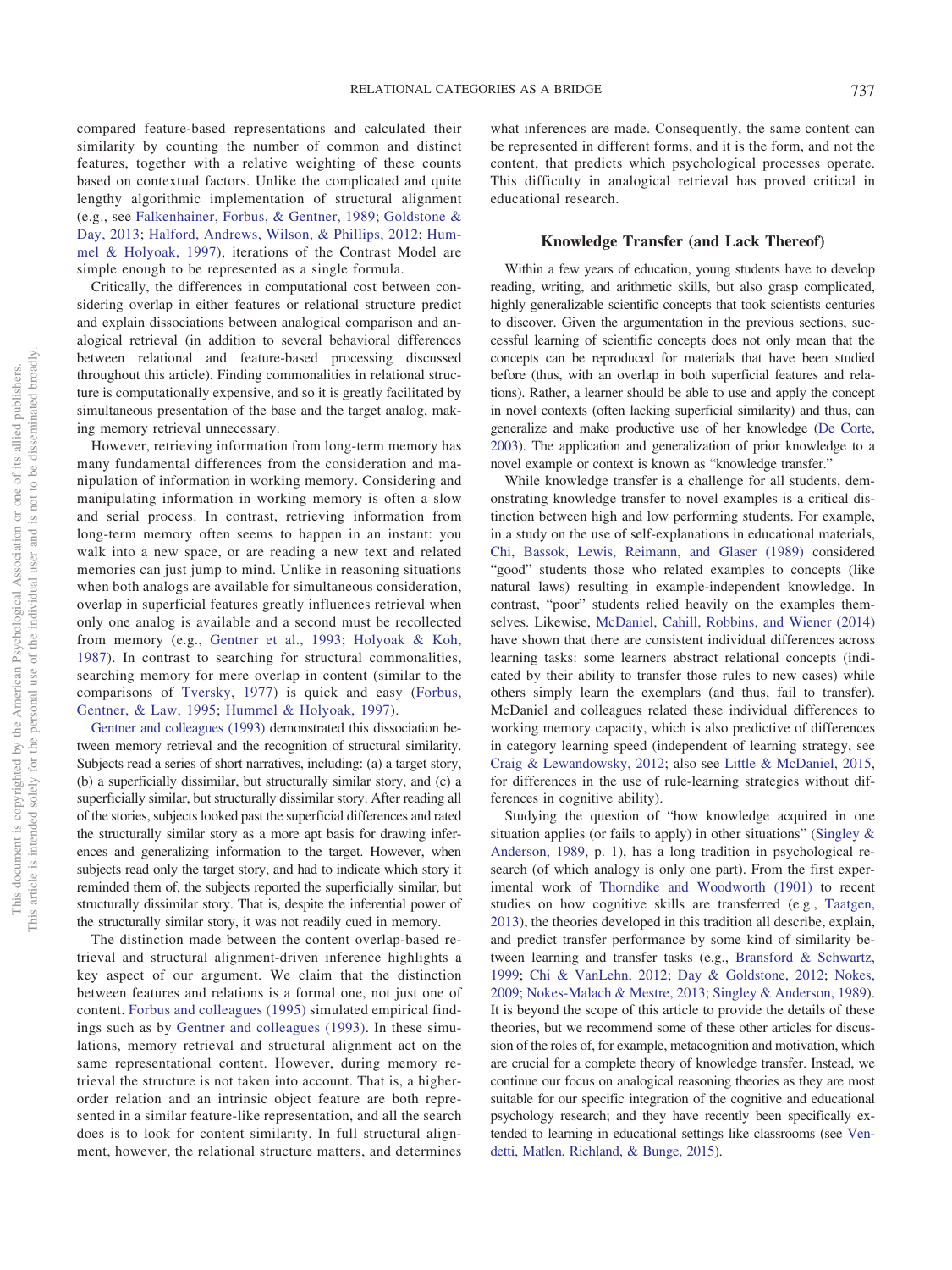We suspect that educationalists took up analogical reasoning theories because these theories are suitable to capture higher-order thinking that modern education requires (see [Richland & Simms,](#page-26-11) [2015,](#page-26-11) for a recent overview of learning by analogy in mathematics, science, and history education). Furthermore, educational researchers almost regard it as a truism that prior knowledge rather than intelligence or other interindividually varying constructs is the best predictor for future learning (e.g., [Schneider, Körkel, &](#page-27-16) [Weinert, 1989;](#page-27-16) [Walker, 1987;](#page-28-12) [Weinert & Schneider, 1999](#page-28-13) and see [Hambrick, 2003,](#page-24-11) but also see [Hambrick & Meinz, 2011,](#page-24-12) and [Hambrick et al., 2012,](#page-24-13) for a more complex pattern). Analogical reasoning theories offer a way to describe how prior knowledge is retrieved and used by learners to solve novel complex tasks. However, as we have emphasized, this is a fraught task. Relational knowledge can be difficult to encode and may be even harder to retrieve. Thus, transfer failure may be the most consistent finding in education research. How can learners successfully transfer their knowledge, and how can instruction help?

# **Effective Instructional Strategies to Foster Transfer Part 1: Comparing Examples to Find Relational Commonalities**

One of the most successful and straightforward ways to improve relational category learning and transfer is to guide learners to compare two or more learning examples. The benefits of comparison for relational learning has been demonstrated in children, adults, and in both the education and cognitive literatures (e.g., [Christie & Gentner, 2010;](#page-21-13) [Gentner, Anggoro, & Klibanoff, 2011;](#page-22-15) [Gentner, Loewenstein, & Thompson, 2003;](#page-23-16) [Gick & Holyoak,](#page-23-17) [1983;](#page-23-17) [Goldwater & Markman, 2011;](#page-23-5) [Jung & Hummel, 2011;](#page-24-14) [Kurtz, Boukrina, & Gentner, 2013;](#page-25-16) [Rittle-Johnson & Star, 2011;](#page-27-17) [Tomlinson & Love, 2010\)](#page-28-14).

When first encountering exemplars, relations are often represented in fragmented, and exemplar-specific manners [\(Doumas,](#page-22-16) [Hummel, & Sandhofer, 2008;](#page-22-16) [Gentner, 2010;](#page-22-17) [Rein & Markman,](#page-26-12) [2010\)](#page-26-12). However, the comparison process induces a structural alignment of the exemplars that highlights their common relational structure, helping to represent the relations in a more general manner. For example, [Kurtz and colleagues \(2013\)](#page-25-16) showed that simultaneous presentation of pairs of exemplars increased learning of the category-defining spatial-relations which then enabled transfer to exemplars that shared virtually no featural overlap (see [Figure 4\)](#page-9-0). Put differently, when two exemplars are analogs, they can also be considered to be exemplars of the same relational category. If exemplars are aligned successfully, their common relational structure can then be used to classify later and more disparate exemplars. Indeed, [Quilici and Mayer \(1996\)](#page-26-7) show that comparisons of statistics problems that emphasize shared deep structure help students classify problems by their proper solutions (e.g., which problems require a *t* test, and that require a  $\chi^2$ ). Further, [Reed \(1989\)](#page-26-13) argues that problem comparisons can actually fail to help learning when there is no higher-order relational concept for the comparison to aid in discovering.

The benefits of comparison are clear and compelling. [Alfieri,](#page-20-3) [Nokes-Malach, and Schunn \(2013\)](#page-20-3) conducted a meta-analysis showing that example comparison is a highly effective tool for learning with evidence both from the cognitive and education literatures. [Rittle-Johnson and Star \(2011\)](#page-27-17) have reviewed the many kinds of comparisons that help mathematics learning; for example, comparing different solution procedures to the same exact problem, and comparing different problems with similar relational structures to each other. The instructional method of "Invention with Contrasting Cases" tasks students to generate the underlying principle that governs a set of examples through comparison



<span id="page-9-0"></span>*Figure 4.* Exemplars from the three relational categories from [Kurtz and colleagues \(2013\)](#page-25-16) defined by the spatial relations of the rock piles (during learning), and analogous spatial relations among superficially dissimilar elements among transfer visual displays. From "Comparison Promotes Learning and Transfer of Relational Categories," by K. J. Kurtz, O. Boukrina, and D. Gentner, 2013, *Journal of Experimental Psychology: Learning, Memory, and Cognition, 39,* p. 1304. Copyright 2013 by the American Psychological Association. Reprinted with permission.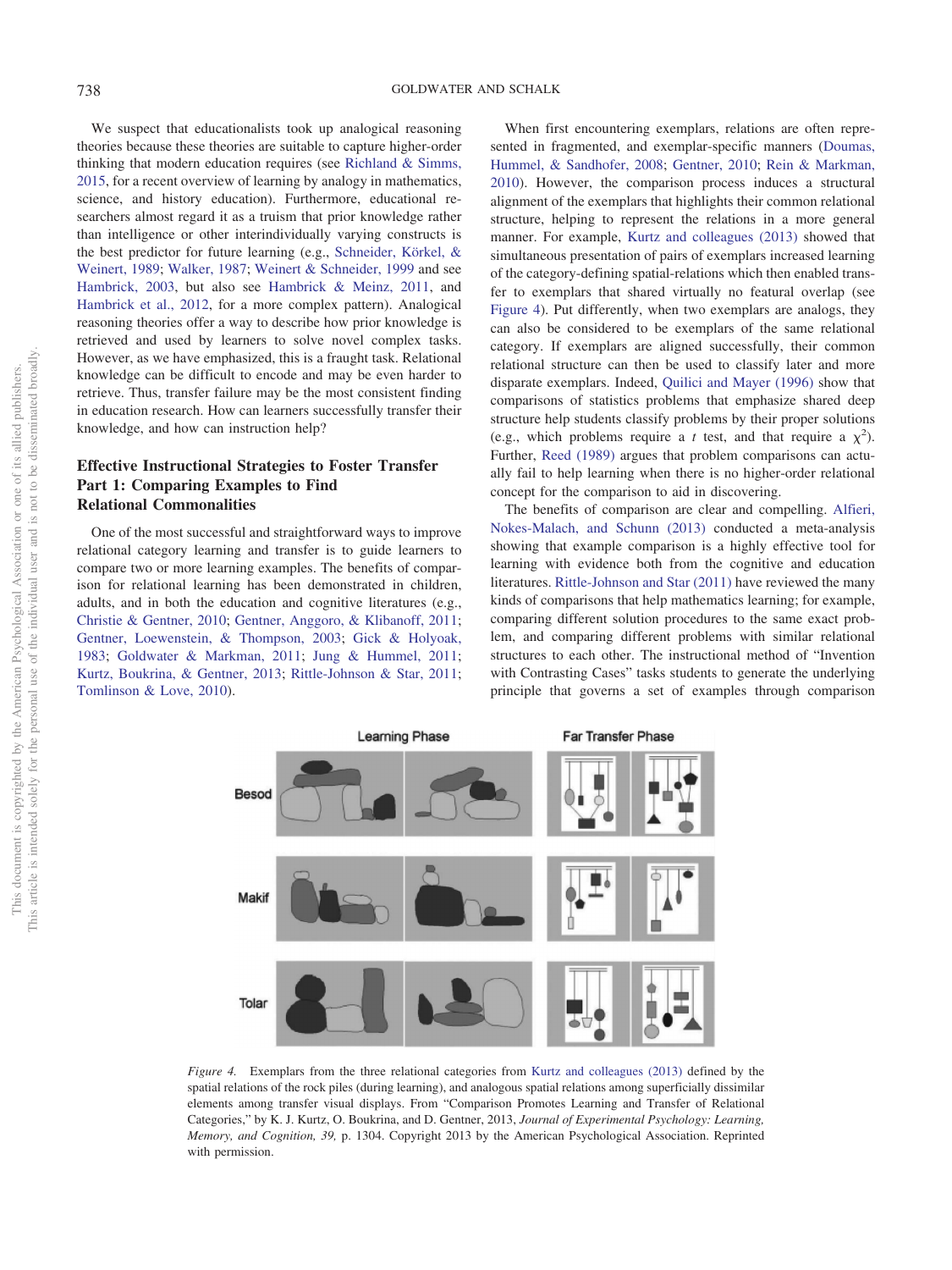before presenting the accurate principle to the students (e.g., [Schwartz & Bransford, 1998;](#page-27-18) [Schwartz, Chase, Oppezzo, & Chin,](#page-27-19) [2011\)](#page-27-19). This comparison-driven method has increased knowledge transfer over typical "tell and practice"-based instruction wherein students are given a principle before they apply it to a series of problems sequentially with minimal across-problem comparison (see also the related approach of designing for productive failure by [Kapur, 2008\)](#page-24-15). [Belenky and Nokes-Malach \(2012\)](#page-21-14) showed how Invention with Contrasting Cases can induce a mastery-orientation in students, a motivational state predictive of academic success (e.g., [Pintrich & Schunk, 2002\)](#page-26-14).

Other research focuses on how to improve the effectiveness of aligning exemplars to foster transfer of relational category knowledge. For example, alignment and relational discovery is aided by first comparing exemplars that also share superficial features to facilitate mapping (e.g., [Braithwaite & Goldstone, 2014](#page-21-15) for work on learning mathematical combinatorics; [Loewenstein & Gentner,](#page-25-17) [2001](#page-25-17) on children's spatial reasoning), and by relational language highlighting the structural commonalities (e.g., [Catrambone &](#page-21-16) [Holyoak, 1989;](#page-21-16) see [Gentner, 2010,](#page-22-17) for a full discussion). Further, [Doumas and Hummel \(2013;](#page-22-18) on learning artificial categories of bacteria), and [Goldwater and Gentner \(2015;](#page-23-18) on learning abstract causal systems) show how greater learning outcomes can be achieved with separate tasks to first ensure proper exemplar representations before alignment *and then to* directly scaffold the alignment of pairs of exemplars. The two kinds of tasks work together because the utility of the alignment is increased by high quality exemplar representations, and the opportunity to align high quality exemplar representations makes the category knowledge more transferable to disparate contexts.

Critically, representing relational structures abstractly (or at a category-general level), helps to overcome some of the reliance on superficial features in analogical retrieval (e.g., [Gentner, Loewen](#page-23-19)[stein, Thompson, & Forbus, 2009;](#page-23-19) [Goldwater, Sibley, Gentner,](#page-23-20) [LaDue, & Libarkin, under revision;](#page-23-20) [Kurtz & Loewenstein, 2007;](#page-25-18) [Novick, 1988;](#page-26-15) [Loewenstein, 2010\)](#page-25-19). Comparison helps learners construct abstract relational schemata and their systematic and rich relational content devoid of superficial features. Such schemata improve retrieval and direct access to prior knowledge based on shared relational structure alone.

## **Effective Instructional Strategies to Foster Transfer Part 2: Comparing Examples to Find Key Differences**

In addition to abstracting relational commonalities, another way structural alignment improves learning is through the highlighting of key differences (see [Figure 3\)](#page-7-0) related to the structural commonalities called "alignable differences" [\(Markman & Gentner,](#page-25-20) [1993b\)](#page-25-20). For example, because a coconut and a hotel are very dissimilar, it is hard to actually generate many differences between them because very few conceptual dimensions are relevant to each. In contrast, it is quite easy to list differences between a hotel and a motel because the shared relevant dimensions highlight many alignable differences. There are now several demonstrations that indicate that aligning highly similar representations increases learning about their differences using both artificial stimuli (e.g., [Gentner, Loewenstein, & Hung, 2007;](#page-23-21) [Sagi, Gentner, & Lovett,](#page-27-20) [2012\)](#page-27-20), and real world stimuli such as bone structures [\(Kurtz &](#page-25-21) [Gentner, 2013\)](#page-25-21), model buildings [\(Gentner et al., 2015\)](#page-23-22), or radiographs [\(Kok, de Bruin, Robben, & van Merriënboer, 2013\)](#page-24-16). [Ming](#page-26-16) [\(2009\)](#page-26-16) showed that comparing two distinct methods of graphing data aids learning both methods when the examples used are highly similar to each other. Likewise, [Jee, Uttal, Gentner, Man](#page-24-17)[duca, Shipley, and Sageman \(2013\)](#page-24-17) showed that comparisons of highly similar rock formations increase geoscience students' ability to identify faults.

However, the overall pattern of the benefits of finding commonalities and differences is more complicated. While both have clear benefits, there has been growing research directly contrasting their benefits, and trying to understand if comparing and contrasting are differentially beneficial depending on contextual factors (see [Car](#page-21-17)[valho & Goldstone, 2014](#page-21-17) for review). Specifically, this research has focused on within-category comparisons (to find commonalities), and between-category comparisons (to find differences).

[Kornell and Bjork \(2008\)](#page-25-22) showed that spacing out presentation of exemplars of multiple "abstract" perceptual categories (e.g., of painting styles) increased learning and generalization of each category in comparison to blocking the presentation of each category's exemplars in a series. While the initial interpretation emphasized that the temporal delay was critical in generalization (making connections to the benefits of spaced practice in skill acquisition (e.g., [Donovan, & Radosevich, 1999\)](#page-22-19) [Rohrer and Pashler \(2010\)](#page-27-7) have provided evidence that the benefit came (at least partly) from interleaving exemplars from different categories. Interleaving enables between-category comparisons, which help discriminate between categories. [Rohrer \(2012\)](#page-27-21) discusses how interleaving among highly similar categories in math learning (e.g., finding the volume of different kinds of solids) is beneficial because often mistakes in problem solving stem from confusing superficially similar, but conceptually distinct categories for each other. That is, students miscategorize a problem, and consequently, apply the wrong solution procedure. Interleaving helps learning via improving category discrimination.

The benefits of interleaving have led some to, essentially, recommend interleaving universally (e.g., [Bjork, Dunlosky, & Kor](#page-21-18)[nell, 2013\)](#page-21-18). However, the empirical pattern is again more complex. [Higgins and Ross \(2011\)](#page-24-18) and [Carvalho and Goldstone \(2014,](#page-21-17) [2015\)](#page-21-19) show that between-category comparisons (like those supported by interleaving) are particularly beneficial for categories that are highly similar to each other, and have a high similarity among their own exemplars, but that within-category comparisons are crucial to learning categories that have low similarity among their exemplars (cf. [Rohrer, Dedrick, & Burgess, 2014,](#page-27-22) and see below). One primary way relational categories differ from featurebased categories is that the exemplars of relational categories share less similarity [\(Gentner & Kurtz, 2005\)](#page-23-0). This lack of similarity (as discussed above) is one reason for why transfer in education is so challenging. Thus, it seems that interleaving may not be optimal for all concepts important in education. In addition, we just wrote extensively about the benefits of analogically comparing exemplars earlier, and most of that work focused on exemplars of the same relational categories.

Further complicating this empirical pattern, [Rawson, Thomas,](#page-26-17) [and Jacoby \(2014\)](#page-26-17) have shown that the inclusion of a relational concepts' definition modulates the benefits of interleaving. That is, in a task to classify illustrative examples of relational concepts (e.g., classifying descriptions of phenomena illustrating Pavlovian conditioning by the principle label "Pavlovian conditioning"),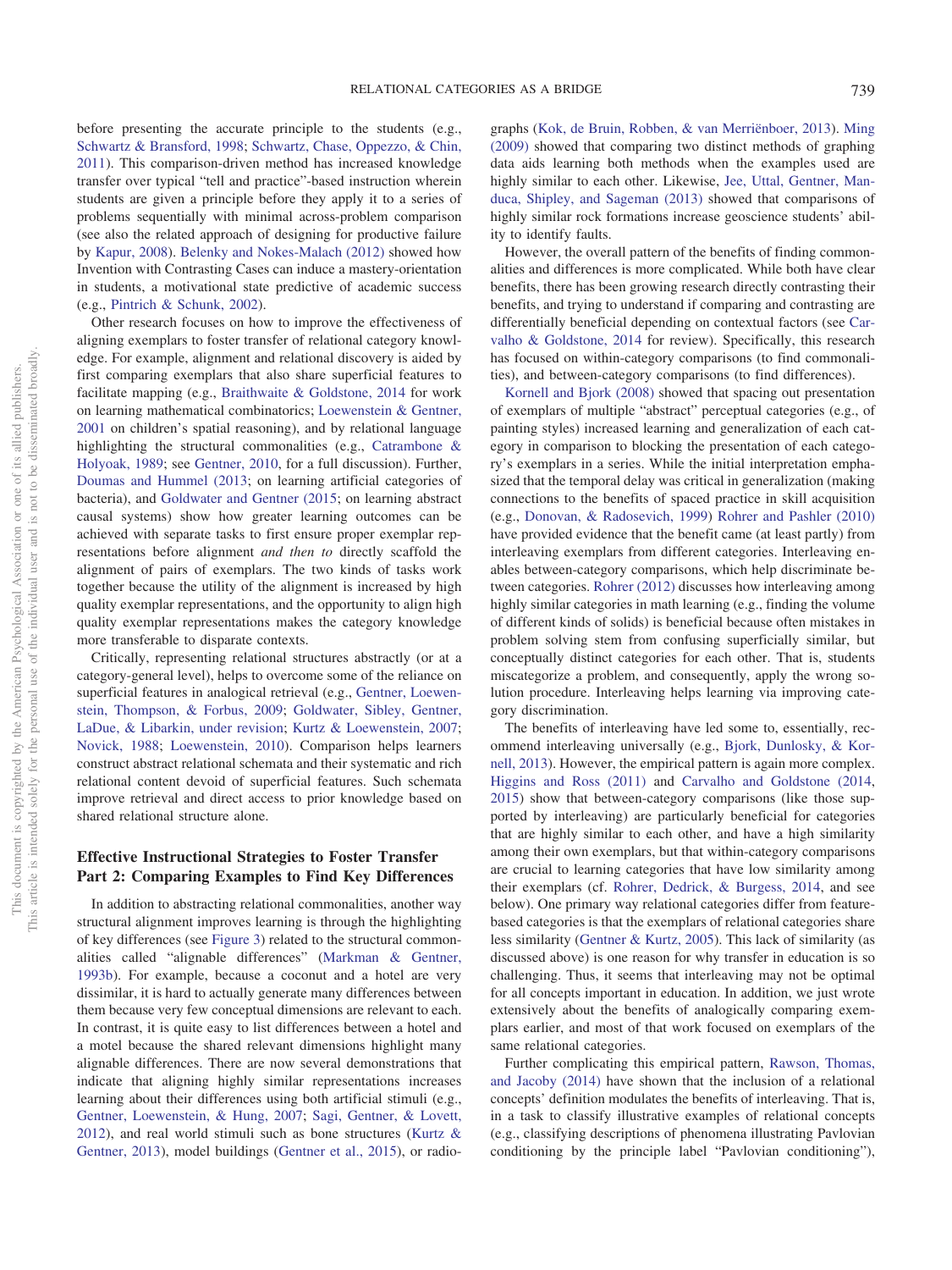denying learners access to concept definitions during classification created a benefit for interleaving, but this effect reversed when definitions were available. [Carvalho and Goldstone \(2014\)](#page-21-17) showed analogous results with perceptual categories. They demonstrated that blocking exemplars is beneficial when exemplars are presented along with category labels, while interleaving was beneficial when learners had to actively classify each exemplar (and received feedback). Carvalho and Goldstone argued that the more passive task of encoding exemplars with their labels encourages within-category comparisons, and so the blocking structure is beneficial as it allows for within-category comparisons across successive trials. Likewise, providing a relational concept definition may encourage a learning-mode of searching for withincategory structure wherein learners align exemplar structure with the abstract definition.

In summary, comparisons to discover and abstract withincategory structure, and contrasts to highlight key differences between categories both clearly benefit learning. It is a critical avenue of future research to continue to understand the different conditions that optimize the benefits of the different kinds of comparisons. Having a unified model to explain these various effects will constitute a theoretical advance in cognitive psychology, and will allow for clear recommendations for educators when instruction should encourage and afford between-category or within-category comparisons.

# **Effective Instructional Strategies to Foster Transfer Part 3: Practicing Retrieval and "the Testing Effect"**

Next, we consider the benefits of retrieval practice, aka "the testing effect." After initial study of learning materials, retrieving the materials (e.g., on an exam) has several learning benefits over additional study time, most notably the long-term retention of the learning materials (see [Roediger, Putnam, & Smith, 2011,](#page-27-23) for review and discussion of additional benefits). However, as we have made clear, this article is most concerned with improving the generalization (i.e., the transfer) from learning materials to novel materials based on commonalities in relational structure. Here, the evidence is not as clear.

[Jacoby, Wahlheim, and Coane \(2010\)](#page-24-19) have extended the retrieval practice paradigm to category learning, and showed that it improves both the learning of individual category exemplars and the category-level generalization(s). However, they used natural feature-based categories (e.g., birds), and so it does not entail successful relational generalization (and see [Rohrer, Tay](#page-27-24)[lor, & Sholar, 2010](#page-27-24) for benefits of retrieval for another form of transfer). [Butler \(2010\)](#page-21-20) found that practicing retrieval increases analogical transfer, but he only tested with transfer problems that contained explicit retrieval cues. As Butler recognizes, transfer is quite hard without such cues (but again, for education, spontaneous transfer is the true measure of success). [Goldwater, Smith, and Hinze \(in preparation\)](#page-23-23) could not find the benefits of retrieval practice of learning materials over repeated study in supporting spontaneous analogical transfer of a relational schema. Furthermore, [Tran, Rohrer, and Pashler \(2015\)](#page-28-15) showed that retrieval practice does not aid deductive inference.

On the other hand, and critical for our argument, [McDaniel,](#page-25-23) [Thomas, Agarwal, McDermott, and Roediger \(2013\)](#page-25-23) have examined the benefits of retrieval practice on the spontaneous transfer of studied relational concepts. In their experiment they examined how quizzing middle school science students in the middle of a semester on a previously taught relational concept (e.g., competition for resources in ecology) affected classifying new examples of the concept on the final exam at the end of the course. The midsemester quiz tested students on either the spontaneous classification of a novel example of the concept, which required retrieving their past knowledge of the concept definition and applying it to this new item, or just testing their knowledge of the concept's definition directly. If the quiz item merely required the students to retrieve the definition of the concept, then there was no benefit in fostering transfer to novel items on the final exam (in contrast to the item not being quizzed at all), but practicing relational retrieval, transfer, and categorization fostered further transfer on the final exam. That is, transfer begot transfer.

In contrast to the work of McDaniel and others, work in Cognitive Load Theory by Sweller and colleagues have challenged the benefits of testing [\(Chen et al., 2015;](#page-21-10) [Leahy et al.,](#page-25-12) [2015\)](#page-25-12). These researchers have argued that testing is most effective with low element-interactive items (i.e., items with low relational complexity). Cognitive Load Theory has championed the use of "worked examples" that comprehensively describe how to solve example problems. This method reduces the learner's working memory load by structuring problems into a series of subgoals and steps to be completed in sequence (e.g., [Sweller & Cooper, 1985;](#page-28-4) [Sweller, van Merrienboer, & Paas,](#page-28-16) [1998;](#page-28-16) and see [Catrambone, 1995,](#page-21-21) [1998;](#page-21-22) [Duncan, 2010\)](#page-22-20). Sweller and colleagues argue this method taxes working memory less than typical "tell and practice instruction" that first describes how to solve a problem and then has students practice problem solving. They further argue that problem-solving can be considered a form of retrieval-practice and testing. They demonstrate that problem-solving may be beneficial over studying worked-examples for low complexity items, but that the benefits reverse for high complexity items. With high relational complexity items, they argue the only way to ensure successful learning is a strategy to minimize working memory load. Further, Sweller argues against the whole notion of a "desirable difficulty" (i.e., an increase in taxing working memory with a learning procedure that leads to improved long-term learning outcomes), promoted by Bjork and colleagues (e.g., [Bjork et al.,](#page-21-18) [2013\)](#page-21-18), by suggesting that the benefits of instructional designs based on desirable difficulty are limited to low complexity items. With high complexity items, and given limited working memory capacity, Sweller argues the best chance learners have is to minimize cognitive load, not to add to it.

However, it is important to note that proponents of testing and the desirable difficulties framework have countered these arguments, point to successful outcomes of testing with high complexity items, and suggest that there is no clear a priori way to measure element-interactivity, questioning its practical use [\(Karpicke & Aue, 2015\)](#page-24-20).

In summary, the testing effect can apply to spontaneous relational transfer, but only when the test itself requires spontaneous relational transfer [\(McDaniel et al., 2013\)](#page-25-23). However, there is a current controversy about whether these effects are limited to items that do not apply a high cognitive load at the point of encoding. Clearly, more research is needed.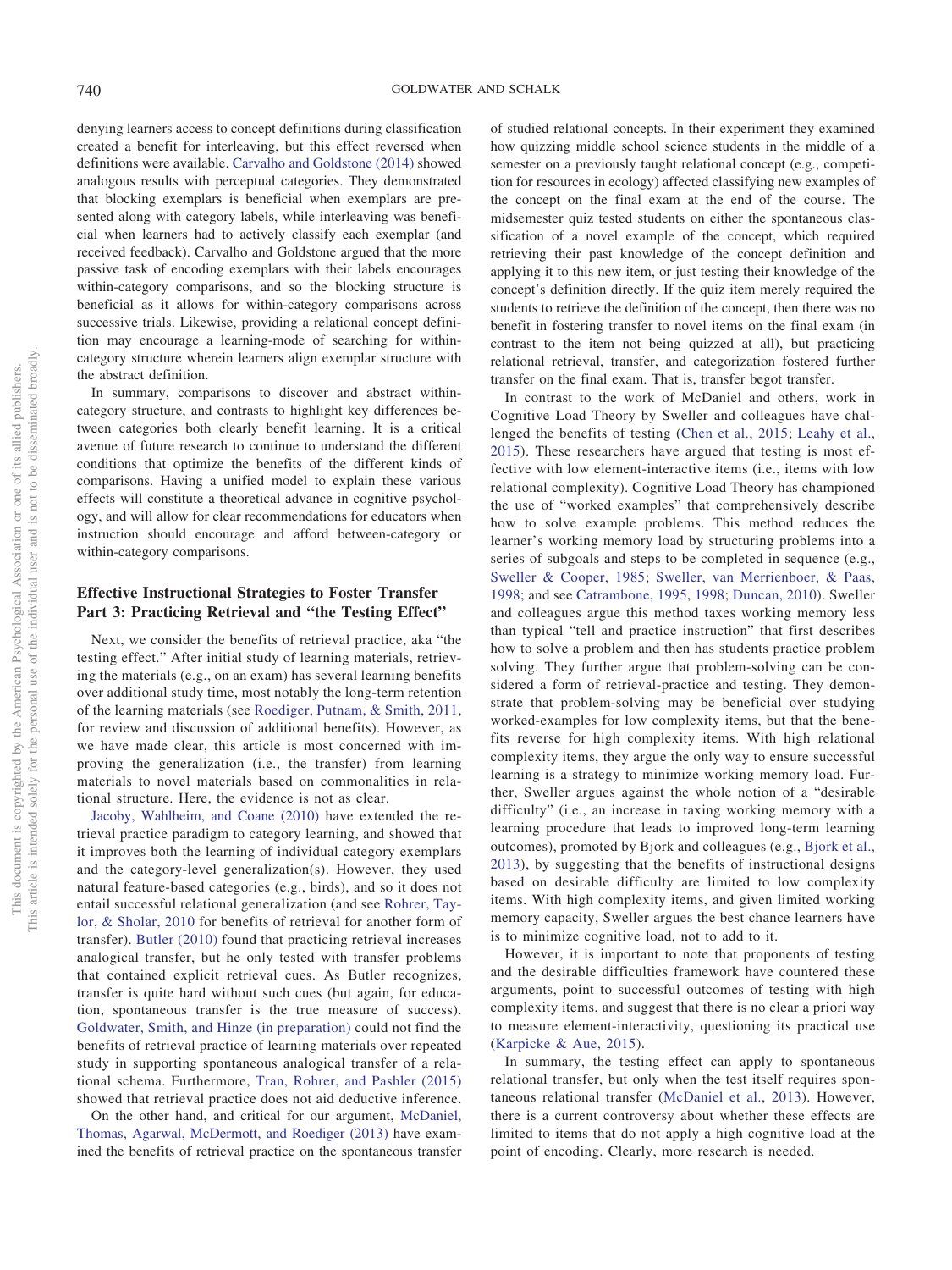# **Effective Instructional Strategies to Foster Transfer Part 4: Classification Training and Perceptual Learning Training**

The form of successful testing shown by [McDaniel and col](#page-25-23)[leagues \(2013\)](#page-25-23) directly trained relational categorization of example phenomena. Other research has found similar success in similar direct trainings. For example, [Mestre, Docktor, Strand, and Ross](#page-26-18) [\(2011\)](#page-26-18) have shown that an effective way to teach physics is to train students to explicitly categorize problems by their governing abstract scientific concept (see [Fox & Sullivan, 2007,](#page-22-21) and [Gurlitt,](#page-23-24) [Dummel, Schuster, & Nuckles, 2012](#page-23-24) for related approaches). [Rohrer and colleagues \(2014\)](#page-27-22) have provided evidence that interleaving benefits learning by emphasizing category-level thinking (in addition to improving category discrimination). Unlike most previous demonstrations of the benefits of interleaving, which relied on the discrimination between similar problem-types, this research demonstrated interleaving also benefits problem categories less similar to each other. Rohrer and colleagues have shown that interleaving problem types is beneficial, as learners cannot apply a solution without first classifying the problem. In contrast, when learners practice a series of problems of the same category in a row, they can apply the solution without first classifying the problem. Thus, interleaving is beneficial because it reinforces exemplar to category connections. Likewise, [Kurtz \(2013\)](#page-25-24) argues that framing relational principles as categories that have exemplars strengthens the status of the principle in the student's mind. Taken together, these lines of research strengthen our argument that relational categorization processes are a critical part of successful educational outcomes.

Cognitive psychologists have used inductive classification methods to examine basic mechanisms of relational category learning (using methods developed by the feature-based category literature in adults). For example, several researchers have analyzed the relative difficulty of learning relational category structures, such as contrasting probabilistic family resemblance structures with fully deterministic rule-based structures (e.g., [Kittur,](#page-24-21) [Hummel, & Holyoak, 2004;](#page-24-21) [Jung & Hummel, 2011\)](#page-24-14).

[Corral and Jones \(2014\)](#page-21-23) have examined the learning of six logically distinct kinds of relational category structures. By examining the relative difficulty of the six category structures, Corral and Jones were able to determine how well several kinds of relational category learning models could characterize the overall pattern (i.e., they presented novel empirical data and novel models to fit the data). This explicit comparison of theoretical models showed that throughout learning there were two independent key processes continuously at play. First, schema-refinement is a process that removes information from a category defining relational structure. Second, schema-elaboration is a process that adds information to that structure. We believe characterizing these two learning processes and their interaction will be critical in advancing our understanding of learning in educational contexts (see below).

Using similar methods to the supervised inductive classification, Kellman and colleagues (e.g., [Kellman & Massey, 2013\)](#page-24-22) have emphasized the importance of perceptual learning in STEM (and see [Goldstone, Landy, & Son, 2010\)](#page-23-25), as visuospatial representations (e.g., graphs, symbolic characters, etc.) are ubiquitous. Consider again the findings of [Heckler and Scaife \(2015\)](#page-24-7) wherein students misused velocity for acceleration because of the relative ease of extracting velocity from a graph. Kellman and colleagues have taken the approach of directly training the extraction of perceptual relations in a variety of STEM domains with great success. When learners improve their perceptual extraction abilities, this enables the use of "higher-level" problem solving skills to operate over these high quality perceptual representations. Without such perceptual training, novice learners are often mired in the attempt to properly interpret and visually parse graphical and formal representations.<sup>5</sup> Similar to the benefits of interleaving, this perceptual training shows that recognizing relational structure in a new problem is a critical first step in solving it.

However, to train relational recognition, there is a tension between the use of concrete, grounded, and perhaps familiar instantiations of the relational structure, or the direct presentation of idealized and formal representations (such as rules or principles). This tension has inspired educational researchers to examine and directly compare concrete and idealized external representations (see [Belenky & Schalk, 2014,](#page-21-24) for an overview). To this aim, researchers have evaluated whether studying only an idealized representation of a concept suffices to support transfer (e.g., [Ka](#page-24-23)[minski, Sloutsky, & Heckler, 2008;](#page-24-23) [De Bock, Deprez, Van Doo](#page-22-22)[ren, Roelens, & Verschaffel, 2011\)](#page-22-22). A consistent pattern has emerged. While single concrete instantiations may help students' initial understanding, an idealized representation seems to better support transfer. Perhaps an ideal method to ensure both initial understanding and transfer is "concreteness fading." Accordingly, the perceptual richness of concrete instantiations is gradually reduced over time, leaving idealized and schematic representations (e.g., [Fyfe, McNeil, Son, & Goldstone, 2014\)](#page-22-23). For example, Goldstone and Son aimed to help learners understand the concept of "competitive specialization." This concept captures how an undifferentiated and homogenous system can self-organize into a structure of systematically differentiated functions through the interactions of its parts without any kind of "central planner." [Goldstone](#page-23-26) [and Son \(2005\)](#page-23-26) had learners interact with simulations of ants foraging. At first, the ants looked like ants, but then their appearance slowly changed into little dots. This fading enabled both high levels of domain understanding (of ants foraging) and crossdomain transfer of the concept of competitive specialization.

Given the earlier discussion on the challenges of relational retrieval, why would direct categorization and perceptual training improve analogical transfer? That is, how do these data fit with the idea that transfer is based on the deliberate analogical retrieval and mapping? It is important to note that transfer can be achieved differently. Sometimes transfer is achieved by deliberate analogical retrieval, for example with explicit analogizing in novel scientific theorizing and engineering design (e.g., [Dunbar & Blanchette,](#page-22-24) [2001;](#page-22-24) [Gentner, Brem, Ferguson, Wolff, Markman, & Forbus,](#page-23-27) [1997;](#page-23-27) [Linsey, Wood, & Markman, 2008;](#page-25-25) [Chan & Schunn, 2015\)](#page-21-25). However, other psychological frameworks do not conceive of transfer in such a way, and instead focus on how prior (relational) knowledge "serves as a *lens* for the construal of new content rather than being the direct *focus* of cognition itself" [\(Day & Goldstone,](#page-22-14)

<sup>&</sup>lt;sup>5</sup> It is worth noting that these researchers argue that even these "higherlevel" abstract reasoning skills are grounded in perceptual processes (e.g., [Landy & Goldstone, 2007\)](#page-25-26).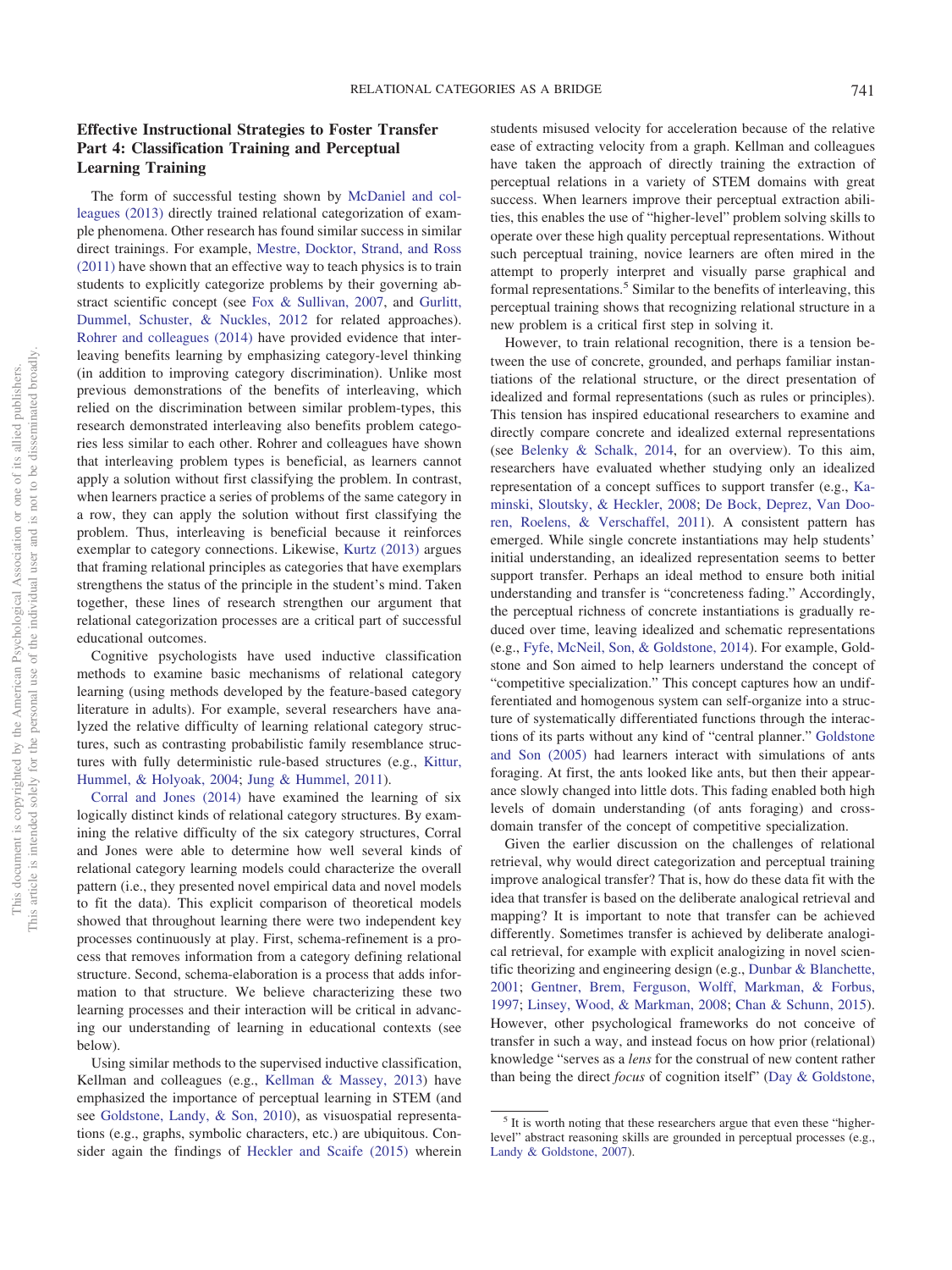[2012,](#page-22-14) p. 165). That is, relational knowledge directly constrains how we perceive, interpret, and understand the world. Transfer is then inherent to how a student would make sense of any new problem or expository text: in terms of their prior knowledge. The remaining sections of this article concern these interpretative processes, the challenges these processes raise for education, and suggested solutions.

#### **The Cohering Nature of Relational Knowledge**

Thirty years before this article, [Murphy and Medin \(1985\)](#page-26-1) criticized the feature-based categorization enterprise as an incomplete approach to human concept learning and representation. They argued that focusing on the learning of different arbitrarily defined artificial categories with unstructured sets of features neglects how people represent categories as coherent in the real world. That is, the subjects' prior background knowledge helps to tie together (or cohere) the relevant features. Following this critique, several years of research affirmed how cohering background knowledge can make categories easier to learn (e.g., [Medin, Wattenmaker, &](#page-25-27) [Hampson, 1987;](#page-25-27) [Murphy & Allopenna, 1994\)](#page-26-19), and how it drives the induction and generation of explanations (e.g., [Lassaline &](#page-25-28) [Murphy, 1996;](#page-25-28) [Patalano & Ross, 2007\)](#page-26-20).

Convincing evidence for the importance of background knowledge comes from [Wisniewski and Medin \(1994\).](#page-28-17) They showed that subjects' naïve theories affect the interpretation, perception, and learning of features themselves, not just how categories are formed on the basis of features. Traditional feature-based categorization models could simulate many findings concerning the role of background knowledge (e.g., [Murphy & Allopenna, 1994\)](#page-26-19) by simply seeding the models with knowledge of a few category exemplars before simulating the experiments [\(Heit, 2001\)](#page-24-24). However, because these models form categories from features but do not learn the features themselves, they cannot explain Wisniewski and Medin's results (see how category learning changes perception and feature interpretation, [Goldstone, 1998;](#page-23-28) [Schyns, Goldstone, & Thibaut,](#page-27-25) [1998\)](#page-27-25).

Important for the current article's argument, there is considerable evidence that this cohering knowledge is at its essence relational: whether it is relations among features intrinsic to a category member, or between category members and other objects or knowledge structures. For example, research has demonstrated that features simply are not represented independently of each other, but that humans bind them together [\(Love & Markman, 2003\)](#page-25-29) often by their predictive relations (e.g., [Billman & Knutson, 1996;](#page-21-26) [Mathy, 2010\)](#page-25-30), which can enable forming abstractions [\(Delosh,](#page-22-25) [1997\)](#page-22-25), in manners beyond what typical feature-based models can explain (e.g., [Wattenmaker, Dewey, Murphy, & Medin, 1986\)](#page-28-18).

A particular strand of this line of research has focused specifically on how causal relations cohere featural representations (see [Rehder, 2010,](#page-26-21) for review; also see [Rehder & Hastie, 2001;](#page-26-22) [Slo](#page-27-26)[man, Love, & Ahn, 1998\)](#page-27-26). For example, the representation of the category *guitar* or *dog* are not just lists of features, but the features have particular causal relations among them: a guitar can make music because it has strings and a hollow wooden body, and dogs have particular features because of their DNA. Further, people reason that guitars exist because of peoples' intention to make music [\(Bloom, 1996\)](#page-21-27), or that DNA mutations underlying particular dog features are the result of evolutionary processes (e.g., [Gelman](#page-22-26)

[& Legare, 2011\)](#page-22-26). Going beyond categories whose members share intrinsic features, [Rehder and Ross \(2001\)](#page-26-23) discuss "abstract coherent categories." These categories comprise many superordinate categories; for example, *mammals* or *furniture*, but also relational concepts like *divorce* or *revolutions*. The exemplars of these categories can be classified as such because each exemplar's set of unique features can be cohered with the same relations. Going further, researchers hypothesized that cohering relations among disparate features are responsible for how conceptions are dynamically adapted to or even change in different contexts [\(Gabora,](#page-22-27) [Rosch, & Aerts, 2008\)](#page-22-27).

In addition to focusing on how relations cohere features within a category member, [Jones and Love \(2007\)](#page-24-25) analyzed the normed feature listings for the large set of categories from [McRae, Cree,](#page-25-31) [Seidenberg, and McNorgan \(2005\).](#page-25-31) Jones and Love showed that information about extrinsic relations was prevalent in terms of how category members relate to other categories (see also [Barr &](#page-20-4) [Caplan, 1987;](#page-20-4) [Goldwater et al., 2011\)](#page-23-5). For example, part of our knowledge of dogs is that they are typically owned by humans as pets, and can assist humans in hunting other animals. In sum, concepts are coherent because of between-feature relations, and between-category relations (more on the latter below). These cohering relations affect how we classify novel disparate exemplars, generate explanations, and even alter the perception of features themselves.

## **Developing Expert Relational Knowledge Part 1: Top-Down Influences on Perception**

If relational knowledge coheres concepts, drives interpretation of novel exemplars, and directly affects our perception, then successfully learning scientific concepts will change perception (or at least the focus of attention, e.g., [Goldstone, Landy, & Son, 2010;](#page-23-25) [Chi & VanLehn, 2012;](#page-21-8) [Kellman & Massey, 2013\)](#page-24-22). In other words, there is a top-down effect of prior knowledge, in form of relational knowledge on perception of features, their co-occurrences, and their interactions. Thus, prior knowledge determines how relations are constructed or recognized in novel (and familiar) contexts.

According to analogical learning theory, the process of aligning examples of scientific concepts will often trigger relational rerepresentation [\(Gentner, 2010;](#page-22-17) see [Klenk & Forbus, 2013,](#page-24-26) for computational implementations of this process). Rerepresentation can result in larger, more abstract relational chunks tying together superficially different situations. [Goldwater and Gentner \(2015\)](#page-23-18) had students structurally align examples of disparate phenomena with a common underlying causal structure. Subsequently, the students were able to sort novel phenomena into causal system categories, ignoring domain differences (similar to the science experts of [Rottman et al., 2012\)](#page-27-2). Goldwater and Gentner theorized that the analogical training did not just make the training items easier to retrieve and apply to the novel items, but gave the learners new representational vocabulary with which to interpret the novel exemplars. [Schwartz, Bransford, and Sears \(2005\)](#page-27-27) argue that rerepresentation does not only support transfer, but transfer items themselves can lead to the rerepresentation of previously learned exemplars.

According to this view, scientific expertise is not just about easily retrieving the right kind of prior knowledge. Rather, expertise is reflected in efficient relational processing that entails pro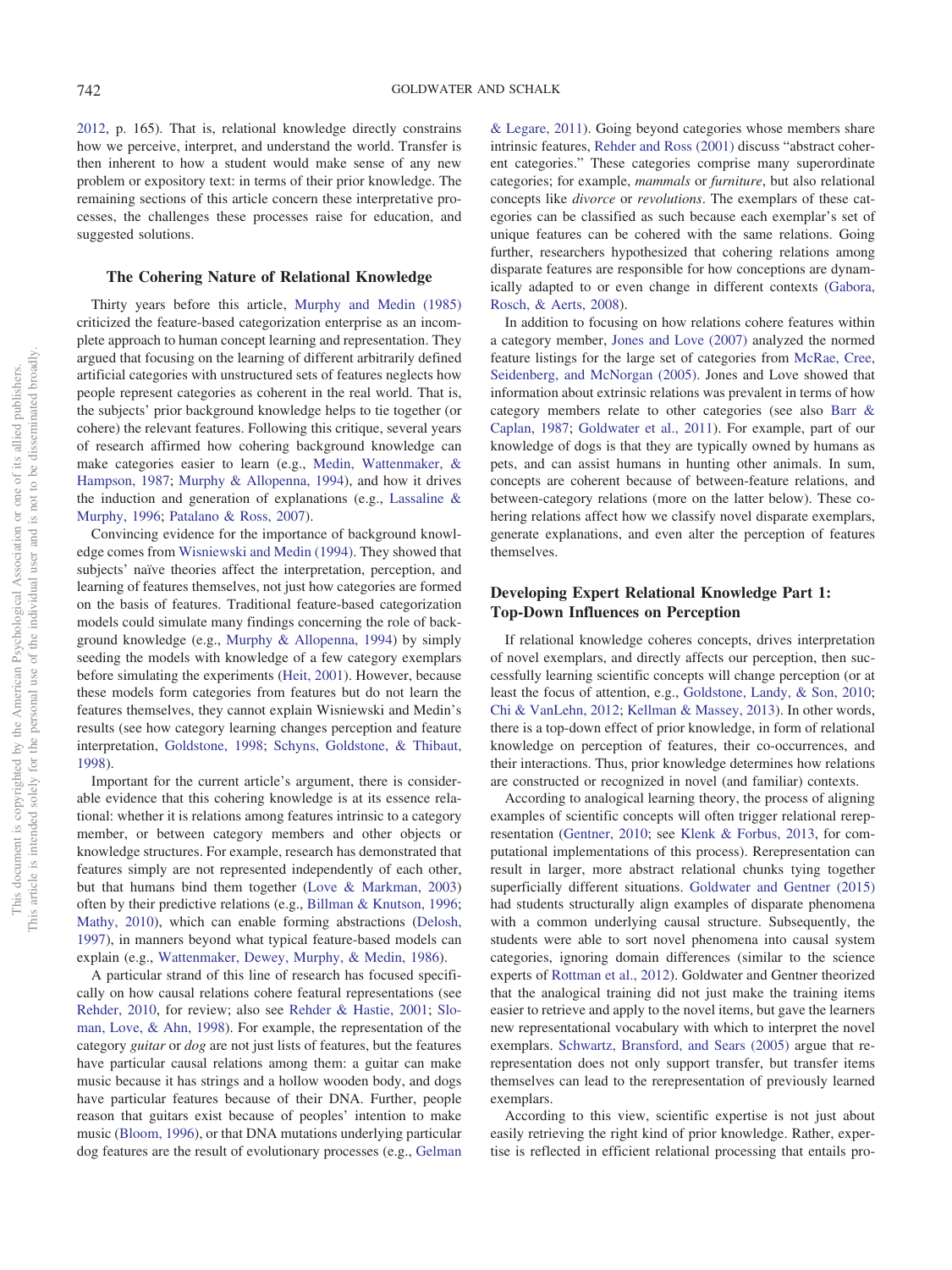cessing larger relational chunks, and/or the more rapid and flexible coordination of relational chunks (e.g., see [Smith, diSessa, &](#page-27-28) [Roschelle, 1994,](#page-27-28) and below). These relational chunks allow experts to "just see" the structure in novel exemplars often without requiring an explicit reminder of the right knowledge to be mapped (and it may not be a conscious process at all, see [Day & Gentner,](#page-22-8) [2007](#page-22-8) [Day & Goldstone, 2011\)](#page-22-9). For example, [Rikers, Schmidt, and](#page-26-24) [Boshuizen \(2002\)](#page-26-24) discuss "knowledge encapsulation" in medical experts. In a doctor's area of expertise (e.g., cardiology for a cardiologist), diagnoses are fast and accurate because they have rerepresented their biological knowledge in service of efficiently mapping symptoms directly onto disorders bypassing several explanatory steps. That is, expert explanations for diagnoses actually contain *fewer* biological details than subexpert explanations. On the other hand, when doctors are given cases outside of their area of expertise (e.g., cardiology for a neurologist), they have to reason step-by-step through the biological mechanisms to get from symptoms to diagnoses (and this is a more error-prone process).

In education research, Sweller and colleagues' work on the interaction between element-interactivity and the effectiveness of different instructional tools [\(Chen et al., 2015;](#page-21-10) [Leahy et al., 2015,](#page-25-12) see above) has revealed a similar relational chunking process across development in primary school students. Accordingly, the proper instructional tool depends on the relational complexity of a problem, but the relational complexity is not just determined by the intrinsic structure of the problem, but by the prior knowledge of the learner. That is, with high prior knowledge, a previously high element-interactivity item becomes processed as a low elementinteractivity problem. Thus, the kind of problem that carried a heavy cognitive load and needed a worked-example to be learned properly becomes a problem for which a more generative and active learning tool is more effective. The more advanced learner with larger relational chunks has freed up cognitive capacity to engage in these more active processes (see [Kalyuga, Ayres, Chan](#page-24-27)[dler, & Sweller, 2003,](#page-24-27) for a systematic review of such "expertise reversal effects").

The work on expertise development highlights why the ability to just see the structure is so important for fostering transfer: there are severe cognitive bottlenecks in both relational encoding and explicit retrieval (e.g., [Gick & Holyoak, 1980;](#page-23-13) [Waltz et al., 2000\)](#page-28-5). Considering the rerepresentational capabilities of the analogical learning models (e.g., [Gentner, 2010\)](#page-22-17), together with the perspective of the perceptual learning theories (e.g., [Kellman & Massey,](#page-24-22) [2013;](#page-24-22) [Goldstone et al., 2010\)](#page-23-25) suggests that science expertise is the codevelopment of both highly abstract relational representations, and highly efficient perceptual extraction abilities. An important line of future research is to investigate these two aspects of expertise development together. For example, using relational category learning paradigms, (e.g., in [Corral & Jones, 2014\)](#page-21-23) one could examine how learning higher-order relational structures change the perception of the lower-level features of the exemplars, and how experience in interpreting the features help build the higher-level structures.

#### **Relational Concepts Comprise Knowledge Systems**

Relational knowledge does not just cohere individual concepts (e.g., [Rehder & Ross, 2001\)](#page-26-23), but relational concepts form coherent systems of interconnected concepts. Relational schemas govern

multiple role concepts, each defined by their place in such knowledge structures. There can be no reagents without catalysts, zeniths without nadirs, guests without hosts, or parents without children. [Goldwater and colleagues \(2011\)](#page-23-5) supported this framework of relational category representation by demonstrating that instantiating a new relational structure licensed forming new rolegoverned categories.

Before the more recent focus on relational categories, for decades there has been research on systems of category knowledge (e.g., [Collins & Quillian, 1969\)](#page-21-28). However, the focus on feature-based taxonomies (e.g., of biological kinds) has limited consideration of the kinds of structures that exist among categories, and the kinds of reasoning that a conceptual system affords. Work on taxonomic categories have focused on which feature dimensions define the similarity space within a domain (e.g., [Smith et al., 1974\)](#page-27-4), how feature-based representations are distorted to improve discrimination among interrelated categories (i.e., categories are polarized, leaving contrasting categories such as Democrats and Republicans, seeming more dissimilar than they really are; [Davis & Love, 2010;](#page-21-29) [Goldstone, 1996;](#page-23-29) [Heit & Nicholson, 2010\)](#page-24-28), or how hierarchical class-inclusion relations affect feature-based inferences from one category to another (e.g., if the category of bird has some feature, then this feature is handed down to all subcategories, see [Collins &](#page-21-28) [Quillian, 1969;](#page-21-28) cf. [O'Connor, Cree, & McRae, 2009\)](#page-26-25). That is, when conceptual systems are comprised of solely feature-based categories, the categorical interrelations are generally constrained to what features are shared by which categories, and how that affects classification and induction.

Going beyond representing common and distinct features, coherent systems of relational concepts are powerful tools for learners that create new understanding. [Loewenstein and Gentner](#page-25-32) [\(2005\)](#page-25-32) demonstrated that interrelated relational language (*top*, *middle*, and *bottom*) aided 4 year-olds' spatial reasoning more so than relational language with less systematic interrelations (*in*, *on*, and *under;* which in turn was more helpful than no spatial language). [Gentner, Ozyürek, Gürcanli, and Goldin-Meadow, \(2013\)](#page-23-30) show that deaf children to hearing parents who lack systematic spatial language input are years behind normatively developing children in their spatial reasoning ability (assessed by the task developed in [Loewenstein & Gentner, 2005\)](#page-25-32).

[Moran, Bereby-Meyer, and Bazerman \(2008\)](#page-26-26) demonstrated the generative power of conceptual systems. They discuss that in negotiation, there are a number of strategies that all work together toward the common goal of maximizing value creation for both parties such as

(a) Logrolling, or trading off concessions on low-priority issues for gains on higher priority issues; (b) trading differential time preferences, or allocating more initial outcomes to the more impatient party and greater profits over a longer period to the more patient party; (c) compatibility, or identifying issues for which parties do not have a conflict of interest; (d) adding issues, or supplementing the agreement with issues not inherent in the initial negotiation framework; and (e) contingent contracts, or bets based on different expectations regarding a future event (p. 100).

Subjects in Moran and colleagues' study compared and contrasted example cases that illustrated two different strategies. Furthermore, they were instructed to try to describe the more general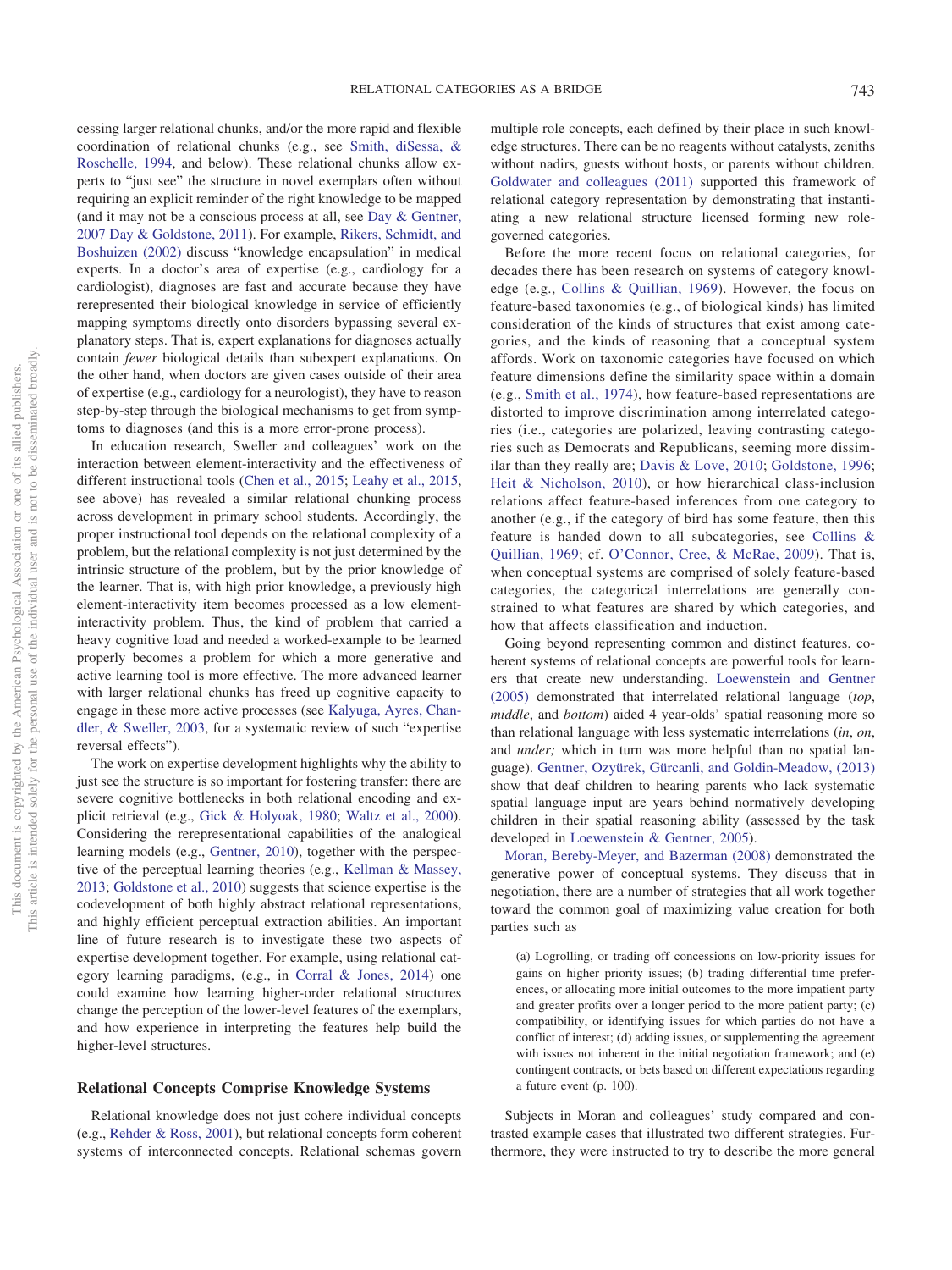principle behind both strategies, that is, considering the interrelations of parties' interests enables the creation of higher values for both sides. Subjects who received this training did not only transfer their knowledge of the trained strategies to novel negotiations, but showed use of value creation strategies that were not trained. In contrast, subjects who were only trained on a single strategy showed transfer on that trained strategy only, but showed no additional innovation. These latter subjects had no opportunity to find the higher-order organizing principle that coheres each specific relational concept into a conceptual system, and thus could not creatively generate novel solutions.

#### **Developing Expert Relational Knowledge Part 2: Increased Coherence**

The last section on conceptual systems prompts an update to our account of expertise. Developing expertise is not just about building larger relational chunks, but also about learning and understanding highly interconnected systems of relational knowledge. That is, knowledge systems become more coherent with increased domain expertise (e.g., [Bransford, Brown, & Cocking, 1999;](#page-21-30) [Tha](#page-28-19)[gard, 1997,](#page-28-19) [2007\)](#page-28-20).

Lachner and colleagues [\(Lachner, Gurlitt, & Nückles, 2012;](#page-25-33) [Lachner & Nückles, 2015\)](#page-25-34) compared the knowledge organization of expert cardiologists and advanced cardiology students to develop a formal account of Boshuizen and colleagues' account of knowledge encapsulation (e.g., [Rikers et al., 2002\)](#page-26-24). Therefore, they created graph representations of the explanations and diagnoses of a test-case cardiology patient consisting of concept nodes and their interrelations. There were two central findings. The expert knowledge graphs had fewer nodes between their most distinct concepts: that is, their knowledge was comprised of larger relational chunks, subsuming (or perhaps bypassing, see above) the concepts used by students. In addition to the more abstract nature of expert knowledge organization, the graph structures showed that the medical students' explanations contained many more concepts that were isolated from each other in comparison to the expert explanations. Thus, expert knowledge is more coherent.

[Lachner and Nückles \(2015\)](#page-25-34) then examined the effectiveness of the expert versus the advanced student explanation as instructional tools for novice students. They considered that while the expert coherence should be beneficial, perhaps their more abstract conceptions would offer a challenge. When the novice students attempted to learn from these explanations, the increased coherence of expert explanations triggered higherquality learning strategies. For example, the novices learning from expert explanations were more likely to use selfexplanations and make deeper inferences, while novices learning from advanced student explanations were more likely to merely paraphrase these explanations. These higher quality learning activities more than compensated for any potential challenge inherent to understanding the more abstract concepts utilized in the expert explanations. That is, the novices who learned from the expert explanations outperformed the novices who learned from the advanced student explanations on several assessments of comprehension and transfer.

In another example of research into the coherent nature of expert knowledge, [Koponen and Pehkonen \(2010\)](#page-25-35) asked physics teachers and students to represent their own conceptual knowledge as network structures, and to propose experiments operationalizing the target concepts. Similar to [Lachner and](#page-25-34) [Nückles's \(2015\)](#page-25-34) findings, the teachers' network structure was more highly interconnected. Further, the specific experiments proposed reflected the individual teacher's knowledge organization. Koponen and Pehkonen took this as evidence that there is interplay and mutual feedback between expert knowledge organization and how that knowledge is used. Scientific conceptual structures are formed via the results of experimentation, and also determine how such experiments are designed.

In summary, developing a coherent system of relational concepts gives reasoners powerful tools. Nevertheless, more research is needed to investigate how sets of concepts succeed or fail to cohere during learning, and how these new concepts support reasoning. Hopefully, more studies across domains will replicate Moran and colleagues' effects from the domain of negotiation on the generative nature of conceptual systems [\(Moran et al., 2008\)](#page-26-26) and give key insights into how to teach powerful conceptual systems. However, often the biggest challenge to teaching a conceptual system is that students do not come to the classroom without any conceptual system. Rather, they come to the learning task with a preexisting conceptual system (even if relatively incoherent) that conflicts with the material to be learned.

## **Conceptual Change and Problems of Conceptual Change**

Education is a process of building a coherent and abstract knowledge system that correctly represents the interrelation of a large number of concepts. In the education literature, the development of such complex knowledge systems is generally referred to as conceptual change (also belief revision or theory change; see, e.g., [Carey, 2000,](#page-21-31) [2009;](#page-21-32) [Ohlsson, 2009,](#page-26-27) [2011,](#page-26-28) [2013;](#page-26-29) [Smith et al.,](#page-27-28) [1994;](#page-27-28) [Vosniadou, 2010\)](#page-28-21).

More specifically, the conceptual change literature deals with the problem of how learners develop and change their conceptual knowledge networks over time. Key questions of this literature focus on how prior knowledge (referred to as misconceptions, preconceptions, naïve concepts/beliefs/theories, everyday conceptions, intuitive theories, and alternative theories/ beliefs) influences acquisition of scientific concepts (e.g., [Schneider, Grabner, & Paetsch, 2009\)](#page-27-29), whether people develop integrated (e.g., [Vosniadou & Brewer, 1992\)](#page-28-22) or fragmented knowledge bases (e.g., [Tytler, 1998;](#page-28-23) [diSessa, Gillespie, & Es](#page-22-28)[terly, 2004\)](#page-22-28), and whether—and to what extent—learning scientific concepts actually suppresses competing explanations based on prior knowledge [\(Shtulman & Valcarcel, 2012\)](#page-27-30). Even if one is convinced by [Heckler's \(2011\)](#page-24-29) argument that lower-level learning mechanisms are more theoretically useful than analyzing student prior knowledge, one still needs to recognize that a network of conceptual knowledge develops with education, and those mechanisms demand explanation.

## **The Challenge of Changing One's Conceptual Knowledge**

While theoretical interpretations of conceptual change vary, there is a consistent pattern of how some prior/misconceptions are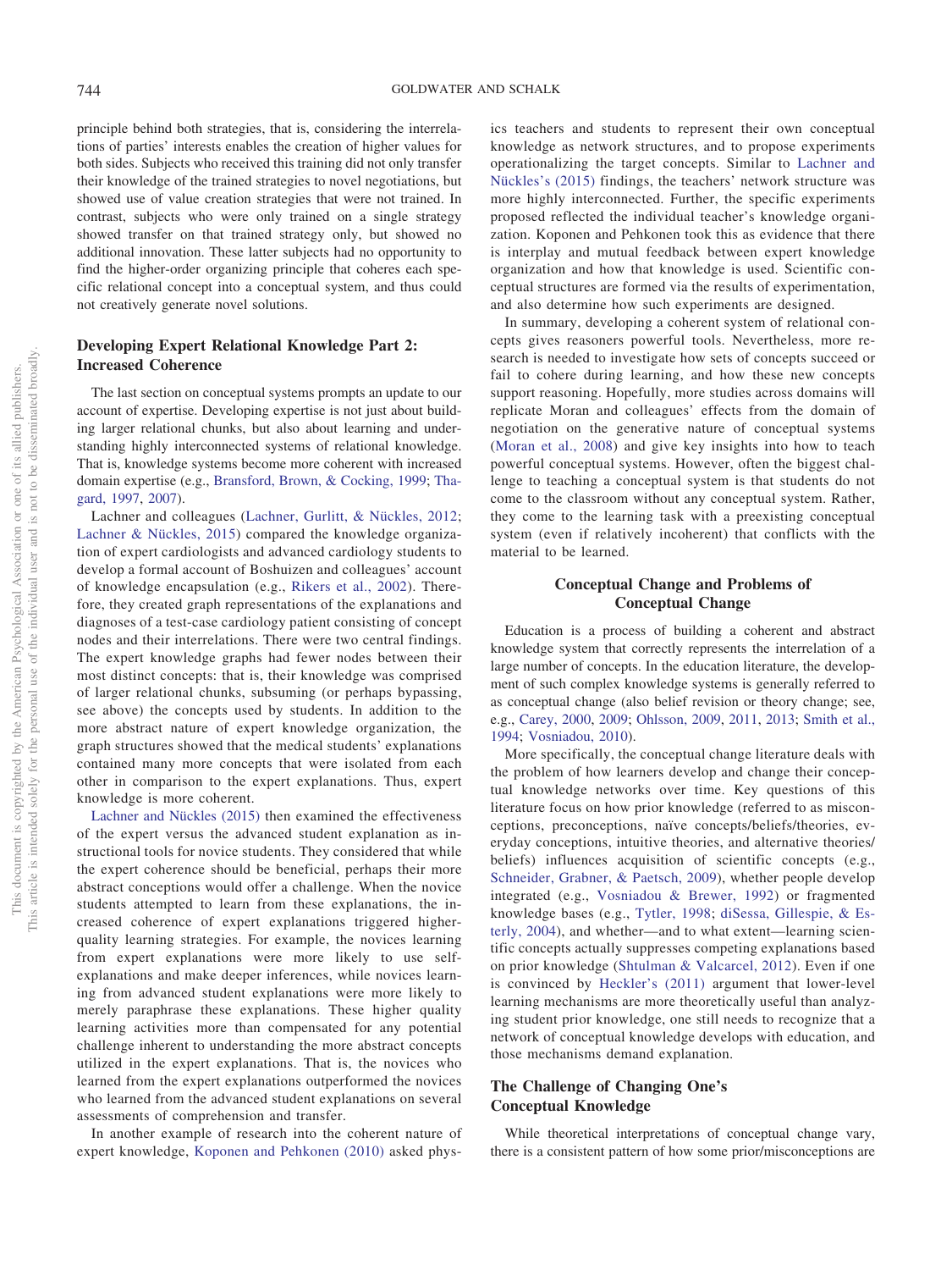persistent and stubborn in the face of instruction.6 Along with the challenge of relational complexity and knowledge transfer, overcoming prior conceptions is the biggest challenge students face (and these three challenges are interrelated). For example, while students have no formal knowledge of physics before entering the classroom, they have experienced physical forces such as gravity, and have folk conceptions of how such forces cause objects to move and bring these preconceptions to the classroom (e.g., [Clem](#page-21-0)[ent, 1982\)](#page-21-0). [Muller, Sharma, and Reimann \(2008\)](#page-26-30) demonstrated that when students are learning Newtonian mechanics and preconceptions or naïve theories of forces are not explicitly addressed, they often do not learn from explicit instruction. Instead of learning the target principles (i.e., Newton's Laws), they often interpret new information in terms of their preconceptions. Thus, when asked later to recall the instructional material, they only recall the information they started with as if their preconceptions were the content of the instruction.

It is worth illustrating at least one contemporary line of conceptual change research in STEM education in some detail. The study of complex systems has been an area of focus because principles of complexity underlie phenomena across the sciences, and are particularly hard for students to understand. [Chi and colleagues](#page-21-3) [\(2012\)](#page-21-3) provided a detailed analysis of the conceptual transitions students must undergo (building on the work of, e.g., [Jacobson,](#page-24-30) [2001;](#page-24-30) [Wilensky & Resnick, 1999\)](#page-28-24). They explained that people's naïve theories of causal processes assume a sequential structure of subevents. Each subevent is contingent upon other subevents in direct and predictable ways. Small groups or individual agents cause effects in linear manners through their intentions to achieve goals, and these individual intentional actions of agents correspond to the overall macropattern of the process. For example, the way wolves hunt is similar to this. An alpha wolf leads the hunt, while supporting wolves' actions are contingent on the alpha wolf, by surrounding the prey, and so forth Properties of the macroprocess (such as the path taken and time lapsed) can be directly related to the actions of the individual agents.

[Chi and colleagues \(2012\)](#page-21-3) contrast sequential processes with emergent processes. Emergent processes are central to complex systems. They describe how the random interaction of many agents governed by a few common rules lead to macrolevel patterns in a nonlinear manner with no direct correspondence to any subset of agents, and without a clear discrete sequence of subevents. How ants forage for food is an example of an emergent process and is contrasted with the sequential process of a wolf hunt in that unlike the wolves, the ants seem to move about randomly when searching for food. They simple emit pheromones when they find food, and follow the pheromones of other ants. At the microlevel, there is primarily randomness, but at the macrolevel there is a clear organized structure to the ants' foraging.

[Chi and colleagues \(2012\),](#page-21-3) and [Jacobson and colleagues \(2011\)](#page-24-2) argue that understanding emergent phenomena requires an *ontological shift* on the part of the learner. This shift requires students to recognize that emergent phenomena are governed by an entirely different kind of causality in comparison to how sequential processes are interpreted in naïve causal theories. Many processes that students learn in science class can be broken down into sequences of causally contingent subevents (even if there are no intentional agents like in the processes of mitosis or photosynthesis), while many other processes are emergent (such as molecular diffusion or natural selection). Chi and colleagues show that phenomena governed by emergent processes are more challenging to learn than processes governed by sequential processes because students try to interpret them both with their sequential causal schemas. In addition, understanding emergent processes taxes cognitive capacities more than understanding sequential processes, similar to the example of how challenging it is to interpret statistical interactions. While the causal explanations of novice students are typically wrong in both cases, it is easier for them to acquire the right explanations when the structure of the process fits the ontological structure of the students' naïve theory.

Further distinguishing simple learning of new information from conceptual change, [Johnson and Carey \(1998\)](#page-24-31) analyzed the biological knowledge of adults with Williams Syndrome. These adults knew many facts about biology. However, their severe mental retardation prevented them from changing their childlike domain theories of biology that governed their organization of knowledge of individual facts; for example, that the concept of life is equivalent to the concept of animism. The lesson from this work is that memorizing new facts is easy, but drastically changing your conceptual networks is hard.

The challenge of conceptual transformation is further reflected in how gradual it is. Conceptual systems cannot simply be replaced with new ones. Repeatedly, the work of [Vosniadou \(1994,](#page-28-25) also see [Vosniadou & Brewer, 1992;](#page-28-22) [Vosniadou, Vamvakoussi, & Sko](#page-28-26)[peliti, 2008\)](#page-28-26) has shown that in between naïve mental models and expert mental models there exist synthetic models that have elements of both. Evidence suggests that this synthetic model stage cannot be skipped.<sup>7</sup>

To meet these challenges, recent work suggests that one of the most effective general methods for learning novel conceptual systems is through the rigorous analysis of the knowledge components that define a domain. These cognitive task analyses help to understand how students' prior conceptions relate to the domain knowledge they should acquire [\(Koedinger & Roll, 2012\)](#page-24-1). A meta-analysis by [Clark, Feldon, van Merriënboer, Yates, and Early](#page-21-33) [\(2007\)](#page-21-33) showed that curriculum redesigns based on cognitive task analyses have a strong average effect (Cohen's  $d = 1.7$ ) for improving learning outcomes over the curriculum they are designed to replace. Given these promising results, cognitive task analyses should become a more frequently used source to allow for rigorous experimentation into the mechanisms behind learning conceptual systems.

#### **The Challenge of Researching Conceptual Change**

Despite the advances in understanding learners' conceptual development via methods such as cognitive task analysis, conceptual

<sup>6</sup> Of course, as we will discuss designing instruction for conceptual change by reflecting on misconception and so forth does improve effectiveness over instruction that ignores student's prior conceptions, for example, [Ebenezer and Gaskell \(1995\);](#page-22-29) [Ebenezer, Chacko, Kaya, Koya, and](#page-22-30) [Ebenezer \(2010\),](#page-22-30) among many others, see below. <sup>7</sup> [Taylor and Ahn \(2012\)](#page-28-27) showed a similar pattern using much simpler

causal learning paradigms. Their study showed that when learners first encounter data that suggest a causal explanation, and then later encounter data that re-explained the original data with a new causal factor, learners' causal representations contained both the initial false causal interpretation, and the later presented true causal relations.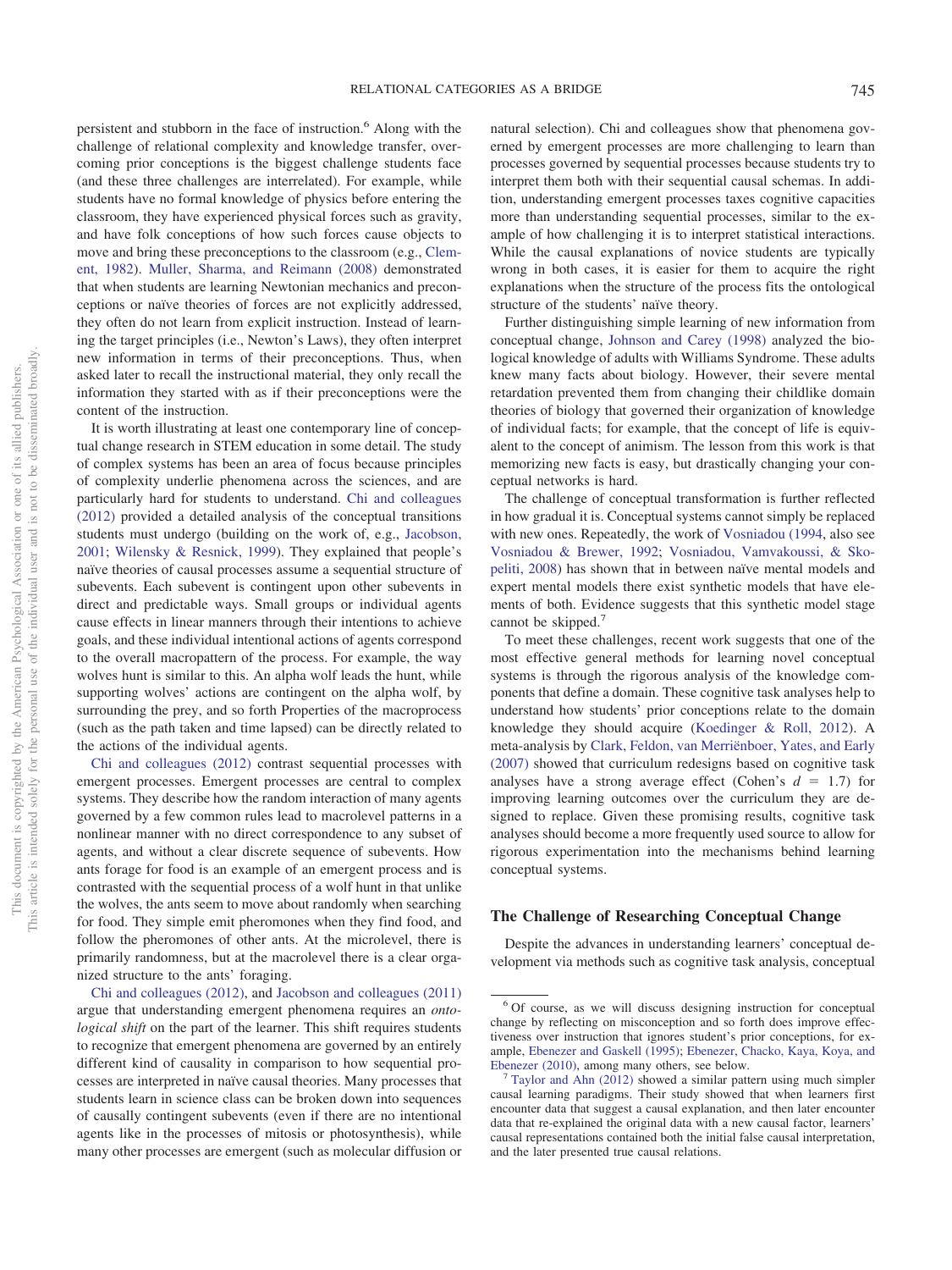change research faces several challenges. For example, most of the scientific evidence in the conceptual change literature comes from analyses of interview data. That is, because the scientific concepts studied are complex, it is very complicated to develop materials (e.g., a sufficiently large number of stimuli) that provide reliable and valid quantitative measures of the complex knowledge structures associated with such highly interrelated relational concepts. However, as [Schneider and Hardy \(2013\)](#page-27-31) pointed out, no standards have been established on how interview data should be analyzed. They argue that this lack of standards might have caused controversies in the conceptual change research community; for example, with regard to the question of whether and to what extent knowledge structures are integrated or fragmented.

To tackle this question, [Schneider and Hardy \(2013\)](#page-27-31) provided one of the first explicit quantitative statistical models to describe developmental pathways of conceptual knowledge in a scientific domain (for a similar approach see [Edelsbrunner, Schalk, Schum](#page-22-31)[acher, & Stern, 2015\)](#page-22-31). In the domain of floating and sinking, they demonstrated that there is a limited number of pathways of knowledge development. The development depends on systematic knowledge-construction processes, indicating strong interindividual differences with some children showing increases and other children showing decreases in knowledge fragmentation (and some showing a stable pattern). Despite these recent theoretical and methodological advances in the conceptual change research, we propound that using the methodology of category learning research developed by cognitive psychologists might be beneficial for addressing these major challenges. For example, in a study conducted by [Rütsche and Schalk \(in preparation\),](#page-27-32) participants learned different artificial relational categories to induce prior knowledge to evaluate how well this knowledge can be combined with novel relational knowledge in the next learning session. This approach allows for tight control and systematic variation of the prior knowledge that learners bring to the second session. Furthermore, presenting a series of clearly delineated classes of transfer items allows assessing the degree of how learners rely on featural and relational similarity; that is, how they construct categories.

[Ohlsson \(2013\)](#page-26-29) put forward another challenge for conceptual change research. He claims that the conceptual change literature has been dominated by a normative view. More specifically, researchers often studied why learners do not change their conceptual knowledge even though they are provided with falsified evidence, and with a scientific concept that might be—and the educator typically promotes it as such—more appropriate and powerful in explaining phenomena. Ohlsson argues that most people do not revise their conceptual knowledge or beliefs based on evidence, but that they follow a more pragmatic strategy of evaluating the utility of the knowledge to explain phenomena (a comparable argument was put forward by [Smith et al., 1994,](#page-27-28) and [Clement, 1993\)](#page-21-34). Further, (at least) children's performance is driven not just by a static set of concepts (naïve, scientific, or otherwise), but by the interdependence between the task environment and mental constructs [\(Kloos, Fisher, & Van Orden, 2010\)](#page-24-32).

Again, we assume that controlled category learning experiments might be fruitful in shedding some light on how people actually evaluate the cognitive utility of scientific concepts and naïve conceptions and how they use or refuse to use them accordingly. For example, [Markman and Ross \(2003\)](#page-25-6) review how category use affects category learning, and that different uses such as inferential predictions, communication, and problem solving each lead to different learning patterns than typical inductive classification. Likewise, when forming analogies people focus on the particular relational correspondences in line with their current goals [\(Spell](#page-28-28)[man & Holyoak, 1996\)](#page-28-28). Having subjects learn potentially "contradicting" relational categories in different manners or with different goals in mind (thus, each having separate utilities), would potentially help to better understand how even science experts seem to retain naïve conceptions along with their expert knowledge (e.g., [Goldberg & Thompson-Schill, 2009\)](#page-23-31).

Taken together, the conceptual change literature is dealing with the acquisition and development of highly complex interrelated conceptual knowledge systems. The complexity leads to specific challenges. The challenges have been clearly identified and led to intensive discussions among educational psychologists, but have proved to be difficult to answer when continuing to work solely with the methodology mainly used in the conceptual change literature. We propose that combining the conceptual change research with relational category learning research makes it possible to design controlled experiments that tackle exactly these challenges.

Indeed, some of the techniques we have been arguing for in this article have already been shown to successfully effect conceptual change. Demonstrating the utility of highlighting alignable differences (i.e., contrasts), [Gadgil, Nokes-Malach, and Chi \(2012\)](#page-22-32) showed that contrasting naïve and expert conceptions about how the human heart and the circulatory system work fosters large learning gains (also see [Loibl & Rummel, 2014\)](#page-25-36). Similarly, [Chi](#page-21-3) [and colleagues \(2012\)](#page-21-3) indicated how directly contrasting emergent phenomena with sequential processes aids learning the complexities of emergence. In a similar vein, [Jacobson and colleagues](#page-24-2) [\(2011\)](#page-24-2) demonstrated how comparing two examples of complex system simulations fostered overcoming naïve causal theories and to learn the target causal concepts. [Goldstone and Son \(2005\)](#page-23-26) developed concreteness fading methods that enable learners to encode high quality perceptual representations of complex system simulations fostering mastery and transfer of target concepts.

Other successful methods for transfer discussed above, for example, testing with relational categorization [\(McDaniel et al.,](#page-25-23) [2013\)](#page-25-23) and practicing retrieval have not yet been investigated with regard to whether they benefit conceptual change specifically. It is possible that there have been such benefits, but it is unknown because analyzing prior conceptions is not typically a part of these paradigms. In light of how novel instructional materials are often remembered in terms of prior misconceptions [\(Muller et al., 2008\)](#page-26-30), could retrieval practice (in some situations) have the negative consequence of actually reinforcing naïve theories? We hope not, and believe that careful research should be able to incorporate the strengths of methods such as retrieval practice with successful conceptual change techniques.

Building on these successes of applying analogical and perceptual learning to conceptual change in STEM (and several we lack the room to discuss), we hope to persuade readers that applying category learning paradigms will be an effective approach to study conceptual change and develop novel instructional techniques.

#### **Knowledge Restructuring**

Another recent line of cognition research, that we believe is most ready to be integrated with conceptual change research, is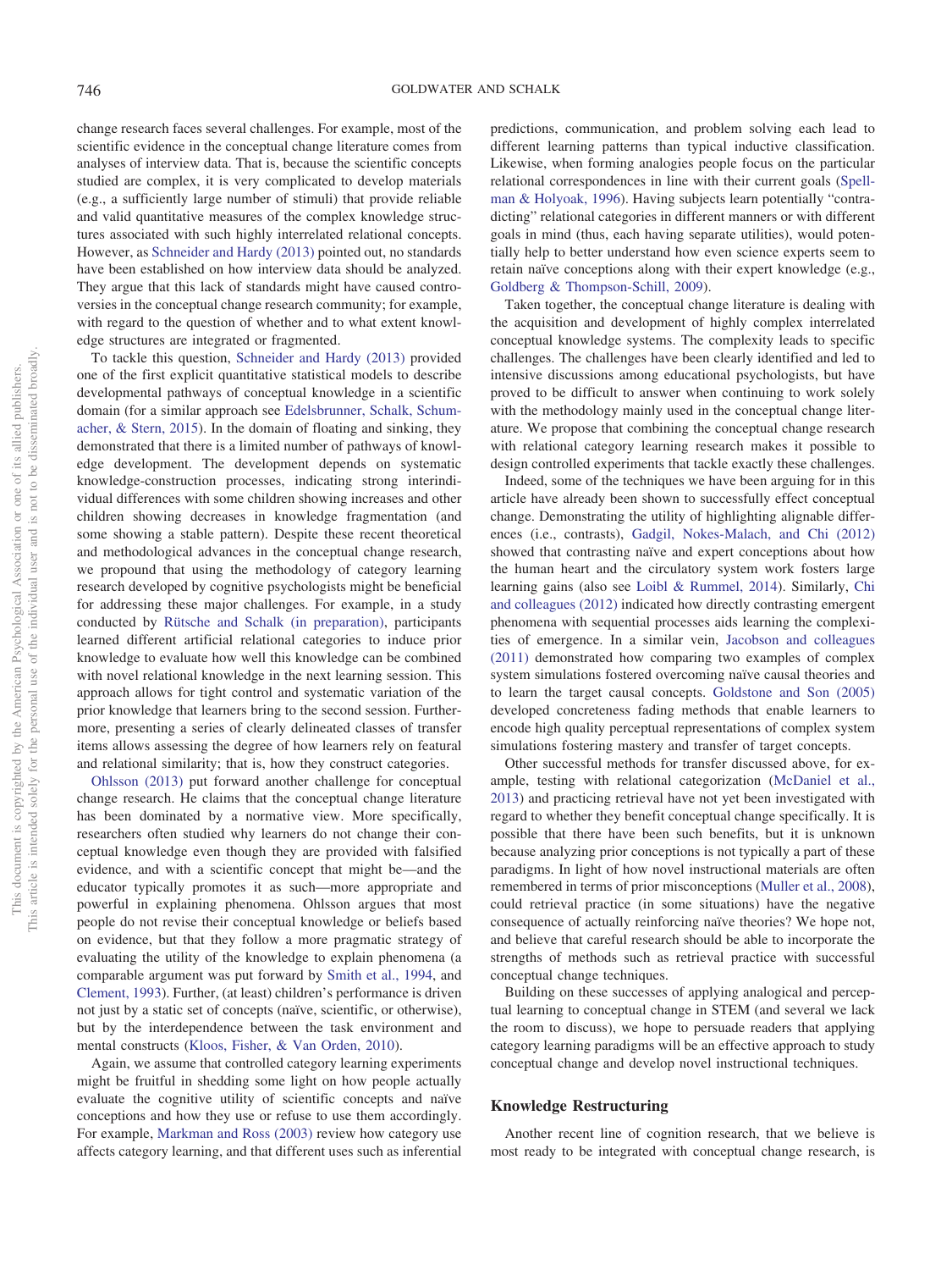research on knowledge restructuring in feature-based category learning conducted by Lewandowsky and colleagues. This research relates to conceptual change in that it examines the processes underlying learners' ability to shift their classification strategies (e.g., the mappings of features to categories) after an initial learning session. The processes of shifting classification strategies have been examined with both familiar (e.g., [Little, Lewandowsky,](#page-25-37) [& Heit, 2006,](#page-25-37) with ad hoc categories for words) and artificial categories (e.g., [Kalish, Lewandowsky, & Davies, 2005,](#page-24-33) with category boundaries defined by arbitrary functions).

Knowledge restructuring is revealed through behavioral patterns similar to behavioral patterns described in conceptual change theories. First, just as learners struggle to change their conceptual knowledge depending on instructional input, category knowledge is resistant to restructuring. For example, [Kalish and colleagues](#page-24-33) [\(2005\)](#page-24-33) show that when subjects adopt a suboptimal categorization strategy (e.g., a particular partitioning of the feature-space), subjects require *both* information about an alternative strategy, and error-based feedback of the suboptimality of their initial strategy to induce a strategy change.

Another parallel finding between knowledge restructuring and conceptual change is reflected in the role of working memory for these learning processes. [Sewell and Lewandowsky \(2012,](#page-27-33) Experiment 2) demonstrate that knowledge restructuring requires ample working memory resources. Likewise, [Muller and colleagues](#page-26-30) [\(2008\)](#page-26-30) showed that overcoming naïve theories of forces to learn Newtonian mechanics required increases in cognitive load. Thus, if learners experience high cognitive load when processing and interpreting information based on their existing knowledge or concepts, they might start searching for a way to decrease the load. This search consequently might increase the likelihood that they restructure their knowledge or change their concepts in accordance with the presented (instructional) information.

Further, [Sewell and Lewandowsky's \(2011,](#page-27-34) [2012\)](#page-27-33) work parallels theoretical and empirical work in the conceptual change literature (e.g., [diSessa et al., 2004;](#page-22-28) [Ohlsson, 2011;](#page-26-28) [Schneider &](#page-27-31) [Hardy, 2013;](#page-27-31) [Smith et al., 1994;](#page-27-28) [Vosniadou & Brewer, 1992\)](#page-28-22). First, both literatures focus on how knowledge is composed of multiple rules or principles. Second, reasoning and problem solving entails online coordination of these knowledge components. Third, conceptual change and knowledge restructuring often require developing new ways of coordinating knowledge components. We now explain each parallel in turn.

[Sewell and Lewandowsky \(2011,](#page-27-34) [2012\)](#page-27-33) used an inductive classification task wherein the set of exemplars from two categories compose a two-dimensional feature space (e.g., rectangles of varying heights and widths). To properly classify exemplars, subjects must have learned the rules that divide the space into the categories (e.g., rectangles wider than some value are category A, narrower are category B). However, in their task the entire feature space could not be divided between two categories with a single classification rule (like the one just described), but multiple partial rules must be coordinated and applied to different areas of the feature space (e.g., one rule applied to short rectangles, another to tall rectangles). Subjects were trained in one of two ways to coordinate the rules that led to equivalent classifications within the regions of space experienced during training, but yield different classifications of novel regions of feature space at testing. That is, the two coordination strategies foster different patterns of transfer. After training with the initial rule coordination strategy, subjects hear about the alternative strategy and then must classify transfer items accordingly.

As learners must recoordinate multiple rules to classify transfer items in [Sewell and Lewandowsky \(2011,](#page-27-34) [2012\)](#page-27-33); [Smith and col](#page-27-28)[leagues \(1994\)](#page-27-28) focus on how novice learners must recoordinate multiple pieces of causal knowledge to solve physics problems and explain physical phenomena in line with physical principles. For example, when asked to explain the role of spokes on a bicycle wheel in supporting a bicycle, novices attempt to relate multiple (naïve) causal rules to the various surface features of the bicycle and wheel. However, their explanations deviate from experts' explanations. [Smith and colleagues \(1994\)](#page-27-28) argue that as learners accrue knowledge, knowledge is still composed of multiple fragments, but knowing the proper causal principles allows the learner to recoordinate their causal knowledge. If successful, the recoordination enables a learner to focus on the right relationships between principles and surface features. It is not that conceptual networks develop a holistic coherent structure with increased expertise (as suggested by the work above), but that expert *coordination of* knowledge pieces becomes more coherent, efficient, and explanatory. This account of knowledge restructuring allows us to advance the main argument of this article in multiple ways.

First, [Smith and colleagues \(1994\)](#page-27-28) rejected one possible interpretation of the relational shift in education (such as shown by [Chi et al.,](#page-21-7) [1981\)](#page-21-7). According to this interpretation, novices show shallow reasoning that only considers the surface features, while experts can essentially zoom right past the surface features and think in purely abstract terms. Smith and colleagues propose instead that novices and experts both infer deep structures from surface features (see also [Chi &](#page-21-8) [VanLehn, 2012\)](#page-21-8), and seek to explain the surface features with causal principles. Thus, in Smith and colleagues' view, the novice-expert shift is about how recoordination of causal knowledge enables (a) inferring the proper causal relations from disparate surface features and (b) solving novel problems using similar strategies as the ones learners were using as novices (that granted, are augmented with more experience).8 Likewise, the empirical analyses of [Schneider and](#page-27-31) [Hardy \(2013\)](#page-27-31) suggest that there are multiple (but not unlimited) ways depending on the starting point (i.e., the prior knowledge) and the input (i.e., the instruction) of how novices change their conceptual knowledge over time. One open question is whether the recoordination of causal relations is a tightly coupled process with how relational structures are rerepresented as more abstract and interconnected with increased experience in a domain [\(Gentner, 2010;](#page-22-17) [Lachner & Nück](#page-25-34)[les, 2015;](#page-25-34) [Pillay, 1999;](#page-26-31) [Quinn, Pegg, & Panizzon, 2009\)](#page-26-32), or whether the more extreme proposal (approximating the view of Smith and colleagues) is true: that conceptual networks do not truly develop a coherent holistic structure in long-term memory.

Second, the proposition that relational knowledge changes perception can be contrasted with the work of [Sewell and Lewandowsky](#page-27-33) [\(2012\)](#page-27-33) to highlight that unlike "flat" featural representations, relational knowledge is hierarchical. In hierarchical relational knowledge, features exist as instantiations of the deeper structure that explain why the features are the way they are. Further, direct perception of the deep

<sup>&</sup>lt;sup>8</sup> Building on the "knowledge in pieces" account, [Wagner \(2006\)](#page-28-29) argues that transfer does not require the increased abstraction of relational knowledge per se, but a refinement of knowledge that specifically accounts for contextual variation.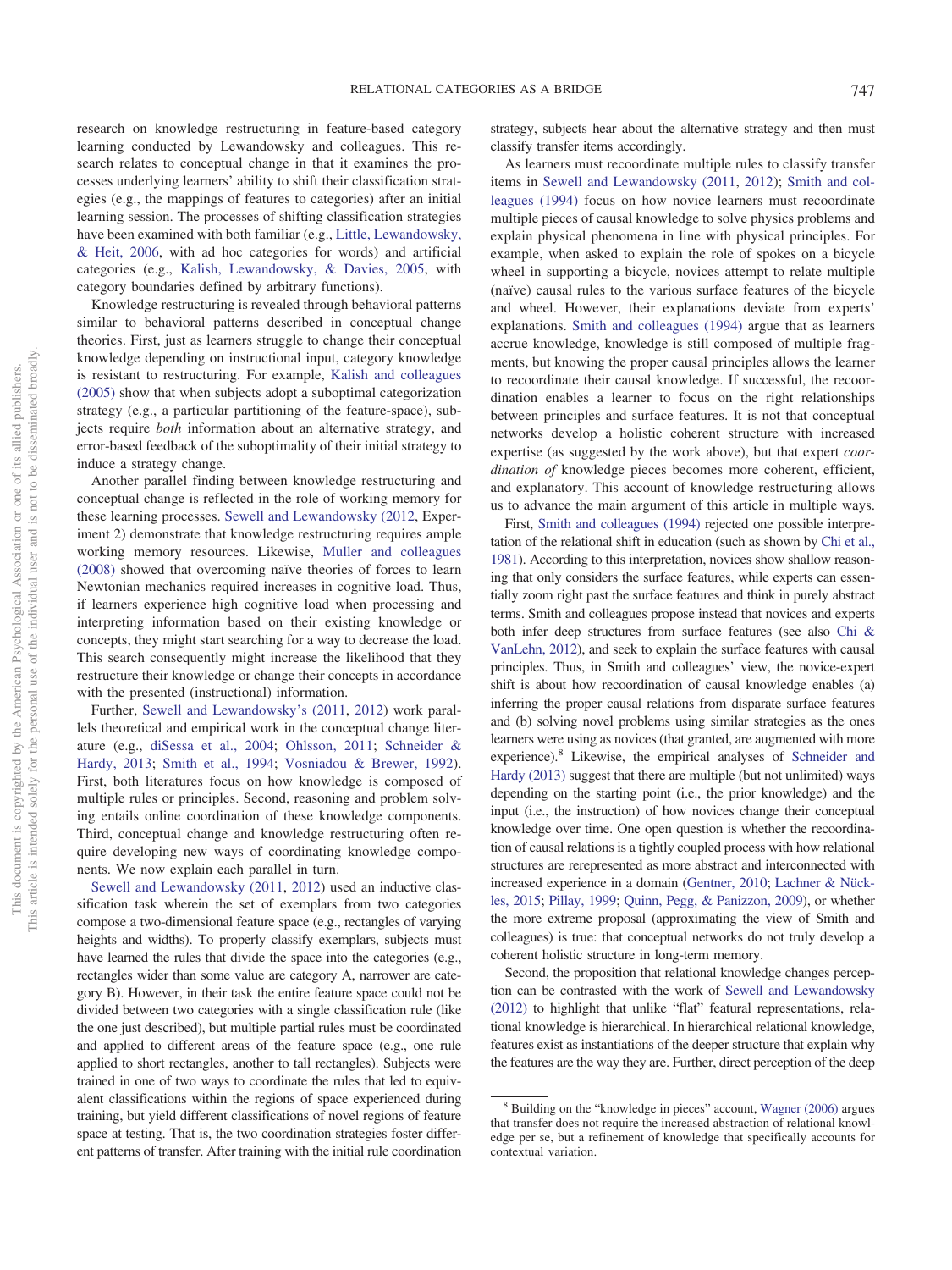structure is impossible (e.g., seeing the forces that enable bicycle spokes to support the wheel without seeing the material spokes), it can only be inferred by different kinds of relations among the surface features [\(Chi & VanLehn, 2012\)](#page-21-8). Even idealized representations like formalized rules and symbolic equations have surface features to instantiate abstract relations (and are themselves objects of perception, [Landy & Goldstone, 2007\)](#page-25-26), idealized representations simply try to do so with as few surface features as possible [\(Belenky & Schalk,](#page-21-24) [2014\)](#page-21-24).<sup>9</sup>

Thus, given the hierarchical relationship between relations and features, one way of how the knowledge restructuring paradigm could further inform conceptual change research would be to examine the rearrangement of a system of relations that a set of surface features instantiate (and further, how the perception of those features themselves then change), perhaps through mechanisms like schema-refinement and elaboration [\(Corral & Jones,](#page-21-23) [2014\)](#page-21-23). This research would expand upon the success of utilizing structural alignment to foster conceptual change [\(Chi et al., 2012;](#page-21-3) [Gadgil et al., 2012;](#page-22-32) [Jacobson et al., 2011;](#page-24-2) [Opfer & Doumas, 2008\)](#page-26-33) by offering a more precise characterization of the step-by-step process of how relational knowledge is reorganized.

# **Advancing Theories of Cognition With Conceptual Change Research**

In the penultimate section of the article, we argue how considering the challenges experienced by educational psychologists should inform the work of cognitive psychologists. More specifically, to properly characterize the acquisition of structured domain-knowledge, cognitive research needs to expand its focus on learning and reasoning with coherent sets of relational categories. A strength of the cognitive approach to categorization is the use of fully specified implementable formal models of category learning. However, it is unclear to what degree current cognitive models of concept learning (even ones aimed at relational categories, e.g., [Doumas et al., 2008;](#page-22-16) [Goodman, Tenenbaum, Griffiths, &](#page-23-32) [Feldman, 2008;](#page-23-32) [Kemp, 2012;](#page-24-34) [Tomlinson & Love, 2006\)](#page-28-30) can explain transitions from naïve to expert networks of conceptions that characterize the process of learning a (scientific) domain.

[Rehder and Murphy \(2003\)](#page-26-34) developed a connectionist model to simulate prior-knowledge effects in categorization tasks. They analyzed both cases when prior knowledge is advantageous, and when it conflicts with new information. While successful in accounting for many findings, their model does not represent knowledge as explicit relational structures, and so cannot account for many critical conceptual change phenomena. [Kemp, Tenenbaum,](#page-24-35) [Niyogi, and Griffiths \(2010\)](#page-24-35) have developed a modeling framework to explicitly capture the relations among categories and features that comprise domain theories (e.g., [Carey, 1985;](#page-21-35) and [Blouw, Solodkin, Thagard, & Eliasmith, 2015,](#page-21-36) for a neurally inspired modeling framework that has the power to represent theories as recursively bound collections of rules). However, this work has not yet been applied to the problem of how such domain theories are restructured by educational input. [Goldstone and Ro](#page-23-33)[gosky \(2002\)](#page-23-33) have developed a model to simulate translating across conceptual systems, and Friedman and colleagues [\(Fried](#page-22-33)[man, 2012;](#page-22-33) [Friedman, Barbella, & Forbus, 2012\)](#page-22-34) have used the Structure-Mapping Engine to simulate the role of analogy and self-explanation in conceptual change in child development and science learning. While these lines of research show promise, both the empirical and theoretical work is far from complete. If cognitive psychologists take on the challenge of designing categorization tasks to investigate the acquisition and transformation of (relational) conceptual systems, then this will enable the design of computational models that allow scrutinizing underlying cognitive processes and their interplay.10

Examining how conceptual knowledge is transformed has been a major topic of cognitive research in young children (e.g., [Carey,](#page-21-35) [1985;](#page-21-35) [Vosniadou & Brewer, 1992\)](#page-28-22). For example, researchers (e.g., [Hatano & Inagaki, 1994;](#page-24-36) [Medin & Atran, 2004\)](#page-25-38) have extensively investigated how children's conceptions of life and nature (i.e., their "naïve biology") change with development and differ across cultures. However, once children get older, the topic of conceptual change has primarily been studied by educational researchers who tend to use different research methods (such as student interviews). To complement these methods, we think the use of traditional cognitive psychology paradigms will be fruitful. However, cognitive psychologists will have to adapt their methods to meet the affordances of studying learning of (complex systems of) relational categories and conceptual change.

#### **Summary, Recommendations, and Conclusion**

The primary argument of this article that without a focus on relational categories, the applicability of category learning research to education will be limited. Relational representations are formally distinct from feature-based representations, and this formal distinction has critical implications for the challenges facing students and educators. First, processing complex relational structures is more working memory intensive than processing featurebased structures [\(Forbus et al., 1995;](#page-22-12) [Hummel & Holyoak, 1997;](#page-24-9) [Halford et al., 2012\)](#page-23-15). Second, categorizing a problem or phenomenon by its relational structure may entail an abstract representation that ignores superficial contextual differences. However, first learned relations are often encoded in a context-specific manner, and therefore, extensive experience might be necessary to form the abstract schemas needed for knowledge transfer [\(Chi et al., 1981;](#page-21-7) [Doumas et al., 2008;](#page-22-16) [Gentner, 2010\)](#page-22-17). Third, relational categories are defined by how they interrelate, and interrelated relational categories compose the coherent conceptual systems that define domain knowledge. Students bring naïve conceptual systems to the learning task that must be transformed to expert conceptions, but naïve conceptions are often stubborn to transformation.

Further, we argued that it is not enough to just examine relational reasoning, but relational *categorization* needs to be a spe-

<sup>&</sup>lt;sup>9</sup> To envision the difference between hierarchical and flat knowledge representations, contrast the inability to directly display a relational abstraction with a feature-based category prototypical exemplar that truly can itself be the central tendency "abstraction" of the category (e.g., the

prototype dot pattern from [Posner & Keele, 1968\)](#page-26-35). <sup>10</sup> In a way, we are updating the 30-year old critique of the field of categorization by [Murphy and Medin \(1985\).](#page-26-1) They claimed that cognitive theories have to account for how prior knowledge affects category learning. However, with the benefit of 30 more years of research, we are arguing for the specific focus on how prior relational knowledge conflicts with educational content.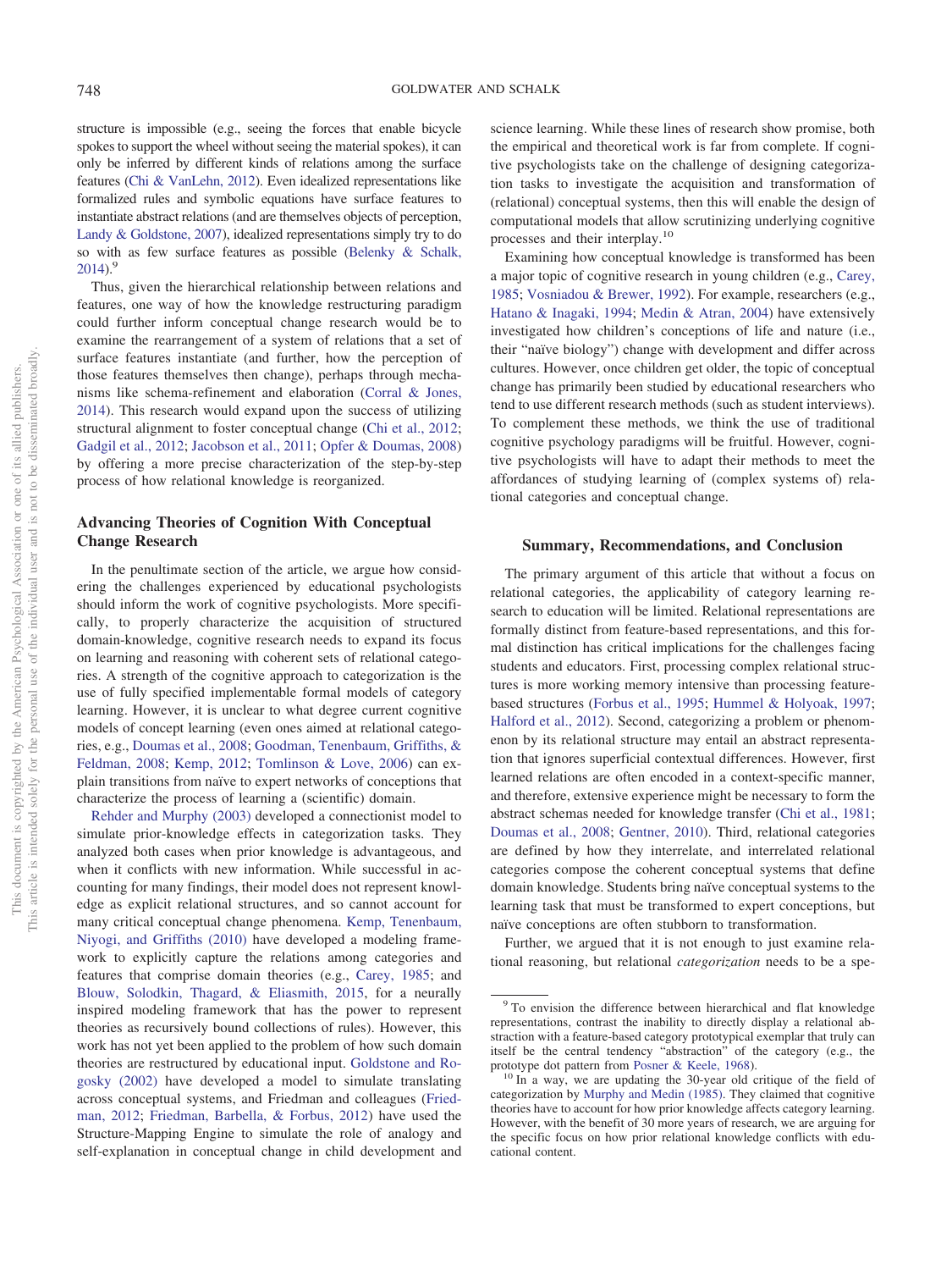cific focus.11 Evidence suggests that the biggest obstacle to problem solving is not learning general problem-solving procedures, but having the requisite knowledge to properly categorize problems to know what solution procedure to apply (e.g., [Goldwater &](#page-23-18) [Gentner, 2015;](#page-23-18) [Rohrer & Pashler, 2010;](#page-27-7) [Taconis et al., 2001\)](#page-28-3).

Taking these last two paragraphs together, our overarching recommendation that we have for both cognitive and educational psychologists is to use category-learning paradigms to examine the learning and transformation of systems of relational concepts. For example, experiments could utilize relational category learning paradigms with multiple phases that force a process of conceptual change. Further, by "category learning paradigms" we mean more than just the standard classification tasks, but also problemsolving, communication, and inference-based learning tasks often used for feature-based categories (see [Markman & Ross, 2003,](#page-25-6) for review). Advancing such a research program will benefit the field of cognitive psychology by challenging the scope of formal models of categorization to include these data. At the same time, it will benefit educational psychologists by providing a new source of rich data to test theories of conceptual change, and by providing new potential methods for educational interventions.

The research program to examine relational conceptual change will be aided by systematically combing the education literature to identify different kinds of relational category structures, and different ways of how surface features may be correlated with, or completely orthogonal to relational structures (e.g., the cognitive task analyses of [Clark et al., 2007\)](#page-21-33). Just as the feature-based category literature has long had a focus on how different kinds of feature-based category structures vary in their difficulty to learn (e.g., [Shepard et al., 1961\)](#page-27-1), many insights into relational category learning could be gained by examining different forms of structures (see [Corral & Jones, 2014,](#page-21-23) and [Tenenbaum, Kemp, Griffiths,](#page-28-31) [& Goodman, 2011\)](#page-28-31).

The search for relevant category structures will benefit from working with domain-experts. For example, Shipley and colleagues [\(Resnick & Shipley, 2013;](#page-26-36) also see [Shipley, Tikoff, Man](#page-27-35)[duca, & Ormand, 2013;](#page-27-35) [Jee et al., 2013\)](#page-24-17) collaborated with practicing geoscientists and this collaboration has revealed perceptual and spatial skills vital to geoscience expertise that vision scientists have left unexamined. We cannot predict what kinds of skills or knowledge will be found when doing analogous work in the conceptual domain, but this kind of interdisciplinary collaborative research is highly promising. Even further, interdisciplinary research may be necessary. Unlike the conceptual change research with children wherein as psychologists we know the target concept, we probably do not have comprehensive knowledge of the kinds of conceptual structures students learn while developing expertise in other fields. To design learning materials and develop reliable assessment techniques, comprehensive expert knowledge of a domain is essential.

While we believe these lines of research would greatly advance both literatures, we hope that this article inspires readers to identify even more viable paths of research that have the potential to mutually inform the cognitive and the education literatures on relational category learning and conceptual change. Nevertheless, we need to highlight a remaining challenge that these lines of research alone will not surmount. To fully integrate the research by cognitive and educational psychologists, there must be additional research into the role of the learning environment. Many in the

educational community doubt the utility of laboratory research findings because of the environment in which it was done (at least until it can be corroborated in the classroom). We, however, agree with [Stern and Schneider \(2010\)](#page-28-32) who pointed out that it is highly productive to zoom in and out (i.e., going from the lab to the classroom and back) and using different methods (from interviews to highly controlled lab studies, computational models, or neuropsychological measures) when doing research on complex learning processes like conceptual change.

The analogical reasoning literature is a good example of this complementary approach. It has been successful in developing precise theoretical and computational cognitive models (e.g., [French, 2002;](#page-22-35) [Klenk & Forbus, 2013\)](#page-24-26), in designing learning intervention for real classrooms (especially, in form of comparisons and contrasts; e.g., [Schwartz et al., 2011;](#page-27-19) [Rittle-Johnson & Star,](#page-27-17) [2011;](#page-27-17) [Ziegler & Stern, 2014\)](#page-28-33), and to serve as conceptual framework to study the effectiveness of specific classroom practices across countries (e.g., [Richland, Zur, & Holyoak, 2007\)](#page-26-37). Therefore, when the knowledge being learned in laboratory settings (even when completely artificial) is of a hierarchical relational nature and specifically designed to mimic the complex conceptual change phenomena observed by educational psychologists, there is great opportunity for application.

It is broadly assumed that the approaches of cognitive and educational psychology to category and concept learning are complementary. The cognitive psychologists reverse-engineer the learning mechanisms and representational forms, while the educational psychologists design interventions to facilitate learning of particular content informed by the research of cognitive psychologists. We are arguing that it is possible for the fields to strive not only for complementarity, but for synergy. By focusing on the learning and transformation of relational conceptual systems, there can be a unified research approach. When investigating the same kinds of concepts, to foster learning and transfer, experiments revealing the underlying mechanisms and representations do not need to be different from experiments examining instructional methods and learning environments.

#### **References**

- <span id="page-20-3"></span>Alfieri, L., Nokes-Malach, T. J., & Schunn, C. D. (2013). Learning through case comparisons: A meta-analytic review. *Educational Psychologist, 48,* 87–113. <http://dx.doi.org/10.1080/00461520.2013.775712>
- <span id="page-20-0"></span>Ashby, F. G., & Maddox, W. T. (2005). Human category learning. *Annual Review of Psychology, 56,* 149 –178. [http://dx.doi.org/10.1146/annurev](http://dx.doi.org/10.1146/annurev.psych.56.091103.070217) [.psych.56.091103.070217](http://dx.doi.org/10.1146/annurev.psych.56.091103.070217)
- <span id="page-20-1"></span>Bannert, M., Reimann, P., & Sonnenberg, C. (2014). Process mining techniques for analysing patterns and strategies in students' selfregulated learning. *Metacognition and Learning, 9,* 161–185. [http://dx](http://dx.doi.org/10.1007/s11409-013-9107-6) [.doi.org/10.1007/s11409-013-9107-6](http://dx.doi.org/10.1007/s11409-013-9107-6)
- <span id="page-20-4"></span>Barr, R. A., & Caplan, L. J. (1987). Category representations and their implications for category structure. *Memory & Cognition, 15, 397–418*. <http://dx.doi.org/10.3758/BF03197730>
- <span id="page-20-2"></span>Bassok, M., Chase, V. M., & Martin, S. A. (1998). Adding apples and oranges: Alignment of semantic and formal knowledge. *Cognitive Psychology, 35,* 99 –134. <http://dx.doi.org/10.1006/cogp.1998.0675>

 $11$  In this regard, we are adding to the recent review by [Dumas, Alex](#page-22-36)[ander, and Grossnickle \(2013\)](#page-22-36) that discusses a variety of forms of relational reasoning in education (i.e., analogy, anomaly, antinomy, and antithesis).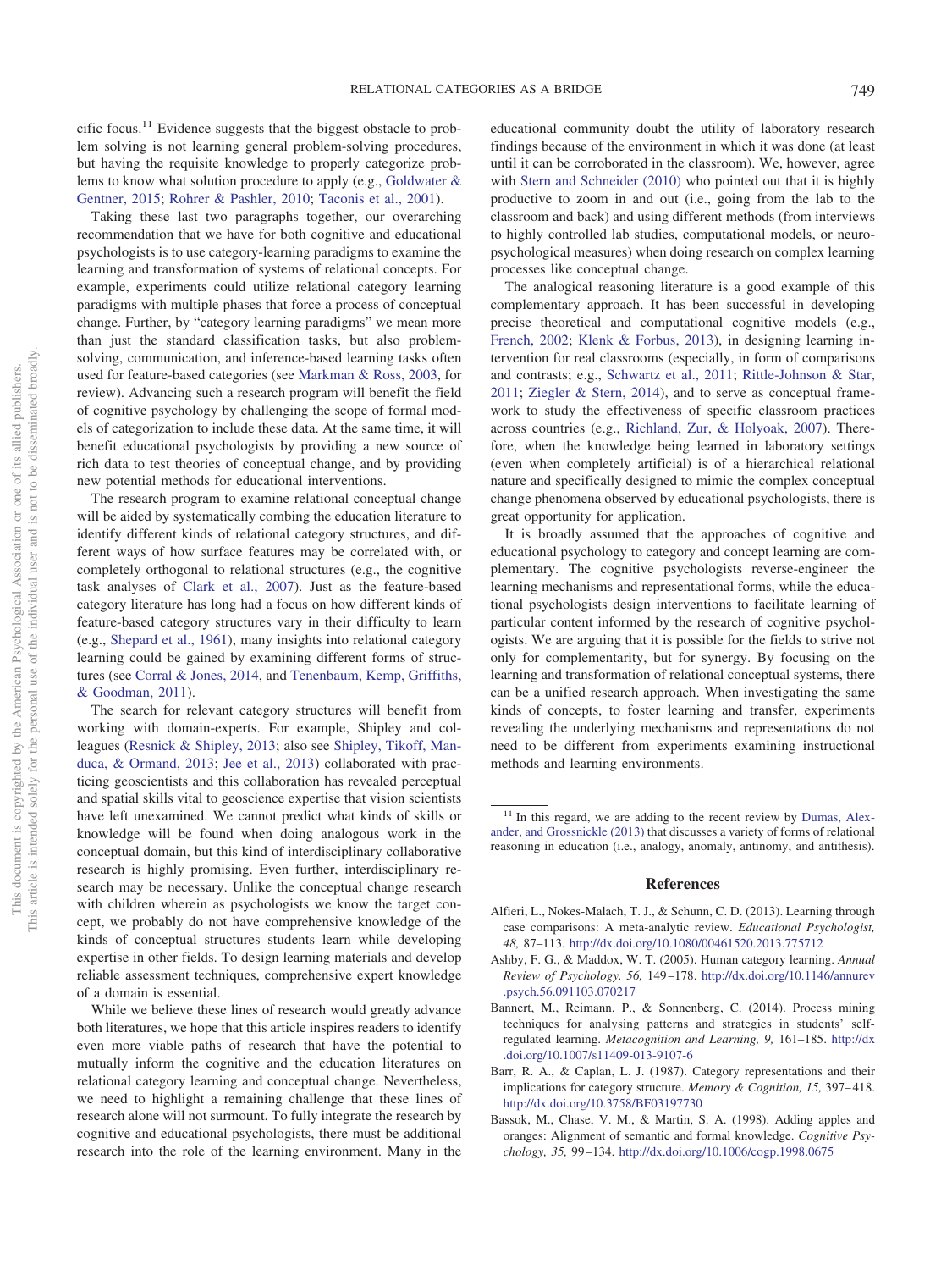- <span id="page-21-14"></span>Belenky, D. M., & Nokes-Malach, T. J. (2012). Motivation and transfer: The role of mastery-approach goals in preparation for future learning. *Journal of the Learning Sciences, 21,* 399 – 432. [http://dx.doi.org/10](http://dx.doi.org/10.1080/10508406.2011.651232) [.1080/10508406.2011.651232](http://dx.doi.org/10.1080/10508406.2011.651232)
- <span id="page-21-24"></span>Belenky, D. M., & Schalk, L. (2014). The effects of idealized and grounded materials on learning, transfer, and interest: An organizing framework for categorizing external knowledge representations. *Educational Psychology Review, 26,* 27–50. [http://dx.doi.org/10.1007/s10648-014-](http://dx.doi.org/10.1007/s10648-014-9251-9) [9251-9](http://dx.doi.org/10.1007/s10648-014-9251-9)
- <span id="page-21-26"></span>Billman, D., & Knutson, J. (1996). Unsupervised concept learning and value systematicity: A complex whole aids learning the parts. *Journal of Experimental Psychology: Learning, Memory, and Cognition, 22,* 458 – 475. <http://dx.doi.org/10.1037/0278-7393.22.2.458>
- <span id="page-21-18"></span>Bjork, R. A., Dunlosky, J., & Kornell, N. (2013). Self-regulated learning: Beliefs, techniques, and illusions. *Annual Review of Psychology, 64,* 417– 444. <http://dx.doi.org/10.1146/annurev-psych-113011-143823>
- <span id="page-21-27"></span>Bloom, P. (1996). Intention, history, and artifact concepts. *Cognition, 60,* 1–29. [http://dx.doi.org/10.1016/0010-0277\(95\)00699-0](http://dx.doi.org/10.1016/0010-0277%2895%2900699-0)
- <span id="page-21-36"></span>Blouw, P., Solodkin, E., Thagard, P., & Eliasmith, C. (2015). Concepts as semantic pointers: A framework and computational model. [early view]. *Cognitive Science*. <http://dx.doi.org/10.1111/cogs.12265>
- <span id="page-21-15"></span>Braithwaite, D. W., & Goldstone, R. L. (2014). Benefits of variation increase with preparation. *Proceedings of the Thirty-Sixth Annual Conference of the Cognitive Science Society* (pp. 1940 –1945). Quebec City, Canada: Cognitive Science Society.
- <span id="page-21-30"></span>Bransford, J. D., Brown, A. L., & Cocking, R. R. (1999). *How people learn: Brain, mind, experience, and school*. Washington, DC: National Academy Press.
- <span id="page-21-2"></span>Bransford, J. D., & Schwartz, D. L. (1999). Rethinking transfer: A simple proposal with multiple implications. *Review of Research in Education, 24,* 61–100.
- <span id="page-21-6"></span>Burgess, P. W., Gilbert, S. J., Okuda, J., & Simons, J. S. (2006). Rostral prefrontal brain regions (Area 10): A gateway between inner thought and the external world? In W. Prinz & N. Sebanz (Eds.), *Disorders of volition* (pp. 373–396). Cambridge, MA: MIT Press.
- <span id="page-21-20"></span>Butler, A. C. (2010). Repeated testing produces superior transfer of learning relative to repeated studying. *Journal of Experimental Psychology: Learning, Memory, and Cognition, 36,* 1118 –1133. [http://dx.doi.org/10](http://dx.doi.org/10.1037/a0019902) [.1037/a0019902](http://dx.doi.org/10.1037/a0019902)
- <span id="page-21-35"></span>Carey, S. (1985). *Conceptual development in childhood*. Cambridge, MA: MIT Press.
- <span id="page-21-31"></span>Carey, S. (2000). Science education as conceptual change. *Journal of Applied Developmental Psychology, 21,* 13–19. [http://dx.doi.org/10](http://dx.doi.org/10.1016/S0193-3973%2899%2900046-5) [.1016/S0193-3973\(99\)00046-5](http://dx.doi.org/10.1016/S0193-3973%2899%2900046-5)
- <span id="page-21-32"></span>Carey, S. (2009). *The origin of concepts*. New York, NY: Oxford University Press. [http://dx.doi.org/10.1093/acprof:oso/9780195367638.001](http://dx.doi.org/10.1093/acprof:oso/9780195367638.001.0001) [.0001](http://dx.doi.org/10.1093/acprof:oso/9780195367638.001.0001)
- <span id="page-21-1"></span>Carpenter, T. P., Franke, M. L., Jacobs, V. R., Fennema, E., & Empson, S. B. (1998). A longitudinal study of invention and understanding in children's multidigit addition and subtraction. *Journal for Research in Mathematics Education, 29,* 3–20. <http://dx.doi.org/10.2307/749715>
- <span id="page-21-17"></span>Carvalho, P. F., & Goldstone, R. L. (2014). Putting category learning in order: Category structure and temporal arrangement affect the benefit of interleaved over blocked study. Memory & Cognition, 42, 481-495. <http://dx.doi.org/10.3758/s13421-013-0371-0>
- <span id="page-21-19"></span>Carvalho, P. F., & Goldstone, R. L. (2015). The benefits of interleaved and blocked study: Different tasks benefit from different schedules of study. *Psychonomic Bulletin & Review, 22,* 281–288. [http://dx.doi.org/10](http://dx.doi.org/10.3758/s13423-014-0676-4) [.3758/s13423-014-0676-4](http://dx.doi.org/10.3758/s13423-014-0676-4)
- <span id="page-21-21"></span>Catrambone, R. (1995). Aiding subgoal learning: Effects on transfer. *Journal of Educational Psychology, 87,* 5–17. [http://dx.doi.org/10.1037/](http://dx.doi.org/10.1037/0022-0663.87.1.5) [0022-0663.87.1.5](http://dx.doi.org/10.1037/0022-0663.87.1.5)
- <span id="page-21-22"></span>Catrambone, R. (1998). The subgoal learning model: Creating better examples so that students can solve novel problems. *Journal of Experi-*

*mental Psychology: General, 127,* 355–376. [http://dx.doi.org/10.1037/](http://dx.doi.org/10.1037/0096-3445.127.4.355) [0096-3445.127.4.355](http://dx.doi.org/10.1037/0096-3445.127.4.355)

- <span id="page-21-16"></span>Catrambone, R., & Holyoak, K. J. (1989). Overcoming contextual limitations on problem-solving transfer. *Journal of Experimental Psychology: Learning, Memory, and Cognition, 15,* 1147–1156. [http://dx.doi.org/10](http://dx.doi.org/10.1037/0278-7393.15.6.1147) [.1037/0278-7393.15.6.1147](http://dx.doi.org/10.1037/0278-7393.15.6.1147)
- <span id="page-21-25"></span>Chan, J., & Schunn, C. (2015). The impact of analogies on creative concept generation: Lessons from an in vivo study in engineering design. *Cognitive Science, 39,* 126 –155. <http://dx.doi.org/10.1111/cogs.12127>
- <span id="page-21-10"></span>Chen, O., Kalyuga, S., & Sweller, J. (2015). The worked example effect, the generation effect, and element interactivity. *Journal of Educational Psychology, 107,* 689 –704. <http://dx.doi.org/10.1037/edu0000018>
- <span id="page-21-11"></span>Chi, M. T. H., Bassok, M., Lewis, M. W., Reimann, P., & Glaser, R. (1989). Self-explanations: How students study and use examples in learning to solve problems. *Cognitive Science, 13,* 145–182. [http://dx](http://dx.doi.org/10.1207/s15516709cog1302_1) [.doi.org/10.1207/s15516709cog1302\\_1](http://dx.doi.org/10.1207/s15516709cog1302_1)
- <span id="page-21-7"></span>Chi, M. T. H., Feltovich, P. J., & Glaser, R. (1981). Categorization and representation of physics problems by experts and novices. *Cognitive Science, 5,* 121–152. [http://dx.doi.org/10.1207/s15516709cog0502\\_2](http://dx.doi.org/10.1207/s15516709cog0502_2)
- <span id="page-21-3"></span>Chi, M. T. H., Roscoe, R. D., Slotta, J. D., Roy, M., & Chase, C. C. (2012). Misconceived causal explanations for emergent processes. *Cognitive Science, 36,* 1– 61. <http://dx.doi.org/10.1111/j.1551-6709.2011.01207.x>
- <span id="page-21-8"></span>Chi, M. T. H., & VanLehn, K. A. (2012). Seeing deep structure from the interactions of surface features. *Educational Psychologist, 47,* 177–188. <http://dx.doi.org/10.1080/00461520.2012.695709>
- <span id="page-21-13"></span>Christie, S., & Gentner, D. (2010). Where hypotheses come from: Learning new relations by structural alignment. *Journal of Cognition and Development, 11,* 356 –373. <http://dx.doi.org/10.1080/15248371003700015>
- <span id="page-21-5"></span>Christoff, K., Prabhakaran, V., Dorfman, J., Zhao, Z., Kroger, J. K., Holyoak, K. J., & Gabrieli, J. D. (2001). Rostrolateral prefrontal cortex involvement in relational integration during reasoning. *NeuroImage, 14,* 1136 –1149. <http://dx.doi.org/10.1006/nimg.2001.0922>
- <span id="page-21-33"></span>Clark, R. E., Feldon, D., van Merriënboer, J. J. G., Yates, K., & Early, S. (2007). Cognitive task analysis. In J. M. Spector, M. D. Merrill, J. J. G. van Merriënboer, & M. P. Driscoll (Eds.), *Handbook of research on educational communication and technology* (3rd ed., pp. 577–593). Mahwah, NJ: Erlbaum.
- <span id="page-21-9"></span>Clement, C. A., & Gentner, D. (1991). Systematicity as a selection constraint in analogical mapping. *Cognitive Science, 15,* 89 –132. [http://dx](http://dx.doi.org/10.1207/s15516709cog1501_3) [.doi.org/10.1207/s15516709cog1501\\_3](http://dx.doi.org/10.1207/s15516709cog1501_3)
- <span id="page-21-0"></span>Clement, J. (1982). Students' preconceptions in introductory mechanics. *American Journal of Physics, 50,* 66 –71. [http://dx.doi.org/10.1119/1](http://dx.doi.org/10.1119/1.12989) [.12989](http://dx.doi.org/10.1119/1.12989)
- <span id="page-21-34"></span>Clement, J. (1993). Using bridging analogies and anchoring intuitions to deal with students' preconceptions in physics. *Journal of Research in Science Teaching, 30,* 1241–1257. [http://dx.doi.org/10.1002/tea](http://dx.doi.org/10.1002/tea.3660301007) [.3660301007](http://dx.doi.org/10.1002/tea.3660301007)
- <span id="page-21-4"></span>Cohen, N. A. (2009). Relational memory and the hippocampus. *Oral presentation given at the University of Texas at Austin Department of Psychology*.
- <span id="page-21-28"></span>Collins, A. M., & Quillian, M. R. (1969). Retrieval time from semantic memory. *Journal of Verbal Learning and Verbal Behavior, 8,* 240 –247. [http://dx.doi.org/10.1016/S0022-5371\(69\)80069-1](http://dx.doi.org/10.1016/S0022-5371%2869%2980069-1)
- <span id="page-21-23"></span>Corral, D., & Jones, M. (2014). The effects of relational structure on analogical learning. *Cognition, 132,* 280 –300. [http://dx.doi.org/10.1016/](http://dx.doi.org/10.1016/j.cognition.2014.04.007) [j.cognition.2014.04.007](http://dx.doi.org/10.1016/j.cognition.2014.04.007)
- <span id="page-21-12"></span>Craig, S., & Lewandowsky, S. (2012). Whichever way you choose to categorize, working memory helps you learn. *The Quarterly Journal of Experimental Psychology, 65,* 439 – 464. [http://dx.doi.org/10.1080/](http://dx.doi.org/10.1080/17470218.2011.608854) [17470218.2011.608854](http://dx.doi.org/10.1080/17470218.2011.608854)
- <span id="page-21-29"></span>Davis, T., & Love, B. C. (2010). Memory for category information is idealized through contrast with competing options. *Psychological Science, 21,* 234 –242. <http://dx.doi.org/10.1177/0956797609357712>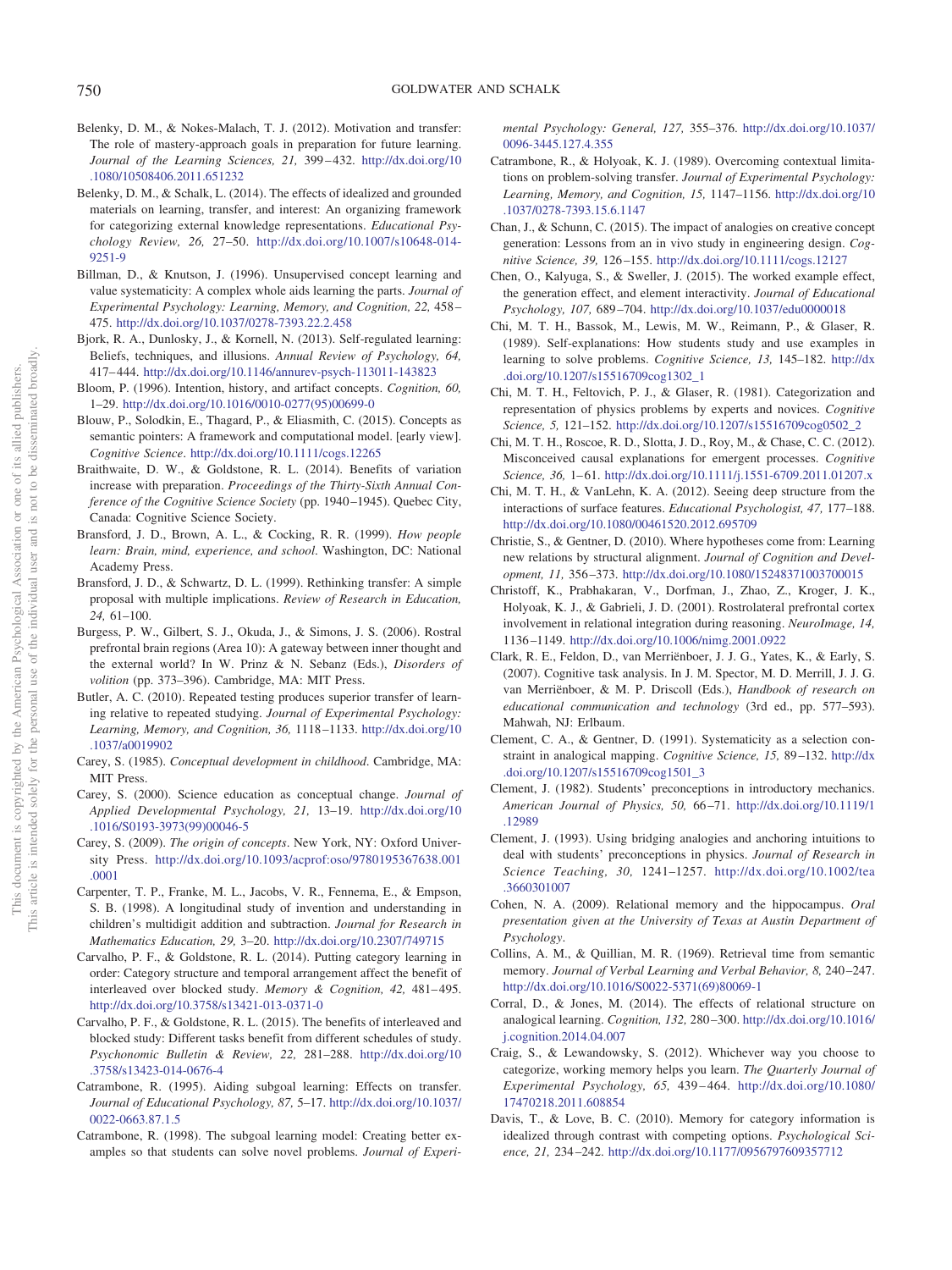- <span id="page-22-1"></span>Davis, T., Love, B. C., & Preston, A. R. (2012). Learning the exception to the rule: Model-based fMRI reveals specialized representations for surprising category members. *Cerebral Cortex, 22,* 260 –273. [http://dx.doi](http://dx.doi.org/10.1093/cercor/bhr036) [.org/10.1093/cercor/bhr036](http://dx.doi.org/10.1093/cercor/bhr036)
- <span id="page-22-8"></span>Day, S. B., & Gentner, D. (2007). Nonintentional analogical inference in text comprehension. *Memory & Cognition, 35, 39-49.* [http://dx.doi.org/](http://dx.doi.org/10.3758/BF03195940) [10.3758/BF03195940](http://dx.doi.org/10.3758/BF03195940)
- <span id="page-22-9"></span>Day, S. B., & Goldstone, R. L. (2011). Analogical transfer from a simulated physical system. *Journal of Experimental Psychology: Learning, Memory, and Cognition, 37,* 551–567. [http://dx.doi.org/10.1037/](http://dx.doi.org/10.1037/a0022333) [a0022333](http://dx.doi.org/10.1037/a0022333)
- <span id="page-22-14"></span>Day, S. B., & Goldstone, R. L. (2012). The import of knowledge export: Connecting findings and theories of transfer of learning. *Educational Psychologist, 47,* 153–176. [http://dx.doi.org/10.1080/00461520.2012](http://dx.doi.org/10.1080/00461520.2012.696438) [.696438](http://dx.doi.org/10.1080/00461520.2012.696438)
- <span id="page-22-22"></span>De Bock, D., Deprez, J., Van Dooren, W., Roelens, M., & Verschaffel, L. (2011). Abstract or concrete examples in learning mathematics: A replication and elaboration of Kaminski, Sloutsky, and Heckler's study. *Journal for Research in Mathematics Education, 42,* 109 –126.
- <span id="page-22-13"></span>De Corte, E. (2003). Transfer as the productive use of acquired knowledge, skills, and motivations. *Current Directions in Psychological Science, 12,* 142–146. <http://dx.doi.org/10.1111/1467-8721.01250>
- <span id="page-22-25"></span>Delosh, E. L. (1997). *Effect of mnemonic variables on function and category learning*. Unpublished Dissertation. Purdue University, U.S.
- <span id="page-22-28"></span>diSessa, A., Gillespie, N. M., & Esterly, J. B. (2004). Coherence versus fragmentation in the development of the concept of force. *Cognitive Science, 28,* 843–900. [http://dx.doi.org/10.1207/s15516709cog2806\\_1](http://dx.doi.org/10.1207/s15516709cog2806_1)
- <span id="page-22-7"></span>Dominey, P. F., Lelekov, T., Ventre-Dominey, J., & Jeannerod, M. (1998). Dissociable processes for learning the surface structure and abstract structure of sensorimotor sequences. *Journal of Cognitive Neuroscience, 10,* 734 –751. <http://dx.doi.org/10.1162/089892998563130>
- <span id="page-22-19"></span>Donovan, J. J., & Radosevich, D. J. (1999). A meta-analytic review of the distribution of practice effect: Now you see it, now you don't. *Journal of Applied Psychology, 84,* 795– 805. [http://dx.doi.org/10.1037/0021-](http://dx.doi.org/10.1037/0021-9010.84.5.795) [9010.84.5.795](http://dx.doi.org/10.1037/0021-9010.84.5.795)
- <span id="page-22-18"></span>Doumas, L. A., & Hummel, J. E. (2013). Comparison and mapping facilitate relation discovery and predication. *PLoS ONE, 8,* e63889. <http://dx.doi.org/10.1371/journal.pone.0063889>
- <span id="page-22-16"></span>Doumas, L. A., Hummel, J. E., & Sandhofer, C. M. (2008). A theory of the discovery and predication of relational concepts. *Psychological Review, 115,* 1– 43. <http://dx.doi.org/10.1037/0033-295X.115.1.1>
- <span id="page-22-36"></span>Dumas, D., Alexander, P. A., & Grossnickle, E. M. (2013). Relational reasoning and its manifestations in the educational context: A systematic review of the literature. *Educational Psychology Review, 25, 391-427*. <http://dx.doi.org/10.1007/s10648-013-9224-4>
- <span id="page-22-24"></span>Dunbar, K., & Blanchette, I. (2001). The in vivo/in vitro approach to cognition: The case of analogy. *Trends in Cognitive Sciences, 5,* 334 – 339. [http://dx.doi.org/10.1016/S1364-6613\(00\)01698-3](http://dx.doi.org/10.1016/S1364-6613%2800%2901698-3)
- <span id="page-22-20"></span>Duncan, J. (2010). The multiple-demand (MD) system of the primate brain: Mental programs for intelligent behaviour. *Trends in Cognitive Sciences, 14,* 172–179. <http://dx.doi.org/10.1016/j.tics.2010.01.004>
- <span id="page-22-30"></span>Ebenezer, J. V., Chacko, S., Kaya, O. N., Koya, S. K., & Ebenezer, D. L. (2010). The effects of common knowledge construction model sequence of lessons on science achievement and relational conceptual change. *Journal of Research in Science Education, 47,* 25– 46.
- <span id="page-22-29"></span>Ebenezer, J. V., & Gaskell, P. J. (1995). Relational conceptual change in solution chemistry. *Science Education, 79,* 1–17. [http://dx.doi.org/10](http://dx.doi.org/10.1002/sce.3730790102) [.1002/sce.3730790102](http://dx.doi.org/10.1002/sce.3730790102)
- <span id="page-22-31"></span>Edelsbrunner, P. A., Schalk, L., Schumacher, R., & Stern, E. (2015). Pathways of conceptual change: Investigating the influence of experimentation skills on conceptual knowledge development in early science education. In D. C. Noelle, R. Dale, A. S. Warlaumont, J. Yoshimi, T. Matlock, C. D. Jennings, & P. P. Maglio (Eds.), *Proceedings of the 37th*

*Annual Meeting of the Cognitive Science Society* (pp. 620 – 625). Austin: TX: Cognitive Science Society.

- <span id="page-22-0"></span>Erickson, M. A., & Kruschke, J. K. (1998). Rules and exemplars in category learning. *Journal of Experimental Psychology: General, 127,* 107–140. <http://dx.doi.org/10.1037/0096-3445.127.2.107>
- <span id="page-22-11"></span>Falkenhainer, B., Forbus, K. D., & Gentner, D. (1989). The structuremapping engine: Algorithm and examples. *Artificial Intelligence, 41,* 1– 63. [http://dx.doi.org/10.1016/0004-3702\(89\)90077-5](http://dx.doi.org/10.1016/0004-3702%2889%2990077-5)
- <span id="page-22-12"></span>Forbus, K. D., Gentner, D., & Law, K. (1995). MAC/FAC: A Model of Similarity-Based Retrieval. *Cognitive Science, 19,* 141–205. [http://dx](http://dx.doi.org/10.1207/s15516709cog1902_1) [.doi.org/10.1207/s15516709cog1902\\_1](http://dx.doi.org/10.1207/s15516709cog1902_1)
- <span id="page-22-21"></span>Fox, E. J., & Sullivan, H. J. (2007). Comparing strategies for teaching abstract concepts in an online tutorial. *Journal of Educational Computing Research, 37,* 307–330. <http://dx.doi.org/10.2190/EC.37.3.e>
- <span id="page-22-35"></span>French, R. M. (2002). The computational modeling of analogy-making. *Trends in Cognitive Sciences, 6,* 200 –205. [http://dx.doi.org/10.1016/](http://dx.doi.org/10.1016/S1364-6613%2802%2901882-X) [S1364-6613\(02\)01882-X](http://dx.doi.org/10.1016/S1364-6613%2802%2901882-X)
- <span id="page-22-33"></span>Friedman, S. E. (2012). *Computational conceptual change: An explanation based approach*. Doctoral dissertation, Northwestern University, Department of Electrical Engineering and Computer Science, Evanston, IL.
- <span id="page-22-34"></span>Friedman, S. E., Barbella, D., & Forbus, K. (2012). Revising domain knowledge with cross-domain analogy. *Advances in Cognitive Systems, 2,* 13–24.
- <span id="page-22-23"></span>Fyfe, E. R., McNeil, N. M., Son, J. Y., & Goldstone, R. L. (2014). Concreteness fading in mathematics and science instruction: A systematic review. *Educational Psychology Review, 26,* 9 –25. [http://dx.doi.org/](http://dx.doi.org/10.1007/s10648-014-9249-3) [10.1007/s10648-014-9249-3](http://dx.doi.org/10.1007/s10648-014-9249-3)
- <span id="page-22-27"></span>Gabora, L., Rosch, E., & Aerts, D. (2008). Toward and ecological theory of concepts. *Ecological Psychology, 20,* 84 –116. [http://dx.doi.org/10](http://dx.doi.org/10.1080/10407410701766676) [.1080/10407410701766676](http://dx.doi.org/10.1080/10407410701766676)
- <span id="page-22-32"></span>Gadgil, S., Nokes-Malach, T. J., & Chi, M. T. H. (2012). Effectiveness of holistic mental model confrontation in driving conceptual change. *Learning and Instruction, 22,* 47– 61. [http://dx.doi.org/10.1016/j](http://dx.doi.org/10.1016/j.learninstruc.2011.06.002) [.learninstruc.2011.06.002](http://dx.doi.org/10.1016/j.learninstruc.2011.06.002)
- <span id="page-22-26"></span>Gelman, S. A., & Legare, C. H. (2011). Concepts and folk theories. *Annual Review of Anthropology, 40,* 379 –398. [http://dx.doi.org/10.1146/](http://dx.doi.org/10.1146/annurev-anthro-081309-145822) [annurev-anthro-081309-145822](http://dx.doi.org/10.1146/annurev-anthro-081309-145822)
- <span id="page-22-2"></span>Gentner, D. (1981). Some interesting differences between verbs and nouns. *Cognition and Brain Theory, 4,* 161–178.
- <span id="page-22-3"></span>Gentner, D. (1982). Why nouns are learned before verbs: Linguistic relativity versus natural partitioning. In S. A. Kuczaj (Ed.), *Language development: Vol. 2*. *Language, thought and culture* (pp. 301–334). Hillsdale, NJ: Erlbaum.
- <span id="page-22-4"></span>Gentner, D. (1983). Structure mapping: A theoretical framework for analogy. *Cognitive Science, 7,* 155–170. [http://dx.doi.org/10.1207/](http://dx.doi.org/10.1207/s15516709cog0702_3) [s15516709cog0702\\_3](http://dx.doi.org/10.1207/s15516709cog0702_3)
- <span id="page-22-10"></span>Gentner, D. (2003). Why we're so smart. In D. Gentner & S. Goldin-Meadow (Eds.), *Language in mind: Advances in the study of language and thought* (pp. 195–235). Cambridge, MA: MIT Press.
- <span id="page-22-17"></span>Gentner, D. (2010). Bootstrapping the mind: Analogical processes and symbol systems. *Cognitive Science, 34,* 752–775. [http://dx.doi.org/10](http://dx.doi.org/10.1111/j.1551-6709.2010.01114.x) [.1111/j.1551-6709.2010.01114.x](http://dx.doi.org/10.1111/j.1551-6709.2010.01114.x)
- <span id="page-22-15"></span>Gentner, D., Anggoro, F. K., & Klibanoff, R. S. (2011). Structure mapping and relational language support children's learning of relational categories. *Child Development, 82,* 1173–1188. [http://dx.doi.org/10.1111/j](http://dx.doi.org/10.1111/j.1467-8624.2011.01599.x) [.1467-8624.2011.01599.x](http://dx.doi.org/10.1111/j.1467-8624.2011.01599.x)
- <span id="page-22-5"></span>Gentner, D., & Asmuth, J. (2008). Can relationality be distinguished from abstractness in noun mutability. In *Proceedings of the 30th Annual Conference of the Cognitive Science Society* (pp. 863– 868). Austin, TX: Cognitive Science Society.
- <span id="page-22-6"></span>Gentner, D., & Boroditsky, L. (2001). Individuation, relational relativity and early word learning. In M. Bowerman & S. Levinson (Eds.), *Language acquisition and conceptual development* (pp. 215–256). Cam-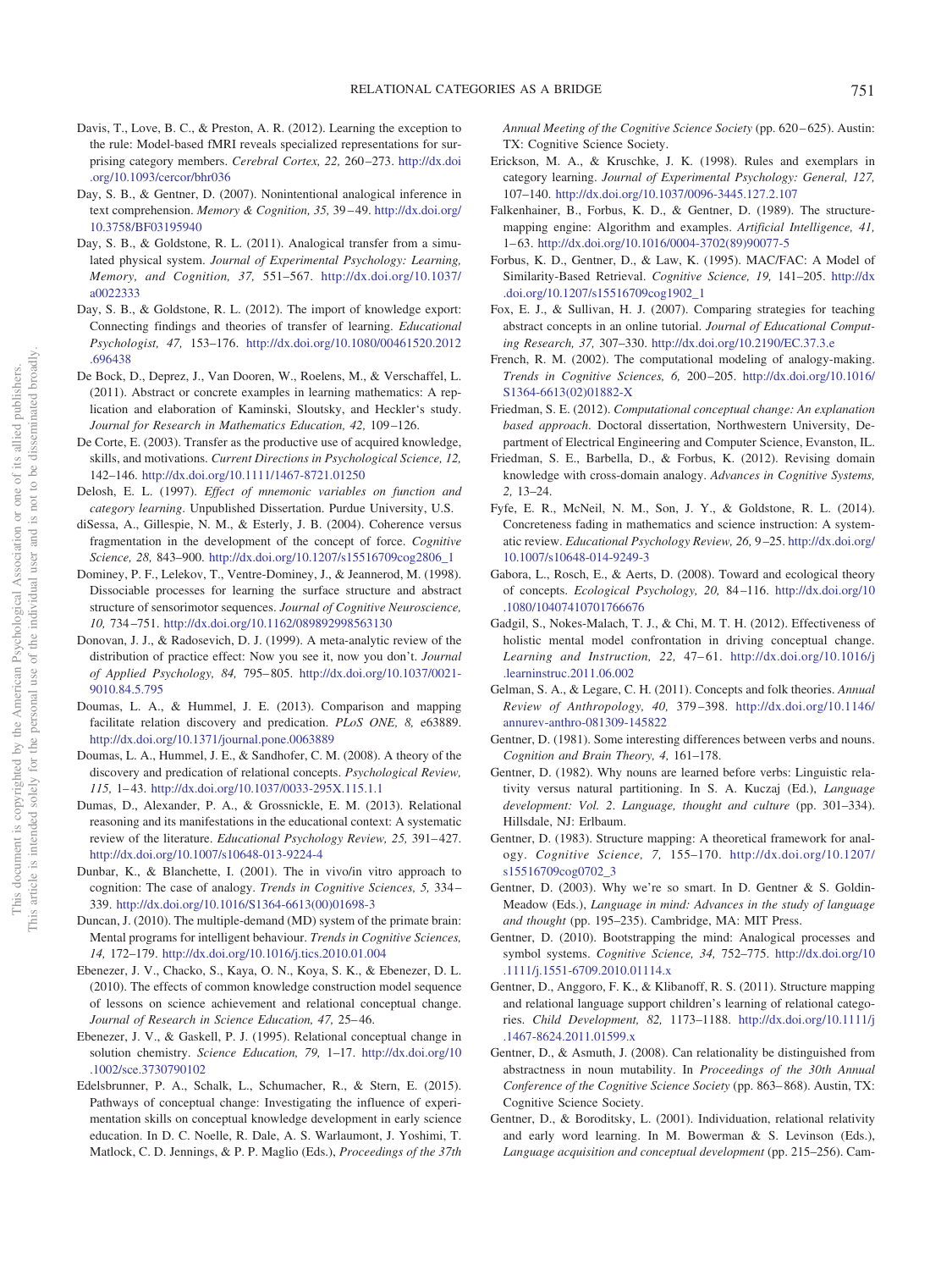bridge, United Kingdom: Cambridge University Press. [http://dx.doi.org/](http://dx.doi.org/10.1017/CBO9780511620669.010) [10.1017/CBO9780511620669.010](http://dx.doi.org/10.1017/CBO9780511620669.010)

- <span id="page-23-27"></span>Gentner, D., Brem, S., Ferguson, R., & Wolff, P. (1997). Analogy and creativity in the works of Johannes Kepler. In T. B. Ward, S. M. Smith, & J. Vaid (Eds.), *Creative thought: An investigation of conceptual structures and processes* (pp. 403– 459). Washington, DC: American Psychological Association. <http://dx.doi.org/10.1037/10227-016>
- <span id="page-23-3"></span>Gentner, D., & France, I. M. (1988). The verb mutability effect: Studies of the combinatorial semantics of nouns and verbs. In S. L. Small, G. W. Cottrell, & M. K. Tanenhaus (Eds.), *Lexical ambiguity resolution: Perspectives from psycholinguistics, neuropsychology, and artificial intelligence* (pp. 343–382). San Mateo, CA: Morgan Kaufman. [http://dx](http://dx.doi.org/10.1016/B978-0-08-051013-2.50018-5) [.doi.org/10.1016/B978-0-08-051013-2.50018-5](http://dx.doi.org/10.1016/B978-0-08-051013-2.50018-5)
- Gentner, D. & Smith, L. (2012). Analogical reasoning. In V. S. Ramachandran (Eds.), *Encyclopedia of Human Behavior* (2nd Ed.) (pp. 130–136). Oxford, UK: Elsevier.
- <span id="page-23-0"></span>Gentner, D., & Kurtz, K. J. (2005). Relational categories. In W. K. Ahn, R. L. Goldstone, B. C. Love, A. B. Markman, & P. Wolff (Eds.), *Categorization inside and outside the laboratory: Essays in honor of Douglas L. Medin* (pp. 151–175). Washington, DC: American Psychological Association. <http://dx.doi.org/10.1037/11156-009>
- <span id="page-23-22"></span>Gentner, D., Levine, S. C., Ping, R., Isaia, A., Dhillon, S., Bradley, C., & Honke, G. (2015). Rapid learning in a children's museum via analogical comparison. [early view]. *Cognitive Science*. [http://dx.doi.org/10.1111/](http://dx.doi.org/10.1111/cogs.12248) [cogs.12248](http://dx.doi.org/10.1111/cogs.12248)
- <span id="page-23-21"></span>Gentner, D., Loewenstein, J., & Hung, B. (2007). Comparison facilitates children's learning of names for parts. *Journal of Cognition and Development, 8,* 285–307. <http://dx.doi.org/10.1080/15248370701446434>
- <span id="page-23-16"></span>Gentner, D., Loewenstein, J., & Thompson, L. (2003). Learning and transfer: A general role for analogical encoding. *Journal of Educational Psychology, 95,* 393– 408. [http://dx.doi.org/10.1037/0022-0663.95.2](http://dx.doi.org/10.1037/0022-0663.95.2.393) [.393](http://dx.doi.org/10.1037/0022-0663.95.2.393)
- <span id="page-23-19"></span>Gentner, D., Loewenstein, J., Thompson, L., & Forbus, K. D. (2009). Reviving inert knowledge: Analogical abstraction supports relational retrieval of past events. *Cognitive Science, 33,* 1343–1382. [http://dx.doi](http://dx.doi.org/10.1111/j.1551-6709.2009.01070.x) [.org/10.1111/j.1551-6709.2009.01070.x](http://dx.doi.org/10.1111/j.1551-6709.2009.01070.x)
- <span id="page-23-8"></span>Gentner, D., & Markman, A. B. (1997). Structure mapping in analogy and similarity. *American Psychologist, 52,* 45–56. [http://dx.doi.org/10.1037/](http://dx.doi.org/10.1037/0003-066X.52.1.45) [0003-066X.52.1.45](http://dx.doi.org/10.1037/0003-066X.52.1.45)
- <span id="page-23-30"></span>Gentner, D., Ozyürek, A., Gürcanli, O., & Goldin-Meadow, S. (2013). Spatial language facilitates spatial cognition: Evidence from children who lack language input. *Cognition, 127,* 318 –330. [http://dx.doi.org/10](http://dx.doi.org/10.1016/j.cognition.2013.01.003) [.1016/j.cognition.2013.01.003](http://dx.doi.org/10.1016/j.cognition.2013.01.003)
- <span id="page-23-7"></span>Gentner, D., & Rattermann, M. J. (1991). Language and the career of similarity. In S. A. Gelman & J. P. Byrnes (Eds.), *Perspectives on language and thought: Interrelations in development* (pp. 225–277). London: Cambridge University Press. [http://dx.doi.org/10.1017/](http://dx.doi.org/10.1017/CBO9780511983689.008) [CBO9780511983689.008](http://dx.doi.org/10.1017/CBO9780511983689.008)
- <span id="page-23-9"></span>Gentner, D., Rattermann, M. J., & Forbus, K. D. (1993). The roles of similarity in transfer: Separating retrievability from inferential soundness. *Cognitive Psychology, 25,* 524 –575. [http://dx.doi.org/10.1006/](http://dx.doi.org/10.1006/cogp.1993.1013) [cogp.1993.1013](http://dx.doi.org/10.1006/cogp.1993.1013)
- <span id="page-23-13"></span>Gick, M. L., & Holyoak, K. J. (1980). Analogical problem solving. *Cognitive Psychology, 12,* 306 –355. [http://dx.doi.org/10.1016/0010-](http://dx.doi.org/10.1016/0010-0285%2880%2990013-4) [0285\(80\)90013-4](http://dx.doi.org/10.1016/0010-0285%2880%2990013-4)
- <span id="page-23-17"></span>Gick, M. L., & Holyoak, K. J. (1983). Schema induction and analogical transfer. *Cognitive Psychology, 15,* 1–38. [http://dx.doi.org/10.1016/](http://dx.doi.org/10.1016/0010-0285%2883%2990002-6) [0010-0285\(83\)90002-6](http://dx.doi.org/10.1016/0010-0285%2883%2990002-6)
- <span id="page-23-31"></span>Goldberg, R. F., & Thompson-Schill, S. L. (2009). Developmental "roots" in mature biological knowledge. *Psychological Science*, 20, 480-487. <http://dx.doi.org/10.1111/j.1467-9280.2009.02320.x>
- <span id="page-23-2"></span>Goldstone, R. L. (1994). The role of similarity in categorization: Providing a groundwork. *Cognition, 52,* 125–157. [http://dx.doi.org/10.1016/0010-](http://dx.doi.org/10.1016/0010-0277%2894%2990065-5) [0277\(94\)90065-5](http://dx.doi.org/10.1016/0010-0277%2894%2990065-5)
- <span id="page-23-29"></span>Goldstone, R. L. (1996). Isolated and interrelated concepts. *Memory & Cognition, 24,* 608 – 628. <http://dx.doi.org/10.3758/BF03201087>
- <span id="page-23-28"></span>Goldstone, R. L. (1998). Perceptual learning. *Annual Review of Psychology, 49,* 585– 612. <http://dx.doi.org/10.1146/annurev.psych.49.1.585>
- <span id="page-23-14"></span>Goldstone, R. L., & Day, S. B. (2013). Similarity. In H. Pashler (Ed.), *The encyclopedia of mind* (pp. 696 – 699). Thousand Oaks, CA: SAGE Reference. <http://dx.doi.org/10.4135/9781452257044.n257>
- <span id="page-23-25"></span>Goldstone, R. L., Landy, D. H., & Son, J. Y. (2010). The education of perception. *Topics in Cognitive Science, 2,* 265–284. [http://dx.doi.org/](http://dx.doi.org/10.1111/j.1756-8765.2009.01055.x) [10.1111/j.1756-8765.2009.01055.x](http://dx.doi.org/10.1111/j.1756-8765.2009.01055.x)
- <span id="page-23-10"></span>Goldstone, R. L., & Medin, D. L. (1994). Time course of comparison. *Journal of Experimental Psychology: Learning, Memory, and Cognition, 20,* 29 –50. <http://dx.doi.org/10.1037/0278-7393.20.1.29>
- <span id="page-23-33"></span>Goldstone, R. L., & Rogosky, B. J. (2002). Using relations within conceptual systems to translate across conceptual systems. *Cognition, 84,* 295–320. [http://dx.doi.org/10.1016/S0010-0277\(02\)00053-7](http://dx.doi.org/10.1016/S0010-0277%2802%2900053-7)
- <span id="page-23-1"></span>Goldstone, R. L., & Sakamoto, Y. (2003). The transfer of abstract principles governing complex adaptive systems. *Cognitive Psychology, 46,* 414 – 466. [http://dx.doi.org/10.1016/S0010-0285\(02\)00519-4](http://dx.doi.org/10.1016/S0010-0285%2802%2900519-4)
- <span id="page-23-26"></span>Goldstone, R. L., & Son, J. Y. (2005). The transfer of scientific principles using concrete and idealized simulations. *Journal of the Learning Sciences, 14,* 69 –110. [http://dx.doi.org/10.1207/s15327809jls1401\\_4](http://dx.doi.org/10.1207/s15327809jls1401_4)
- <span id="page-23-18"></span>Goldwater, M. B., & Gentner, D. (2015). On the acquisition of abstract knowledge: Structural alignment and explication in learning causal system categories. *Cognition, 137,* 137–153. [http://dx.doi.org/10.1016/j](http://dx.doi.org/10.1016/j.cognition.2014.12.001) [.cognition.2014.12.001](http://dx.doi.org/10.1016/j.cognition.2014.12.001)
- <span id="page-23-5"></span>Goldwater, M. B., & Markman, A. B. (2011). Categorizing entities by common role. *Psychonomic Bulletin & Review, 18,* 406 – 413. [http://dx](http://dx.doi.org/10.3758/s13423-011-0058-0) [.doi.org/10.3758/s13423-011-0058-0](http://dx.doi.org/10.3758/s13423-011-0058-0)
- <span id="page-23-4"></span>Goldwater, M. B., Markman, A. B., & Stilwell, C. H. (2011). The empirical case for role-governed categories. *Cognition, 118,* 359 –376. [http://dx](http://dx.doi.org/10.1016/j.cognition.2010.10.009) [.doi.org/10.1016/j.cognition.2010.10.009](http://dx.doi.org/10.1016/j.cognition.2010.10.009)
- <span id="page-23-20"></span>Goldwater, M. G., Sibley, D., Gentner, D., LaDue, N., & Libarkin, J. (under revision). Analogical retrieval and the development of science expertise.
- <span id="page-23-23"></span>Goldwater, M. B., Smith, L., & Hinze, S. (in preparation). Failure of retrieval practice to support spontaneous analogical transfer.
- <span id="page-23-32"></span>Goodman, N. D., Tenenbaum, J. B., Griffiths, T. L., & Feldman, J. (2008). Compositionality in rational analysis: Grammar-based induction for concept learning. In M. Oaksford & N. Chater (Eds.), *The probabilistic mind: Prospects for rational models of cognition*. Oxford: Oxford University Press. [http://dx.doi.org/10.1093/acprof:oso/9780199216093.003](http://dx.doi.org/10.1093/acprof:oso/9780199216093.003.0017) [.0017](http://dx.doi.org/10.1093/acprof:oso/9780199216093.003.0017)
- <span id="page-23-6"></span>Green, A. E., Fugelsang, J. A., Kraemer, D. J., Shamosh, N. A., & Dunbar, K. N. (2006). Frontopolar cortex mediates abstract integration in analogy. *Brain Research, 1096,* 125–137. [http://dx.doi.org/10.1016/j](http://dx.doi.org/10.1016/j.brainres.2006.04.024) [.brainres.2006.04.024](http://dx.doi.org/10.1016/j.brainres.2006.04.024)
- <span id="page-23-24"></span>Gurlitt, J., Dummel, S., Schuster, S., & Nückles, M. (2012). Differently structured advance organizers lead to different initial schemata and learning outcomes. *Instructional Science, 40,* 351–369. [http://dx.doi.org/](http://dx.doi.org/10.1007/s11251-011-9180-7) [10.1007/s11251-011-9180-7](http://dx.doi.org/10.1007/s11251-011-9180-7)
- <span id="page-23-15"></span>Halford, G. S., Andrews, G., Wilson, W. H., & Phillips, S. (2012). Computational models of relational processes in cognitive development. *Cognitive Development, 27,* 481– 499. [http://dx.doi.org/10.1016/j](http://dx.doi.org/10.1016/j.cogdev.2012.08.003) [.cogdev.2012.08.003](http://dx.doi.org/10.1016/j.cogdev.2012.08.003)
- <span id="page-23-12"></span>Halford, G. S., Baker, R., McCredden, J. E., & Bain, J. D. (2005). How many variables can humans process? *Psychological Science, 16,* 70 –76. <http://dx.doi.org/10.1111/j.0956-7976.2005.00782.x>
- <span id="page-23-11"></span>Halford, G. S., Wilson, W. H., & Phillips, S. (1998). Processing capacity defined by relational complexity: Implications for comparative, developmental, and cognitive psychology. *Behavioral and Brain Sciences, 21,* 803– 831. <http://dx.doi.org/10.1017/S0140525X98001769>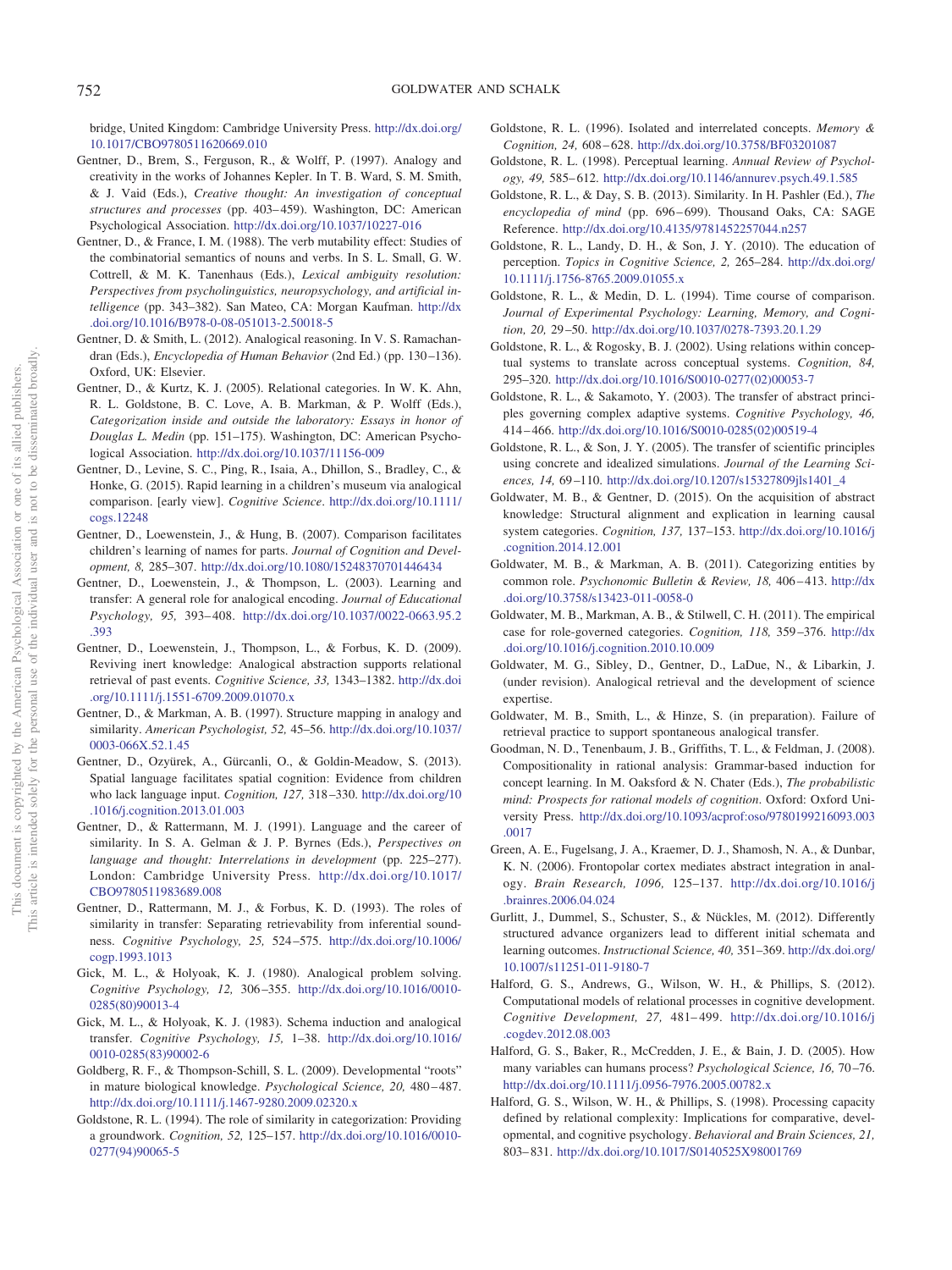- <span id="page-24-3"></span>Halford, G. S., Wilson, W. H., & Phillips, S. (2010). Relational knowledge: The foundation of higher cognition. *Trends in Cognitive Sciences, 14,* 497–505. <http://dx.doi.org/10.1016/j.tics.2010.08.005>
- <span id="page-24-11"></span>Hambrick, D. Z. (2003). Why are some people more knowledgeable than others? A longitudinal study of knowledge acquisition. *Memory & Cognition, 31,* 902–917. <http://dx.doi.org/10.3758/BF03196444>
- <span id="page-24-13"></span>Hambrick, D. Z., Libarkin, J. C., Petcovic, H. L., Baker, K. M., Elkins, J., Callahan, C. N.,... Ladue, N. D. (2012). A test of the circumventionof-limits hypothesis in scientific problem solving: The case of geological bedrock mapping. *Journal of Experimental Psychology: General, 141,* 397– 403. <http://dx.doi.org/10.1037/a0025927>
- <span id="page-24-12"></span>Hambrick, D. Z., & Meinz, E. J. (2011). Limits on the predictive power of domain-specific experience and Knowledge in skilled performance. *Current Directions in Psychological Science, 20,* 275–279. [http://dx.doi.org/](http://dx.doi.org/10.1177/0963721411422061) [10.1177/0963721411422061](http://dx.doi.org/10.1177/0963721411422061)
- <span id="page-24-36"></span>Hatano, G., & Inagaki, K. (1994). Young children's naive theory of biology. *Cognition, 50,* 171–188. [http://dx.doi.org/10.1016/0010-](http://dx.doi.org/10.1016/0010-0277%2894%2990027-2) [0277\(94\)90027-2](http://dx.doi.org/10.1016/0010-0277%2894%2990027-2)
- <span id="page-24-29"></span>Heckler, A. F. (2011). The ubiquitous patterns of incorrect answers to science questions: The role of automatic, bottom-up processes. *Psychology of Learning and Motivation-Advances in Research and Theory, 55,* 227–263. <http://dx.doi.org/10.1016/B978-0-12-387691-1.00008-9>
- <span id="page-24-7"></span>Heckler, A. F., & Scaife, T. M. (2015). Patterns of response times and response choices to science questions: The influence of relative processing time. *Cognitive Science, 39,* 496 –537. [http://dx.doi.org/10.1111/](http://dx.doi.org/10.1111/cogs.12166) [cogs.12166](http://dx.doi.org/10.1111/cogs.12166)
- <span id="page-24-8"></span>Hegarty, M., Mayer, R. E., & Monk, C. A. (1995). Comprehension of arithmetic word problems: A comparison of successful and unsuccessful problem solvers. *Journal of Educational Psychology, 87,* 18 –32. [http://](http://dx.doi.org/10.1037/0022-0663.87.1.18) [dx.doi.org/10.1037/0022-0663.87.1.18](http://dx.doi.org/10.1037/0022-0663.87.1.18)
- <span id="page-24-24"></span>Heit, E. (2001). Background knowledge and models of categorization. In U. Hahn & M. Ramscar (Eds.), *Similarity and categorization* (pp. 155–178). Oxford, United Kingdom: Oxford University Press. [http://dx](http://dx.doi.org/10.1093/acprof:oso/9780198506287.003.0009) [.doi.org/10.1093/acprof:oso/9780198506287.003.0009](http://dx.doi.org/10.1093/acprof:oso/9780198506287.003.0009)
- <span id="page-24-28"></span>Heit, E., & Nicholson, S. P. (2010). The opposite of republican: Polarization and political categorization. *Cognitive Science, 34,* 1503–1516. <http://dx.doi.org/10.1111/j.1551-6709.2010.01138.x>
- <span id="page-24-18"></span>Higgins, E. J., & Ross, B. H. (2011). Comparisons in category learning: How best to compare for what. In L. Carlson, C. Hölscher, & T. F. Shipley (Eds.), *Proceedings of the 33rd Annual Conference of the Cognitive Science Society* (pp. 1388 –1393). Austin, TX: Cognitive Science Society, Austin.
- <span id="page-24-10"></span>Holyoak, K. J., & Koh, K. (1987). Surface and structural similarity in analogical transfer. *Memory & Cognition, 15,* 332–340. [http://dx.doi](http://dx.doi.org/10.3758/BF03197035) [.org/10.3758/BF03197035](http://dx.doi.org/10.3758/BF03197035)
- <span id="page-24-4"></span>Holyoak, K. J., & Thagard, P. (1989). Analogical mapping by constraint satisfaction. *Cognitive Science, 13,* 295–355. [http://dx.doi.org/10.1207/](http://dx.doi.org/10.1207/s15516709cog1303_1) [s15516709cog1303\\_1](http://dx.doi.org/10.1207/s15516709cog1303_1)
- <span id="page-24-5"></span>Holyoak, K. J., & Thagard, P. (1997). The analogical mind. *American Psychologist, 52,* 35– 44. <http://dx.doi.org/10.1037/0003-066X.52.1.35>
- <span id="page-24-9"></span>Hummel, J. E., & Holyoak, K. J. (1997). Distributed representations of structure: A theory of analogical access and mapping. *Psychological Review, 104,* 427– 466. <http://dx.doi.org/10.1037/0033-295X.104.3.427>
- <span id="page-24-30"></span>Jacobson, M. J. (2001). Problem solving, cognition, and complex systems: Differences between experts and novices. *Complexity*, 6, 41-49. [http://](http://dx.doi.org/10.1002/cplx.1027) [dx.doi.org/10.1002/cplx.1027](http://dx.doi.org/10.1002/cplx.1027)
- <span id="page-24-2"></span>Jacobson, M. J., Kapur, M., So, H. J., & Lee, J. (2011). The ontologies of complexity and learning about complex systems. *Instructional Science, 39,* 763–783. <http://dx.doi.org/10.1007/s11251-010-9147-0>
- <span id="page-24-19"></span>Jacoby, L. L., Wahlheim, C. N., & Coane, J. H. (2010). Test-enhanced learning of natural concepts: Effects on recognition memory, classification, and metacognition. *Journal of Experimental Psychology: Learning, Memory, and Cognition, 36,* 1441–1451. [http://dx.doi.org/10.1037/](http://dx.doi.org/10.1037/a0020636) [a0020636](http://dx.doi.org/10.1037/a0020636)
- <span id="page-24-6"></span>Jamrozik, A., Sagi, E., Goldwater, M., & Gentner, D. (2013). Relational words have high metaphoric potential. *Meta4NLP, 2013,* 21.
- <span id="page-24-17"></span>Jee, B. D., Uttal, D. H., Gentner, D., Manduca, C., Shipley, T. F., & Sageman, B. (2013). Finding faults: Analogical comparison supports spatial concept learning in geoscience. *Cognitive Processing, 14,* 175– 187. <http://dx.doi.org/10.1007/s10339-013-0551-7>
- <span id="page-24-31"></span>Johnson, S. C., & Carey, S. (1998). Knowledge enrichment and conceptual change in folkbiology: Evidence from Williams syndrome. *Cognitive Psychology, 37,* 156 –200. <http://dx.doi.org/10.1006/cogp.1998.0695>
- <span id="page-24-25"></span>Jones, M., & Love, B. C. (2007). Beyond common features: The role of roles in determining similarity. *Cognitive Psychology, 55,* 196 –231. <http://dx.doi.org/10.1016/j.cogpsych.2006.09.004>
- <span id="page-24-14"></span>Jung, W., & Hummel, J. E. (2011). Progressive alignment facilitates learning of deterministic but not probabilistic relational categories. In L. Carlson, C. Hölscher, & T. F. Shipley, *Proceedings of the 33rd Annual Conference of the Cognitive Science Society* (pp. 2643–5648). Austin, TX: Cognitive Science Society.
- <span id="page-24-33"></span>Kalish, M. L., Lewandowsky, S., & Davies, M. (2005). Error-driven knowledge restructuring in categorization. *Journal of Experimental Psychology: Learning, Memory, and Cognition, 31,* 846 – 861. [http://dx.doi](http://dx.doi.org/10.1037/0278-7393.31.5.846) [.org/10.1037/0278-7393.31.5.846](http://dx.doi.org/10.1037/0278-7393.31.5.846)
- <span id="page-24-27"></span>Kalyuga, S., Ayres, P., Chandler, P., & Sweller, J. (2003). The expertise reversal effect. *Educational Psychologist, 38,* 23–31. [http://dx.doi.org/](http://dx.doi.org/10.1207/S15326985EP3801_4) [10.1207/S15326985EP3801\\_4](http://dx.doi.org/10.1207/S15326985EP3801_4)
- <span id="page-24-23"></span>Kaminski, J. A., Sloutsky, V. M., & Heckler, A. F. (2008). The advantage of abstract examples in learning math. *Science, 320,* 454 – 455. [http://dx](http://dx.doi.org/10.1126/science.1154659) [.doi.org/10.1126/science.1154659](http://dx.doi.org/10.1126/science.1154659)
- <span id="page-24-15"></span>Kapur, M. (2008). Productive failure. *Cognition and Instruction, 26,* 379 – 424. <http://dx.doi.org/10.1080/07370000802212669>
- <span id="page-24-20"></span>Karpicke, J. D., & Aue, W. R. (2015). The testing effect is alive and well with complex materials. *Educational Psychology Review, 27,* 317–326. <http://dx.doi.org/10.1007/s10648-015-9309-3>
- <span id="page-24-22"></span>Kellman, P. J., & Massey, C. M. (2013). Perceptual learning, cognition, and expertise. *Psychology of Learning and Motivation, 58,* 117–165. <http://dx.doi.org/10.1016/B978-0-12-407237-4.00004-9>
- <span id="page-24-34"></span>Kemp, C. (2012). Exploring the conceptual universe. *Psychological Review, 119,* 685–722. <http://dx.doi.org/10.1037/a0029347>
- <span id="page-24-35"></span>Kemp, C., Tenenbaum, J. B., Niyogi, S., & Griffiths, T. L. (2010). A probabilistic model of theory formation. *Cognition, 114,* 165–196. [http://](http://dx.doi.org/10.1016/j.cognition.2009.09.003) [dx.doi.org/10.1016/j.cognition.2009.09.003](http://dx.doi.org/10.1016/j.cognition.2009.09.003)
- <span id="page-24-21"></span>Kittur, A., Hummel, J. E., & Holyoak, K. J. (2004). Feature- vs. relationdefined categories: Probab(alistic)ly not the same. In K. Forbus, D. Gentner, & T. Regier (Eds.), *Proceedings of the Twenty-sixth Annual Conference of the Cognitive Science Society* (pp. 696 –701). Mahwah, NJ: Erlbaum.
- <span id="page-24-26"></span>Klenk, M., & Forbus, K. (2013). Exploiting persistent mappings in crossdomain analogical learning of physical domains. *Artificial Intelligence, 195,* 398 – 417. <http://dx.doi.org/10.1016/j.artint.2012.11.002>
- <span id="page-24-32"></span>Kloos, H., Fisher, A., & Van Orden, G. C. (2010). Situated naïve physics: Task constraints decide what children know about density. *Journal of Experimental Psychology: General, 139,* 625– 637. [http://dx.doi.org/10](http://dx.doi.org/10.1037/a0020977) [.1037/a0020977](http://dx.doi.org/10.1037/a0020977)
- <span id="page-24-0"></span>Koedinger, K. R., Corbett, A. T., & Perfetti, C. (2012). The knowledgelearning-instruction framework: Bridging the science-practice chasm to enhance robust student learning. *Cognitive Science, 36,* 757–798. [http://](http://dx.doi.org/10.1111/j.1551-6709.2012.01245.x) [dx.doi.org/10.1111/j.1551-6709.2012.01245.x](http://dx.doi.org/10.1111/j.1551-6709.2012.01245.x)
- <span id="page-24-1"></span>Koedinger, K. R., & Roll, I. (2012). Learning to think: Cognitive mechanisms of knowledge transfer. In K. J. Holyoak & R. G. Morrison (Eds.), *The Oxford handbook of thinking and reasoning* (pp. 789 – 806). New York, NY: Oxford University Press. [http://dx.doi.org/10.1093/oxfordhb/](http://dx.doi.org/10.1093/oxfordhb/9780199734689.013.0040) [9780199734689.013.0040](http://dx.doi.org/10.1093/oxfordhb/9780199734689.013.0040)
- <span id="page-24-16"></span>Kok, E. M., de Bruin, A. B. H., Robben, S. G. F., & van Merriënboer, J. J. G. (2013). Learning radiological appearances of diseases: Does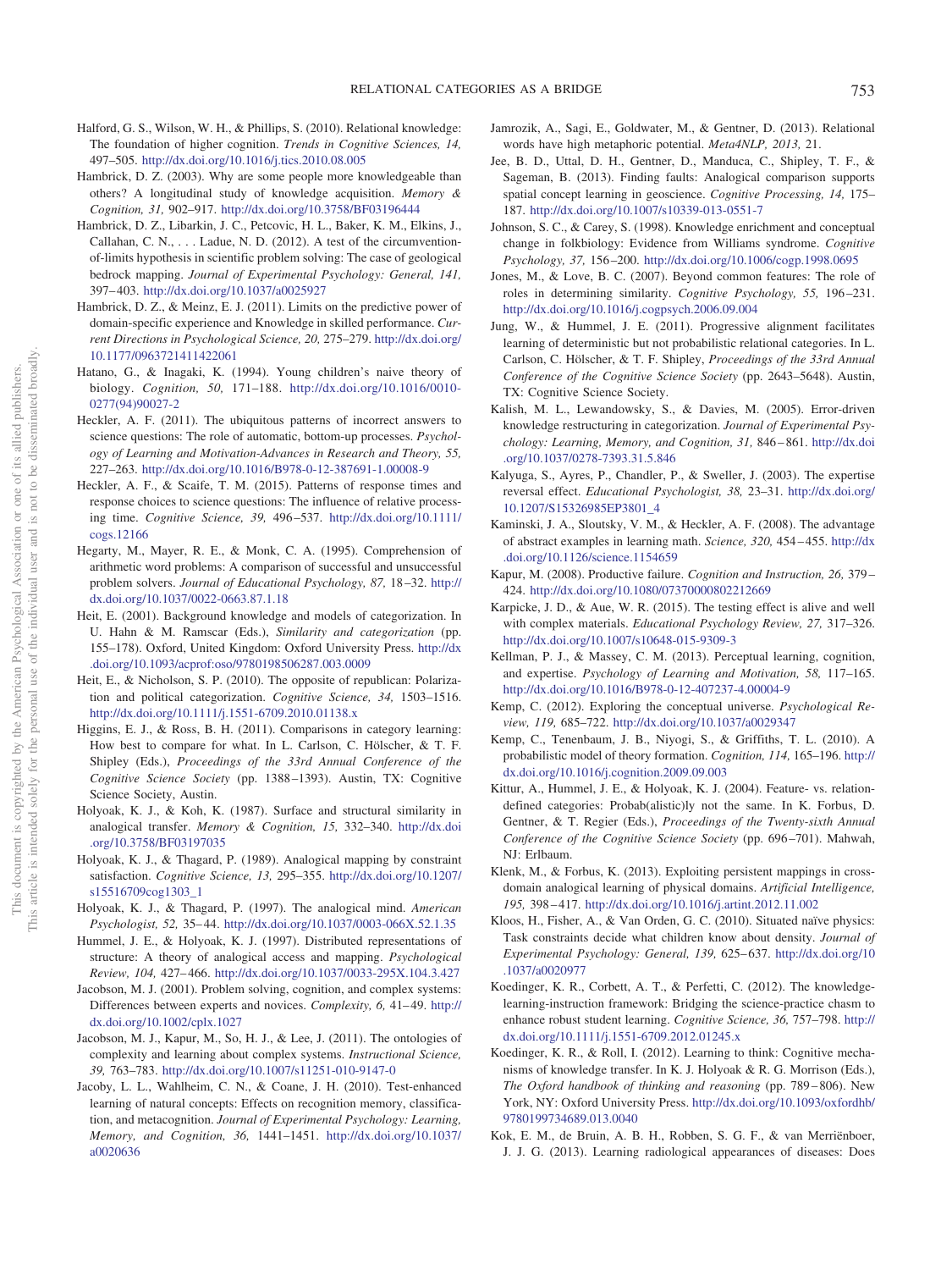comparison help? *Learning and Instruction, 23,* 90 –97. [http://dx.doi](http://dx.doi.org/10.1016/j.learninstruc.2012.07.004) [.org/10.1016/j.learninstruc.2012.07.004](http://dx.doi.org/10.1016/j.learninstruc.2012.07.004)

- <span id="page-25-35"></span>Koponen, I. T., & Pehkonen, M. (2010). Coherent knowledge structures of physics represented as concept networks in teacher education. *Science & Education, 19,* 259 –282. <http://dx.doi.org/10.1007/s11191-009-9200-z>
- <span id="page-25-22"></span>Kornell, N., & Bjork, R. A. (2008). Learning concepts and categories: Is spacing the "enemy of induction"? *Psychological Science, 19,* 585–592. <http://dx.doi.org/10.1111/j.1467-9280.2008.02127.x>
- <span id="page-25-7"></span>Kruschke, J. K. (1992). ALCOVE: An exemplar-based connectionist model of category learning. *Psychological Review, 99,* 22– 44. [http://dx](http://dx.doi.org/10.1037/0033-295X.99.1.22) [.doi.org/10.1037/0033-295X.99.1.22](http://dx.doi.org/10.1037/0033-295X.99.1.22)
- <span id="page-25-18"></span>Kurtz, K. J., & Loewenstein, J. (2007). Converging on a new role for analogy in problem solving and retrieval: When two problems are better than one. *Memory & Cognition, 35,* 334 –341. [http://dx.doi.org/10.3758/](http://dx.doi.org/10.3758/BF03193454) [BF03193454](http://dx.doi.org/10.3758/BF03193454)
- <span id="page-25-24"></span>Kurtz, K. J. (2013). Learning toward analogical transfer: The category status hypothesis. *Oral presentation at the Third International Conference on Analogy at the University of Burgundy, Dijon, France*.
- <span id="page-25-16"></span>Kurtz, K. J., Boukrina, O., & Gentner, D. (2013). Comparison promotes learning and transfer of relational categories. *Journal of Experimental Psychology: Learning, Memory, and Cognition, 39,* 1303–1310. [http://](http://dx.doi.org/10.1037/a0031847) [dx.doi.org/10.1037/a0031847](http://dx.doi.org/10.1037/a0031847)
- <span id="page-25-21"></span>Kurtz, K. J., & Gentner, D. (2013). Detecting anomalous features in complex stimuli: The role of structured comparison. *Journal of Experimental Psychology: Applied, 19,* 219 –232. [http://dx.doi.org/10.1037/](http://dx.doi.org/10.1037/a0034395) [a0034395](http://dx.doi.org/10.1037/a0034395)
- <span id="page-25-0"></span>Kurtz, K. J. (2007). The divergent autoencoder (DIVA) model of category learning. *Psychonomic Bulletin & Review, 14,* 560 –576. [http://dx.doi](http://dx.doi.org/10.3758/BF03196806) [.org/10.3758/BF03196806](http://dx.doi.org/10.3758/BF03196806)
- <span id="page-25-33"></span>Lachner, A., Gurlitt, J., & Nückles, M. (2012). A graph-oriented approach to measuring expertise-detecting structural differences between experts and intermediates. In *Proceedings of the 34th Annual Conference of the Cognitive Science Society* (pp. 653– 658).
- <span id="page-25-34"></span>Lachner, A., & Nückles, M. (2015). Bothered by abstractness or engaged by cohesion? Experts' explanations enhance novices' deep-learning. *Journal of Experimental Psychology: Applied, 21,* 101–115. [http://dx](http://dx.doi.org/10.1037/xap0000038) [.doi.org/10.1037/xap0000038](http://dx.doi.org/10.1037/xap0000038)
- <span id="page-25-26"></span>Landy, D., & Goldstone, R. L. (2007). How abstract is symbolic thought? *Journal of Experimental Psychology: Learning, Memory, and Cognition, 33,* 720 –733. <http://dx.doi.org/10.1037/0278-7393.33.4.720>
- <span id="page-25-28"></span>Lassaline, M. E., & Murphy, G. L. (1996). Induction and category coherence. *Psychonomic Bulletin & Review, 3,* 95–99. [http://dx.doi.org/10](http://dx.doi.org/10.3758/BF03210747) [.3758/BF03210747](http://dx.doi.org/10.3758/BF03210747)
- <span id="page-25-12"></span>Leahy, W., Hanham, J., & Sweller, J. (2015). High element interactivity information during problem solving may lead to failure to obtain the testing effect. *Educational Psychology Review, 27,* 291–304. [http://dx](http://dx.doi.org/10.1007/s10648-015-9296-4) [.doi.org/10.1007/s10648-015-9296-4](http://dx.doi.org/10.1007/s10648-015-9296-4)
- <span id="page-25-2"></span>Libarkin, J. C. (2001). Development of an assessment of student conception of the nature of science. *Journal of Geoscience Education, 49,* 435– 442.
- <span id="page-25-3"></span>Libarkin, J. C. (2008). *Concept inventories in higher education science*. Prepared for the National Research Council Promising Practices in Undergraduate STEM Education Workshop 2 (Washington, DC, Oct. 13–14, 2008).
- <span id="page-25-25"></span>Linsey, J. S., Wood, K. L., & Markman, A. B. (2008). Modality and representation in analogy. *Artificial Intelligence for Engineering Design, Analysis and Manufacturing, 22,* 85–100. [http://dx.doi.org/10.1017/](http://dx.doi.org/10.1017/S0890060408000061) [S0890060408000061](http://dx.doi.org/10.1017/S0890060408000061)
- <span id="page-25-37"></span>Little, D. R., Lewandowsky, S., & Heit, E. (2006). Ad hoc category restructuring. *Memory & Cognition, 34,* 1398 –1413. [http://dx.doi.org/](http://dx.doi.org/10.3758/BF03195905) [10.3758/BF03195905](http://dx.doi.org/10.3758/BF03195905)
- <span id="page-25-15"></span>Little, J. L., & McDaniel, M. A. (2015). Individual differences in category learning: Memorization versus rule abstraction. *Memory & Cognition, 43,* 283–297. <http://dx.doi.org/10.3758/s13421-014-0475-1>
- <span id="page-25-19"></span>Loewenstein, J. (2010). How one's hook is baited matters for catching an analogy. *Psychology of Learning and Motivation, 53,* 149 –182. [http://](http://dx.doi.org/10.1016/S0079-7421%2810%2953004-4) [dx.doi.org/10.1016/S0079-7421\(10\)53004-4](http://dx.doi.org/10.1016/S0079-7421%2810%2953004-4)
- <span id="page-25-17"></span>Loewenstein, J., & Gentner, D. (2001). Spatial mapping in preschoolers: Close comparisons facilitate far mappings. *Journal of Cognition and Development, 2,* 189 –219. [http://dx.doi.org/10.1207/S153276](http://dx.doi.org/10.1207/S15327647JCD0202_4) [47JCD0202\\_4](http://dx.doi.org/10.1207/S15327647JCD0202_4)
- <span id="page-25-32"></span>Loewenstein, J., & Gentner, D. (2005). Relational language and the development of relational mapping. *Cognitive Psychology, 50,* 315–353. <http://dx.doi.org/10.1016/j.cogpsych.2004.09.004>
- <span id="page-25-36"></span>Loibl, K., & Rummel, N. (2014). Knowing what you don't know makes failure productive. *Learning and Instruction, 34,* 74 – 85.
- <span id="page-25-5"></span>Love, B. C. (2003). The multifaceted nature of unsupervised category learning. *Psychonomic Bulletin & Review, 10, 190-197*. [http://dx.doi](http://dx.doi.org/10.3758/BF03196484) [.org/10.3758/BF03196484](http://dx.doi.org/10.3758/BF03196484)
- <span id="page-25-29"></span>Love, B. C., & Markman, A. B. (2003). The nonindependence of stimulus properties in human category learning. *Memory & Cognition, 31,* 790 – 799. <http://dx.doi.org/10.3758/BF03196117>
- <span id="page-25-1"></span>Love, B. C., Medin, D. L., & Gureckis, T. M. (2004). SUSTAIN: A network model of category learning. *Psychological Review, 111,* 309 – 332. <http://dx.doi.org/10.1037/0033-295X.111.2.309>
- <span id="page-25-11"></span>Markman, A. B. (1997). Constraints on analogical inference. *Cognitive Science, 21,* 373– 418. [http://dx.doi.org/10.1207/s15516709cog2104\\_1](http://dx.doi.org/10.1207/s15516709cog2104_1)
- <span id="page-25-8"></span>Markman, A. B. (1999). *Knowledge representation*. Mahwah, NJ: Erlbaum.
- <span id="page-25-13"></span>Markman, A. B., & Gentner, D. (1993a). Structural alignment during similarity comparisons. *Cognitive Psychology, 25,* 431– 467. [http://dx](http://dx.doi.org/10.1006/cogp.1993.1011) [.doi.org/10.1006/cogp.1993.1011](http://dx.doi.org/10.1006/cogp.1993.1011)
- <span id="page-25-20"></span>Markman, A. B., & Gentner, D. (1993b). Splitting the differences: A structural alignment view of similarity. *Journal of Memory and Language, 32,* 517–535. <http://dx.doi.org/10.1006/jmla.1993.1027>
- <span id="page-25-6"></span>Markman, A. B., & Ross, B. H. (2003). Category use and category learning. *Psychological Bulletin, 129,* 592– 613. [http://dx.doi.org/10](http://dx.doi.org/10.1037/0033-2909.129.4.592) [.1037/0033-2909.129.4.592](http://dx.doi.org/10.1037/0033-2909.129.4.592)
- <span id="page-25-4"></span>Markman, A. B., & Stilwell, C. H. (2001). Role-governed categories. *Journal of Experimental & Theoretical Artificial Intelligence, 13,* 329 – 358. <http://dx.doi.org/10.1080/09528130110100252>
- <span id="page-25-30"></span>Mathy, F. (2010). The long-term effect of relational information in classification learning. *European Journal of Cognitive Psychology, 22,* 360 –390. <http://dx.doi.org/10.1080/09541440902903603>
- <span id="page-25-9"></span>Mayer, R. E. (1981). Frequency norms and structural analysis of algebra story problems into families, categories, and templates. *Instructional Science, 10,* 135–175. <http://dx.doi.org/10.1007/BF00132515>
- <span id="page-25-10"></span>Mayer, R. E. (1982). Memory for algebra story problems. *Journal of Educational Psychology, 74,* 199 –216. [http://dx.doi.org/10.1037/0022-](http://dx.doi.org/10.1037/0022-0663.74.2.199) [0663.74.2.199](http://dx.doi.org/10.1037/0022-0663.74.2.199)
- <span id="page-25-14"></span>McDaniel, M. A., Cahill, M. J., Robbins, M., & Wiener, C. (2014). Individual differences in learning and transfer: Stable tendencies for learning exemplars versus abstracting rules. *Journal of Experimental Psychology: General, 143,* 668 – 693. [http://dx.doi.org/10.1037/](http://dx.doi.org/10.1037/a0032963) [a0032963](http://dx.doi.org/10.1037/a0032963)
- <span id="page-25-23"></span>McDaniel, M. A., Thomas, R. C., Agarwal, P. K., McDermott, K. B., & Roediger, H. L. (2013). Quizzing in middle-school science: Successful transfer performance on classroom exams. *Applied Cognitive Psychology, 27,* 360 –372. <http://dx.doi.org/10.1002/acp.2914>
- <span id="page-25-31"></span>McRae, K., Cree, G. S., Seidenberg, M. S., & McNorgan, C. (2005). Semantic feature production norms for a large set of living and nonliving things. *Behavior Research Methods, 37,* 547–559. [http://dx.doi.org/10](http://dx.doi.org/10.3758/BF03192726) [.3758/BF03192726](http://dx.doi.org/10.3758/BF03192726)
- <span id="page-25-38"></span>Medin, D. L., & Atran, S. (2004). The native mind: Biological categorization and reasoning in development and across cultures. *Psychological Review, 111,* 960 –983. <http://dx.doi.org/10.1037/0033-295X.111.4.960>
- <span id="page-25-27"></span>Medin, D. L., Wattenmaker, W. D., & Hampson, S. E. (1987). Family resemblance, conceptual cohesiveness, and category construction. *Cog-*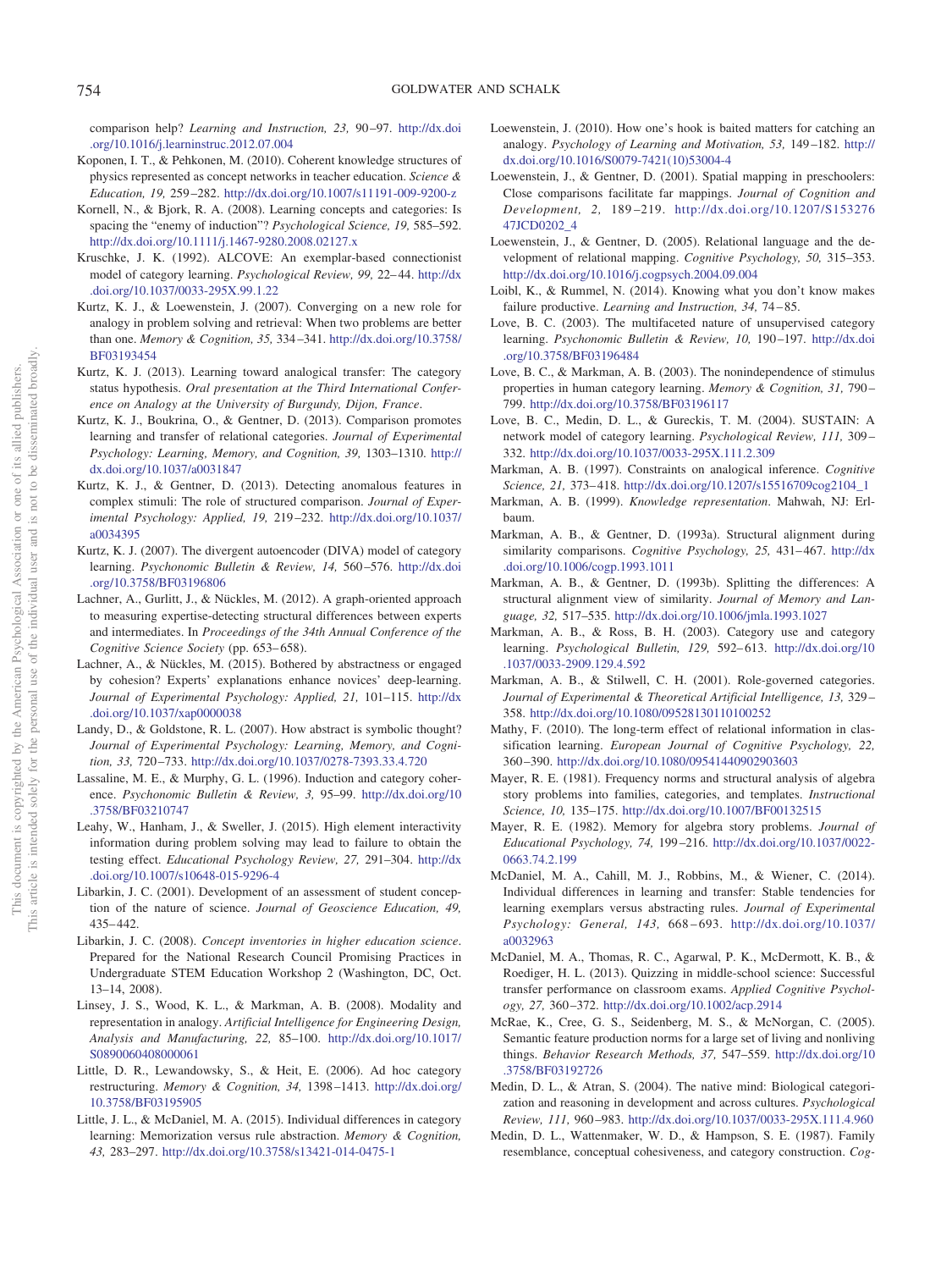*nitive Psychology, 19,* 242–279. [http://dx.doi.org/10.1016/0010-](http://dx.doi.org/10.1016/0010-0285%2887%2990012-0) [0285\(87\)90012-0](http://dx.doi.org/10.1016/0010-0285%2887%2990012-0)

- <span id="page-26-18"></span>Mestre, J. P., Docktor, J. L., Strand, N. E., & Ross, B. H. (2011). Conceptual problem solving in physics. *Cognition and education: The psychology of learning and motivation: Advances in research and theory, 55,* 269 –298.
- <span id="page-26-16"></span>Ming, N. C. (2009). Analogies vs. contrasts: A comparison of their learning benefits. In B. Kokinov, D. Gentner, & K. Holyoak (Eds.), *New frontiers in analogy research: Proceedings of the second international conference on analogy* (pp. 338 –347). Sofia, Bulgaria: New Bulgarian University.
- <span id="page-26-26"></span>Moran, S., Bereby-Meyer, Y., & Bazerman, M. (2008). Stretching the effectiveness of analogical training in negotiations: Teaching diverse principles for creating value. *Negotiation and Conflict Management Research, 1,* 99 –134. [http://dx.doi.org/10.1111/j.1750-4716.2007](http://dx.doi.org/10.1111/j.1750-4716.2007.00006.x) [.00006.x](http://dx.doi.org/10.1111/j.1750-4716.2007.00006.x)
- <span id="page-26-30"></span>Muller, D. A., Sharma, M. D., & Reimann, P. (2008). Raising cognitive load with linear multimedia to promote conceptual change. *Science Education, 92,* 278 –296. <http://dx.doi.org/10.1002/sce.20244>
- <span id="page-26-0"></span>Murphy, G. L. (2002). *The big book of concepts*. Cambridge, MA: MIT Press.
- <span id="page-26-19"></span>Murphy, G. L., & Allopenna, P. D. (1994). The locus of knowledge effects in concept learning. *Journal of Experimental Psychology: Learning, Memory, and Cognition, 20,* 904 –919. [http://dx.doi.org/10.1037/0278-](http://dx.doi.org/10.1037/0278-7393.20.4.904) [7393.20.4.904](http://dx.doi.org/10.1037/0278-7393.20.4.904)
- <span id="page-26-1"></span>Murphy, G. L., & Medin, D. L. (1985). The role of theories in conceptual coherence. *Psychological Review, 92,* 289 –316. [http://dx.doi.org/10](http://dx.doi.org/10.1037/0033-295X.92.3.289) [.1037/0033-295X.92.3.289](http://dx.doi.org/10.1037/0033-295X.92.3.289)
- <span id="page-26-9"></span>Nokes, T. J. (2009). Mechanisms of knowledge transfer. *Thinking & Reasoning, 15,* 1–36. <http://dx.doi.org/10.1080/13546780802490186>
- <span id="page-26-10"></span>Nokes-Malach, T. J., & Mestre, J. P. (2013). Toward a model of transfer as sense-making. *Educational Psychologist, 48,* 184 –207. [http://dx.doi.org/](http://dx.doi.org/10.1080/00461520.2013.807556) [10.1080/00461520.2013.807556](http://dx.doi.org/10.1080/00461520.2013.807556)
- <span id="page-26-3"></span>Nosofsky, R. M., Palmeri, T. J., & McKinley, S. C. (1994). Rule-plusexception model of classification learning. *Psychological Review, 101,* 53–79. <http://dx.doi.org/10.1037/0033-295X.101.1.53>
- <span id="page-26-15"></span>Novick, L. R. (1988). Analogical transfer, problem similarity, and expertise. *Journal of Experimental Psychology: Learning, Memory, and Cognition, 14,* 510 –520. <http://dx.doi.org/10.1037/0278-7393.14.3.510>
- <span id="page-26-25"></span>O'Connor, C. M., Cree, G. S., & McRae, K. (2009). Conceptual hierarchies in a flat attractor network: Dynamics of learning and computations. *Cognitive Science, 33,* 665–708. [http://dx.doi.org/10.1111/j.1551-6709](http://dx.doi.org/10.1111/j.1551-6709.2009.01024.x) [.2009.01024.x](http://dx.doi.org/10.1111/j.1551-6709.2009.01024.x)
- <span id="page-26-27"></span>Ohlsson, S. (2009). Resubsumption: A possible mechanism for conceptual change and belief revision. *Educational Psychologist*, 44, 20-40. [http://](http://dx.doi.org/10.1080/00461520802616267) [dx.doi.org/10.1080/00461520802616267](http://dx.doi.org/10.1080/00461520802616267)
- <span id="page-26-28"></span>Ohlsson, S. (2011). *Deep learning: How the mind overrides experience*. New York, NY: Cambridge University Press. [http://dx.doi.org/10.1017/](http://dx.doi.org/10.1017/CBO9780511780295) [CBO9780511780295](http://dx.doi.org/10.1017/CBO9780511780295)
- <span id="page-26-29"></span>Ohlsson, S. (2013). Beyond evidence-based belief formation: How normative ideas have constrained conceptual change research. *Frontline Learning Research, 2,* 70 – 85.
- <span id="page-26-33"></span>Opfer, J. E., & Doumas, L. A. A. (2008). Analogy and conceptual change in childhood. *Behavioral and Brain Sciences, 31,* 723. [http://dx.doi.org/](http://dx.doi.org/10.1017/S0140525X08005992) [10.1017/S0140525X08005992](http://dx.doi.org/10.1017/S0140525X08005992)
- <span id="page-26-2"></span>Opfer, J. E., Nehm, R. H., & Ha, M. (2012). Cognitive foundations for science assessment design: Knowing what students know about evolution. *Journal of Research in Science Teaching, 49,* 744 –777. [http://dx](http://dx.doi.org/10.1002/tea.21028) [.doi.org/10.1002/tea.21028](http://dx.doi.org/10.1002/tea.21028)
- <span id="page-26-4"></span>Parkin, B. L., Hellyer, P. J., Leech, R., & Hampshire, A. (2015). Dynamic network mechanisms of relational integration. *The Journal of Neuroscience, 35,* 7660 –7673. [http://dx.doi.org/10.1523/JNEUROSCI.4956-14](http://dx.doi.org/10.1523/JNEUROSCI.4956-14.2015) [.2015](http://dx.doi.org/10.1523/JNEUROSCI.4956-14.2015)
- <span id="page-26-20"></span>Patalano, A. L., & Ross, B. H. (2007). The role of category coherence in experience-based prediction. *Psychonomic Bulletin & Review, 14,* 629 – 634. <http://dx.doi.org/10.3758/BF03196812>
- <span id="page-26-5"></span>Penn, D. C., Holyoak, K. J., & Povinelli, D. J. (2008). Darwin's mistake: Explaining the discontinuity between human and nonhuman minds. *Behavioral and Brain Sciences, 31,* 109 –130. [http://dx.doi.org/10.1017/](http://dx.doi.org/10.1017/S0140525X08003543) [S0140525X08003543](http://dx.doi.org/10.1017/S0140525X08003543)
- <span id="page-26-31"></span>Pillay, H. K. (1999). An analysis of knowledge representation of students in electronic problem tasks. *European Journal of Psychology of Education, 14,* 325–338. <http://dx.doi.org/10.1007/BF03173118>
- <span id="page-26-14"></span>Pintrich, P. R., & Schunk, D. H. (2002). *Motivation in education: Theory, research, and applications*. Upper Saddle River, NJ: Prentice Hall.
- <span id="page-26-35"></span>Posner, M. I., & Keele, S. W. (1968). On the genesis of abstract ideas. *Journal of Experimental Psychology, 77,* 353–363.
- <span id="page-26-7"></span>Quilici, J. L., & Mayer, R. E. (1996). Role of examples in how students learn to categorize statistics word problems. *Journal of Educational Psychology, 88,* 144 –161. [http://dx.doi.org/10.1037/0022-0663.88.1](http://dx.doi.org/10.1037/0022-0663.88.1.144) [.144](http://dx.doi.org/10.1037/0022-0663.88.1.144)
- <span id="page-26-32"></span>Quinn, F., Pegg, J., & Panizzon, D. (2009). First-year biology students' understandings of meiosis: An investigation using a structural theoretical framework. *International Journal of Science Education, 31,* 1279 –1305. <http://dx.doi.org/10.1080/09500690801914965>
- <span id="page-26-17"></span>Rawson, K. A., Thomas, R. C., & Jacoby, L. L. (2014). The power of examples: Illustrative examples enhance conceptual learning of declarative concepts. *Educational Psychology Review, 27,* 483–504.
- <span id="page-26-13"></span>Reed, S. K. (1989). Constraints on the abstraction of solutions. *Journal of Educational Psychology, 81,* 532–540. [http://dx.doi.org/10.1037/0022-](http://dx.doi.org/10.1037/0022-0663.81.4.532) [0663.81.4.532](http://dx.doi.org/10.1037/0022-0663.81.4.532)
- <span id="page-26-21"></span>Rehder, B. (2010). Causal-based categorization: A review. *Psychology of Learning and Motivation, 52,* 39 –116. [http://dx.doi.org/10.1016/S0079-](http://dx.doi.org/10.1016/S0079-7421%2810%2952002-4) [7421\(10\)52002-4](http://dx.doi.org/10.1016/S0079-7421%2810%2952002-4)
- <span id="page-26-22"></span>Rehder, B., & Hastie, R. (2001). Causal knowledge and categories: The effects of causal beliefs on categorization, induction, and similarity. *Journal of Experimental Psychology: General, 130,* 323–360. [http://dx](http://dx.doi.org/10.1037/0096-3445.130.3.323) [.doi.org/10.1037/0096-3445.130.3.323](http://dx.doi.org/10.1037/0096-3445.130.3.323)
- <span id="page-26-34"></span>Rehder, B., & Murphy, G. L. (2003). A knowledge-resonance (KRES) model of category learning. *Psychonomic Bulletin & Review, 10,* 759 – 784. <http://dx.doi.org/10.3758/BF03196543>
- <span id="page-26-23"></span>Rehder, B., & Ross, B. H. (2001). Abstract coherent categories. *Journal of Experimental Psychology: Learning, Memory, and Cognition, 27,* 1261– 1275. <http://dx.doi.org/10.1037/0278-7393.27.5.1261>
- <span id="page-26-12"></span>Rein, J. R., & Markman, A. B. (2010). Assessing the concreteness of relational representation. *Journal of Experimental Psychology: Learning, Memory, and Cognition, 36,* 1452–1465. [http://dx.doi.org/10.1037/](http://dx.doi.org/10.1037/a0021040) [a0021040](http://dx.doi.org/10.1037/a0021040)
- <span id="page-26-36"></span>Resnick, I., & Shipley, T. F. (2013). Breaking new ground in the mind: An initial study of mental brittle transformation and mental rigid rotation in science experts. *Cognitive Processing, 14,* 143–152. [http://dx.doi.org/10](http://dx.doi.org/10.1007/s10339-013-0548-2) [.1007/s10339-013-0548-2](http://dx.doi.org/10.1007/s10339-013-0548-2)
- <span id="page-26-6"></span>Resnick, L. B. (2010). Nested learning systems for the thinking curriculum. *Educational Researcher, 39,* 183–197. [http://dx.doi.org/10.3102/](http://dx.doi.org/10.3102/0013189X10364671) [0013189X10364671](http://dx.doi.org/10.3102/0013189X10364671)
- <span id="page-26-8"></span>Richland, L. E., Morrison, R. G., & Holyoak, K. J. (2006). Children's development of analogical reasoning: Insights from scene analogy problems. *Journal of Experimental Child Psychology, 94,* 249 –273. [http://](http://dx.doi.org/10.1016/j.jecp.2006.02.002) [dx.doi.org/10.1016/j.jecp.2006.02.002](http://dx.doi.org/10.1016/j.jecp.2006.02.002)
- <span id="page-26-11"></span>Richland, L. E., & Simms, N. (2015). Analogy, higher order thinking, and education. *Wiley Interdisciplinary Reviews: Cognitive Science, 6,* 177– 192. <http://dx.doi.org/10.1002/wcs.1336>
- <span id="page-26-37"></span>Richland, L. E., Zur, O., & Holyoak, K. J. (2007). Mathematics. Cognitive supports for analogies in the mathematics classroom. *Science, 316,* 1128 –1129. <http://dx.doi.org/10.1126/science.1142103>
- <span id="page-26-24"></span>Rikers, R. M., Schmidt, H. G., & Boshuizen, H. P. (2002). On the constraints of encapsulated knowledge: Clinical case representations by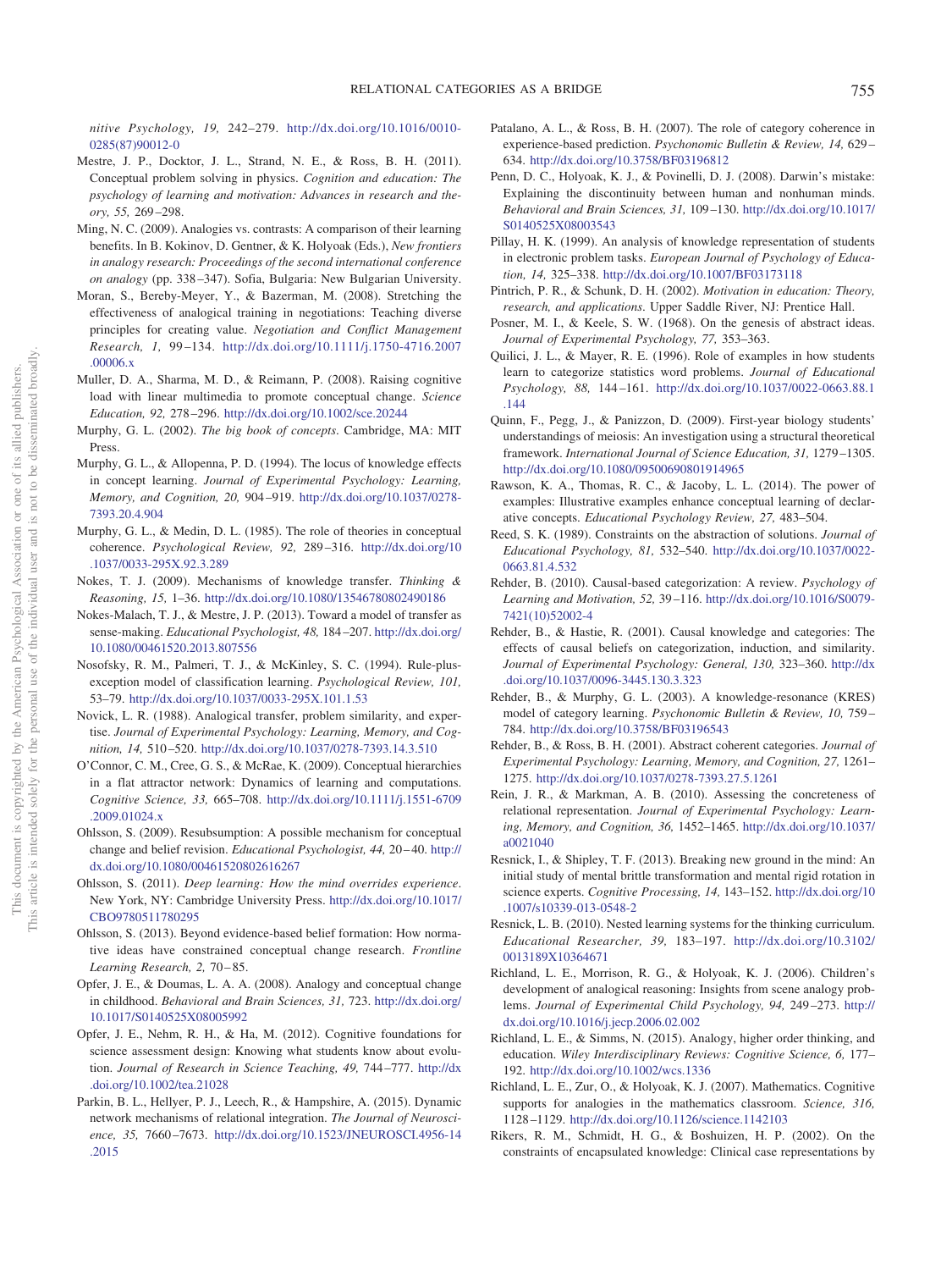medical experts and subexperts. *Cognition and Instruction*, 20, 27–45. [http://dx.doi.org/10.1207/S1532690XCI2001\\_2](http://dx.doi.org/10.1207/S1532690XCI2001_2)

- <span id="page-27-17"></span>Rittle-Johnson, B., & Star, J. R. (2011). The power of comparison in learning and instruction: Learning outcomes supported by different types of comparisons. In J. P. Mestre & B. H. Ross (Eds.), *Psychology of learning and motivation: Cognition in education* (Vol. 55, pp. 199 –225). Waltham, MA: Elsevier. [http://dx.doi.org/10.1016/B978-0-12-387691-1](http://dx.doi.org/10.1016/B978-0-12-387691-1.00007-7) [.00007-7](http://dx.doi.org/10.1016/B978-0-12-387691-1.00007-7)
- <span id="page-27-0"></span>Rittle-Johnson, B., Star, J. R., & Durkin, K. (2009). The importance of prior knowledge when comparing examples: Influences on conceptual and procedural knowledge of equation solving. *Journal of Educational Psychology, 101,* 836 – 852. <http://dx.doi.org/10.1037/a0016026>
- <span id="page-27-23"></span>Roediger, H. L., III, Putnam, A. L., & Smith, M. A. (2011). Ten benefits of testing and their applications to educational practice. *Psychology of Learning and Motivation-Advances in Research and Theory, 55,* 1–36. <http://dx.doi.org/10.1016/B978-0-12-387691-1.00001-6>
- <span id="page-27-21"></span>Rohrer, D. (2012). Interleaving helps students distinguish among similar concepts. *Educational Psychology Review, 24,* 355–367.
- <span id="page-27-22"></span>Rohrer, D., Dedrick, R. F., & Burgess, K. (2014). The benefit of interleaved mathematics practice is not limited to superficially similar kinds of problems. *Psychonomic Bulletin & Review, 21,* 1323–1330. [http://dx](http://dx.doi.org/10.3758/s13423-014-0588-3) [.doi.org/10.3758/s13423-014-0588-3](http://dx.doi.org/10.3758/s13423-014-0588-3)
- <span id="page-27-7"></span>Rohrer, D., & Pashler, H. (2010). Recent research on human learning challenges conventional instructional strategies. *Educational Researcher, 39,* 406 – 412. <http://dx.doi.org/10.3102/0013189X10374770>
- <span id="page-27-24"></span>Rohrer, D., Taylor, K., & Sholar, B. (2010). Tests enhance the transfer of learning. *Journal of Experimental Psychology: Learning, Memory, and Cognition, 36,* 233–239. <http://dx.doi.org/10.1037/a0017678>
- <span id="page-27-3"></span>Rosch, E., & Mervis, C. B. (1975). Family resemblances: Studies in the internal structure of categories. *Cognitive Psychology, 7,* 573– 605. [http://dx.doi.org/10.1016/0010-0285\(75\)90024-9](http://dx.doi.org/10.1016/0010-0285%2875%2990024-9)
- <span id="page-27-5"></span>Rosch, E., Mervis, C. B., Gray, W. D., Johnson, D. M., & Boyes-Braem, P. (1976). Basic objects in natural categories. *Cognitive Psychology, 8,* 382– 439. [http://dx.doi.org/10.1016/0010-0285\(76\)90013-X](http://dx.doi.org/10.1016/0010-0285%2876%2990013-X)
- <span id="page-27-11"></span>Ross, B. H. (1984). Remindings and their effects in learning a cognitive skill. *Cognitive Psychology, 16,* 371– 416. [http://dx.doi.org/10.1016/](http://dx.doi.org/10.1016/0010-0285%2884%2990014-8) [0010-0285\(84\)90014-8](http://dx.doi.org/10.1016/0010-0285%2884%2990014-8)
- <span id="page-27-12"></span>Ross, B. H. (1987). This is like that: The use of earlier problems and the separation of similarity effects. *Journal of Experimental Psychology: Learning, Memory, and Cognition, 13,* 629 – 639. [http://dx.doi.org/10](http://dx.doi.org/10.1037/0278-7393.13.4.629) [.1037/0278-7393.13.4.629](http://dx.doi.org/10.1037/0278-7393.13.4.629)
- <span id="page-27-13"></span>Ross, B. H. (1989). Distinguishing types of superficial similarities: Different effects on the access and use of earlier problems. *Journal of Experimental Psychology: Learning, Memory, and Cognition, 15,* 456 – 468. <http://dx.doi.org/10.1037/0278-7393.15.3.456>
- <span id="page-27-14"></span>Ross, B. H., & Kennedy, P. T. (1990). Generalizing from the use of earlier examples in problem solving. *Journal of Experimental Psychology: Learning, Memory, and Cognition, 16,* 42–55. [http://dx.doi.org/10.1037/](http://dx.doi.org/10.1037/0278-7393.16.1.42) [0278-7393.16.1.42](http://dx.doi.org/10.1037/0278-7393.16.1.42)
- <span id="page-27-2"></span>Rottman, B. M., Gentner, D., & Goldwater, M. B. (2012). Causal systems categories: Differences in novice and expert categorization of causal phenomena. *Cognitive Science, 36,* 919 –932. [http://dx.doi.org/10.1111/](http://dx.doi.org/10.1111/j.1551-6709.2012.01253.x) [j.1551-6709.2012.01253.x](http://dx.doi.org/10.1111/j.1551-6709.2012.01253.x)
- <span id="page-27-32"></span>Rütsche, B., & Schalk, L. (in preparation). Constructing complex relational categories: The influence of prior knowledge.
- <span id="page-27-20"></span>Sagi, E., Gentner, D., & Lovett, A. (2012). What difference reveals about similarity. *Cognitive Science, 36,* 1019 –1050. [http://dx.doi.org/10.1111/](http://dx.doi.org/10.1111/j.1551-6709.2012.01250.x) [j.1551-6709.2012.01250.x](http://dx.doi.org/10.1111/j.1551-6709.2012.01250.x)
- <span id="page-27-9"></span>Sagi, E., Kaufmann, S., & Clark, B. (2009). Semantic density analysis: Comparing word meaning across time and phonetic space. In R. Basili & M. Pennacchiotti, *Proceedings of the EACL 2009 Workshop on GEMS: Geometrical Models of Natural Language Semantics* (pp. 104 – 111). Athens, Greece.
- <span id="page-27-8"></span>Sakamoto, Y., & Love, B. C. (2010). Learning and retention through predictive inference and classification. *Journal of Experimental Psychology: Applied, 16,* 361–377. <http://dx.doi.org/10.1037/a0021610>
- <span id="page-27-29"></span>Schneider, M., Grabner, R. H., & Paetsch, J. (2009). Mental number line, number line estimation, and mathematical achievement: Their interrelations in grades 5 and 6. *Journal of Educational Psychology, 101,* 359 –372. <http://dx.doi.org/10.1037/a0013840>
- <span id="page-27-31"></span>Schneider, M., & Hardy, I. (2013). Profiles of inconsistent knowledge in children's pathways of conceptual change. *Developmental Psychology, 49,* 1639 –1649. <http://dx.doi.org/10.1037/a0030976>
- <span id="page-27-16"></span>Schneider, W., Körkel, J., & Weinert, F. E. (1989). Domain-specific knowledge and memory performance: A comparison of high- and lowaptitude children. *Journal of Educational Psychology, 81,* 306 –312. <http://dx.doi.org/10.1037/0022-0663.81.3.306>
- <span id="page-27-18"></span>Schwartz, D. L., & Bransford, J. D. (1998). A time for telling. *Cognition and Instruction, 16,* 475–522. [http://dx.doi.org/10.1207/](http://dx.doi.org/10.1207/s1532690xci1604_4) [s1532690xci1604\\_4](http://dx.doi.org/10.1207/s1532690xci1604_4)
- <span id="page-27-27"></span>Schwartz, D. L., Bransford, J. D., & Sears, D. (2005). Efficiency and innovation in transfer. In J. Mestre (Ed.), *Transfer of learning from a modern multidisciplinary perspective* (pp. 1–51). Norwich, CT: Information Age.
- <span id="page-27-19"></span>Schwartz, D. L., Chase, C. C., Oppezzo, M. A., & Chin, D. B. (2011). Practicing versus inventing with contrasting cases: The effects of telling first on learning and transfer. *Journal of Educational Psychology, 103,* 759 –775. <http://dx.doi.org/10.1037/a0025140>
- <span id="page-27-25"></span>Schyns, P. G., Goldstone, R. L., & Thibaut, J. P. (1998). The development of features in object concepts. *Behavioral and Brain Sciences, 21,* 1–17. <http://dx.doi.org/10.1017/S0140525X98000107>
- <span id="page-27-6"></span>Semendeferi, K., Armstrong, E., Schleicher, A., Zilles, K., & Van Hoesen, G. W. (2001). Prefrontal cortex in humans and apes: A comparative study of area 10. *American Journal of Physical Anthropology, 114,* 224 –241. [http://dx.doi.org/10.1002/1096-8644\(200103\)114:3](http://dx.doi.org/10.1002/1096-8644%28200103%29114:3%3C224::AID-AJPA1022%3E3.0.CO;2-I)224:: [AID-AJPA1022](http://dx.doi.org/10.1002/1096-8644%28200103%29114:3%3C224::AID-AJPA1022%3E3.0.CO;2-I)>3.0.CO;2-I
- <span id="page-27-34"></span>Sewell, D. K., & Lewandowsky, S. (2011). Restructuring partitioned knowledge: The role of recoordination in category learning. *Cognitive Psychology, 62,* 81–122. [http://dx.doi.org/10.1016/j.cogpsych.2010.09](http://dx.doi.org/10.1016/j.cogpsych.2010.09.003) [.003](http://dx.doi.org/10.1016/j.cogpsych.2010.09.003)
- <span id="page-27-33"></span>Sewell, D. K., & Lewandowsky, S. (2012). Attention and working memory capacity: Insights from blocking, highlighting, and knowledge restructuring. *Journal of Experimental Psychology: General, 141,* 444 – 469. <http://dx.doi.org/10.1037/a0026560>
- <span id="page-27-1"></span>Shepard, R. N., Hovland, C. I., & Jenkins, H. M. (1961). Learning and memorization of classifications. *Psychological Monographs, 75* (13, Whole No. 517).
- <span id="page-27-35"></span>Shipley, T., Tikoff, B., Manduca, C., & Ormand, C. J. (2013). Structural geology practice and learning, from the perspective of cognitive science. *Journal of Structural Geology, 54,* 72– 84. [http://dx.doi.org/10.1016/j](http://dx.doi.org/10.1016/j.jsg.2013.07.005) [.jsg.2013.07.005](http://dx.doi.org/10.1016/j.jsg.2013.07.005)
- <span id="page-27-30"></span>Shtulman, A., & Valcarcel, J. (2012). Scientific knowledge suppresses but does not supplant earlier intuitions. *Cognition, 124,* 209 –215. [http://dx](http://dx.doi.org/10.1016/j.cognition.2012.04.005) [.doi.org/10.1016/j.cognition.2012.04.005](http://dx.doi.org/10.1016/j.cognition.2012.04.005)
- <span id="page-27-10"></span>Simms, N. K. (2013). *Overcoming the object bias in analogical development: Encoding time, allocation of attention, and relational knowledge* (Doctoral dissertation, Northwestern University).
- <span id="page-27-15"></span>Singley, M. K., & Anderson, J. R. (1989). *Transfer of cognitive skill*. Cambridge, MA: Harvard University Press.
- <span id="page-27-26"></span>Sloman, S. A., Love, B. C., & Ahn, W. K. (1998). Feature centrality and conceptual coherence. *Cognitive Science, 22,* 189 –228. [http://dx.doi](http://dx.doi.org/10.1207/s15516709cog2202_2) [.org/10.1207/s15516709cog2202\\_2](http://dx.doi.org/10.1207/s15516709cog2202_2)
- <span id="page-27-4"></span>Smith, E. E., Shoben, E. J., & Rips, L. J. (1974). Structure and process in semantic memory: A featural model for semantic decisions. *Psychological Review, 81,* 214 –241. <http://dx.doi.org/10.1037/h0036351>
- <span id="page-27-28"></span>Smith, J. P., III, diSessa, A. A., & Roschelle, J. (1994). Misconceptions reconceived: A constructivist analysis of knowledge in transition. *Jour-*